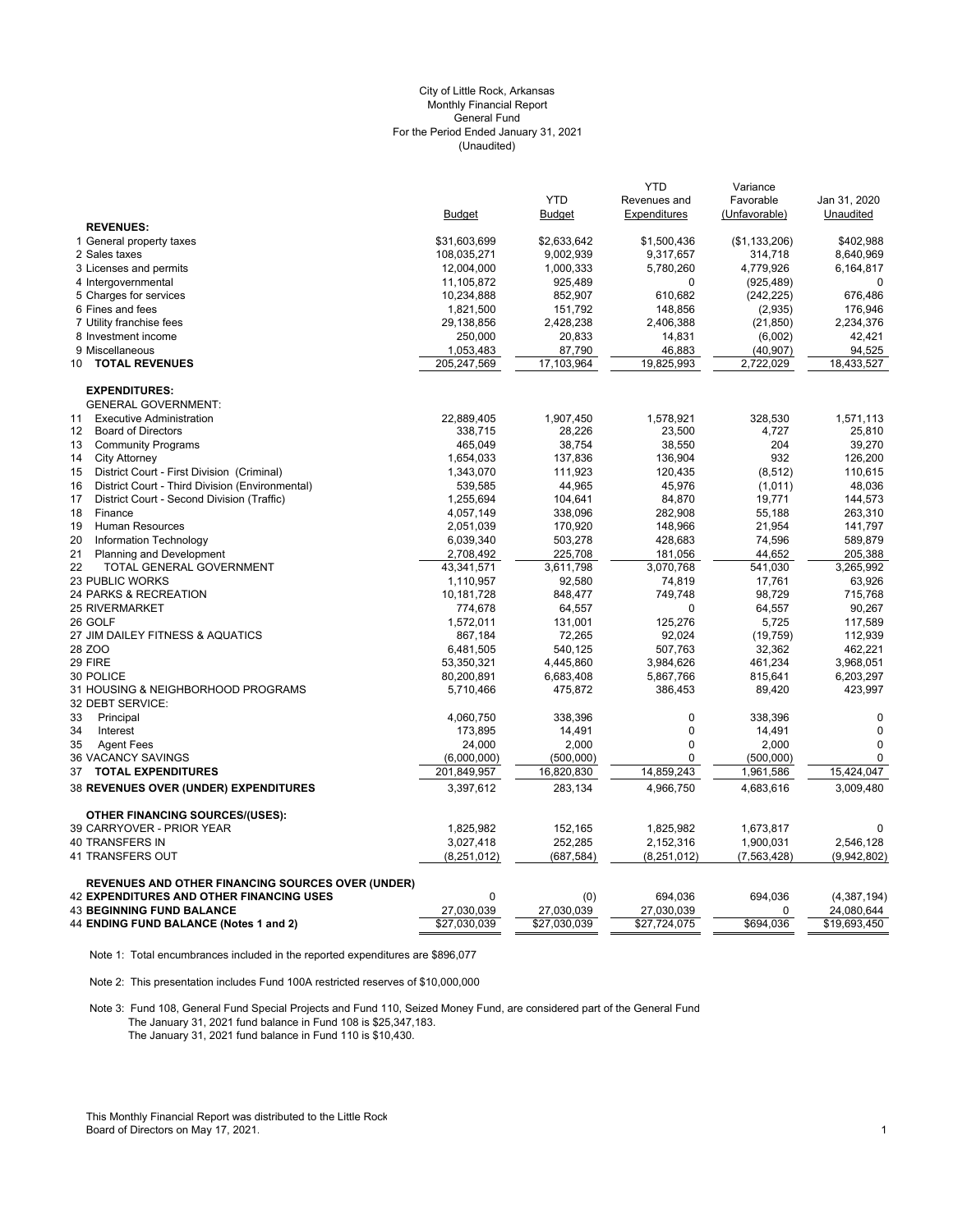#### (Unaudited) City of Little Rock, Arkansas Monthly Financial Report General Fund Special Projects Fund For the Period Ended January 31, 2021

|                                                          |               |               | <b>YTD</b>   | Variance      |              |
|----------------------------------------------------------|---------------|---------------|--------------|---------------|--------------|
|                                                          |               | <b>YTD</b>    | Revenues and | Favorable     | Jan 31, 2020 |
|                                                          | <b>Budget</b> | <b>Budget</b> | Expenditures | (Unfavorable) | Unaudited    |
| <b>REVENUES:</b>                                         |               |               |              |               |              |
| 1 Charges for services                                   | \$0           | \$0           | \$6,345      | \$6,345       | \$14,935     |
| 2 Fines and fees                                         | 0             | $\mathbf 0$   | 3,919        | 3,919         | 2,139        |
| 3 Intergovernmental                                      | 0             | 0             | $\Omega$     | 0             | $\Omega$     |
| 4 Interest income                                        | 0             | 0             | $\Omega$     | O             | O            |
| 5 Miscellaneous                                          | 0             | 0             | 84,434       | 84,434        | 180,657      |
| <b>TOTAL REVENUES</b><br>6                               | 0             | $\mathbf 0$   | 94.698       | 94.698        | 197.731      |
| <b>EXPENDITURES:</b>                                     |               |               |              |               |              |
| 7 Executive Administration                               | 0             | $\mathbf 0$   | 1,439,354    | (1,439,354)   | 422,817      |
| 8 City Attorney                                          | 0             | $\mathbf 0$   | 1,007        | (1,007)       | 0            |
| 9 Finance                                                | 0             | 0             | 15,429       | (15, 429)     | 1,647        |
| 10 Information Technology                                | 0             | $\mathbf 0$   | 48,287       | (48, 287)     | 116,943      |
| 12 Human Resources                                       | 0             | 0             | (1, 152)     | 1,152         | 419          |
| 13 Planning                                              | 0             | 0             | $\Omega$     | $\Omega$      | 116,054      |
| 14 Community Programs                                    | 0             | $\Omega$      | 128,515      | (128, 515)    | 627,304      |
| 15 Public Works                                          | 0             | 0             | 46,756       | (46, 756)     | (47, 354)    |
| 16 Parks and Recreation                                  | 0             | 0             | 27,912       | (27, 912)     | 58,228       |
| 17 Jim Dailey Fitness and Aquatics                       | ŋ             | 0             | $\Omega$     | 0             | 72,416       |
| 18 Fire                                                  | 0             | 0             | $\mathbf 0$  | O             | $\Omega$     |
| 19 Police                                                | 0             | $\Omega$      | $\Omega$     | $\Omega$      | 1,915        |
| 20 Housing                                               | 0             | $\Omega$      | 93,530       | (93, 530)     | 143,678      |
| 21 Fleet                                                 | 0             | 0             | 157,464      | (157, 464)    | $\Omega$     |
| 22 Zoo                                                   | 0             | 0             | 6,304        | (6, 304)      | 107,251      |
| 23 TOTAL EXPENDITURES                                    | 0             | $\mathbf 0$   | 1,963,405    | (1,963,405)   | 1,621,319    |
| <b>24 REVENUES OVER (UNDER) EXPENDITURES</b>             | 0             | 0             | (1,868,707)  | (1,868,707)   | (1,423,588)  |
| <b>OTHER FINANCING SOURCES (USES):</b>                   |               |               |              |               |              |
| 25 Transfers In                                          | 0             | 0             | 8,194,512    | 12,419,984    | 9,886,302    |
| 26 Transfers Out                                         | 0             | $\mathbf 0$   | (1,969,921)  | (1,969,921)   | (482, 290)   |
| <b>REVENUES AND OTHER FINANCING SOURCES OVER (UNDER)</b> |               |               |              |               |              |
| 27 EXPENDITURES AND OTHER FINANCING USES                 | $\mathbf 0$   | $\mathbf 0$   | 4,355,884    | 8,581,356     | 7,980,424    |
| <b>28 BEGINNING FUND BALANCE</b>                         | 0             | 0             | 20,991,299   | 20,991,299    | 15,028,827   |
| 29 ENDING FUND BALANCE (Note 1)                          | \$0           | \$0           | \$25,347,183 | \$29,572,655  | \$23,009,251 |
|                                                          |               |               |              |               |              |

Note 1: As of January 31, 2021, fund balance is composed of 216 projects utilizing full fund balance.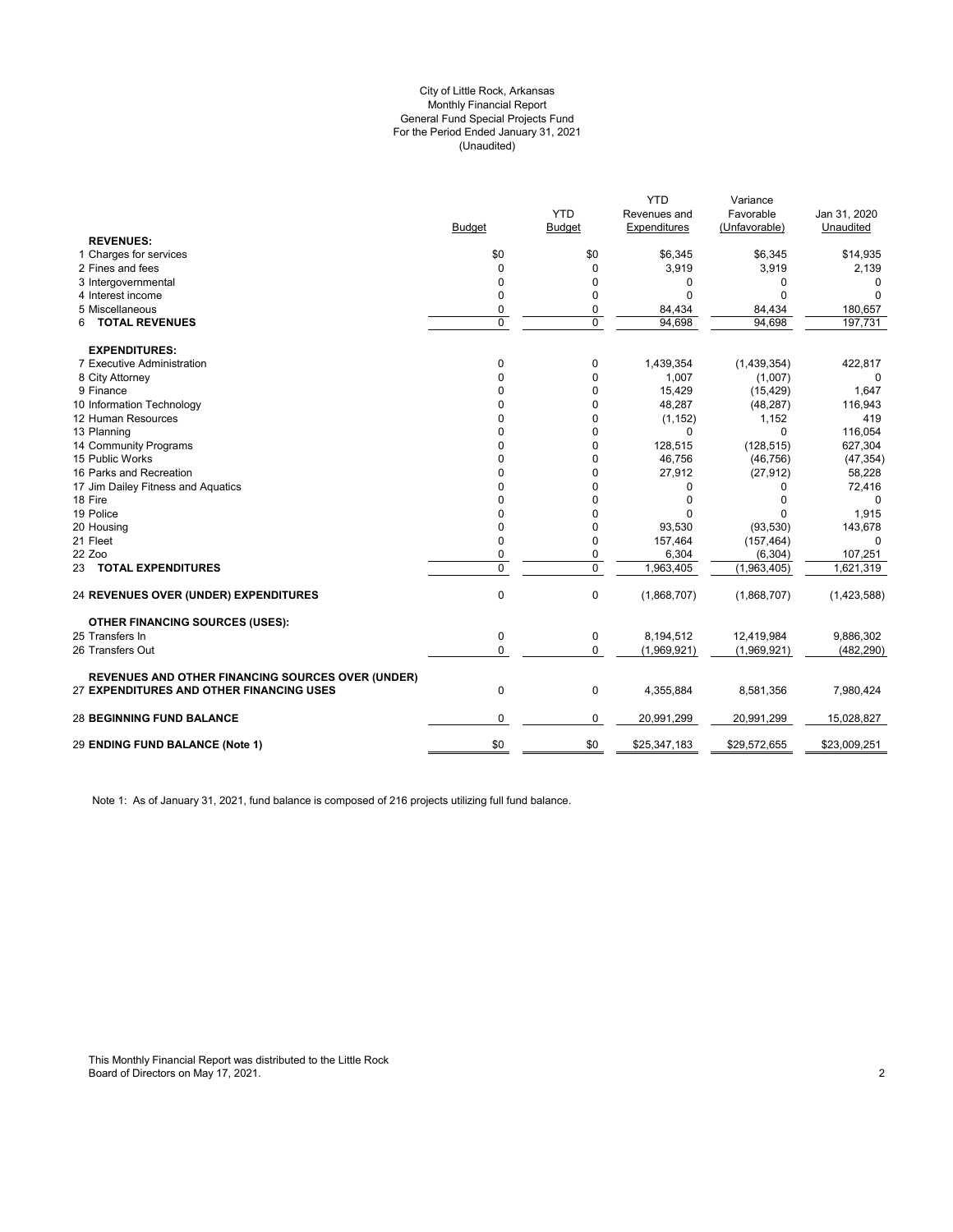#### City of Little Rock, Arkansas Monthly Financial Report Franchise Fee Collection Fund For the Period Ended January 31, 2021 (Unaudited)

|                                                          | Budget   | <b>YTD</b><br>Budget | <b>YTD</b><br>Revenues and<br>Expenditures | Variance<br>Favorable<br>(Unfavorable) | Jan 31, 2020<br>Unaudited |
|----------------------------------------------------------|----------|----------------------|--------------------------------------------|----------------------------------------|---------------------------|
| <b>REVENUES:</b><br>1 Utility franchise fees             | \$0      | \$0                  | \$219,000                                  | \$219,000                              | \$248,000                 |
| 2 Interest income                                        |          | ი                    |                                            |                                        |                           |
| 3 Miscellaneous                                          |          | 0                    |                                            |                                        |                           |
| <b>TOTAL REVENUES</b>                                    | $\Omega$ | 0                    | 219,000                                    | 219,000                                | 248,000                   |
| <b>EXPENDITURES:</b>                                     |          |                      |                                            |                                        |                           |
| 5 General Government                                     | 0        | 0                    | 0                                          | 0                                      | 0                         |
| <b>TOTAL EXPENDITURES</b><br>6.                          | $\Omega$ | 0                    | $\Omega$                                   | $\Omega$                               | 0                         |
| 7 REVENUES OVER (UNDER) EXPENDITURES                     | 0        | 0                    | 219,000                                    | 219,000                                | 248,000                   |
| OTHER FINANCING SOURCES (USES):                          |          |                      |                                            |                                        |                           |
| 8 Transfers In                                           | 0        | 0                    | $\Omega$                                   | $\Omega$                               | 0                         |
| 9 Transfers Out                                          | $\Omega$ | 0                    | $\Omega$                                   | <sup>0</sup>                           | 0                         |
| <b>REVENUES AND OTHER FINANCING SOURCES OVER (UNDER)</b> |          |                      |                                            |                                        |                           |
| <b>10 EXPENDITURES AND OTHER FINANCING USES</b>          | 0        | 0                    | 219,000                                    | 219,000                                | 248,000                   |
| <b>11 BEGINNING FUND BALANCE</b>                         | 0        | 0                    | (1)                                        | (1)                                    | (1)                       |
| <b>12 ENDING FUND BALANCE</b>                            | \$0      | \$0                  | \$218,999                                  | \$218,999                              | \$247,999                 |

NOTE: Franchise revenues pledged to the 2017 Capital Improvement Revenue Refunding Bonds are initially deposited into the Franchise Fee Collection Fund. The debt service requirement is transferred on a monthly basis to the Trustee for deposit in the 2017 Capital Improvement Revenue Refunding Bond Debt Service Fund. After the monthly debt service requirement is met, franchise revenues are transferred into the General Fund.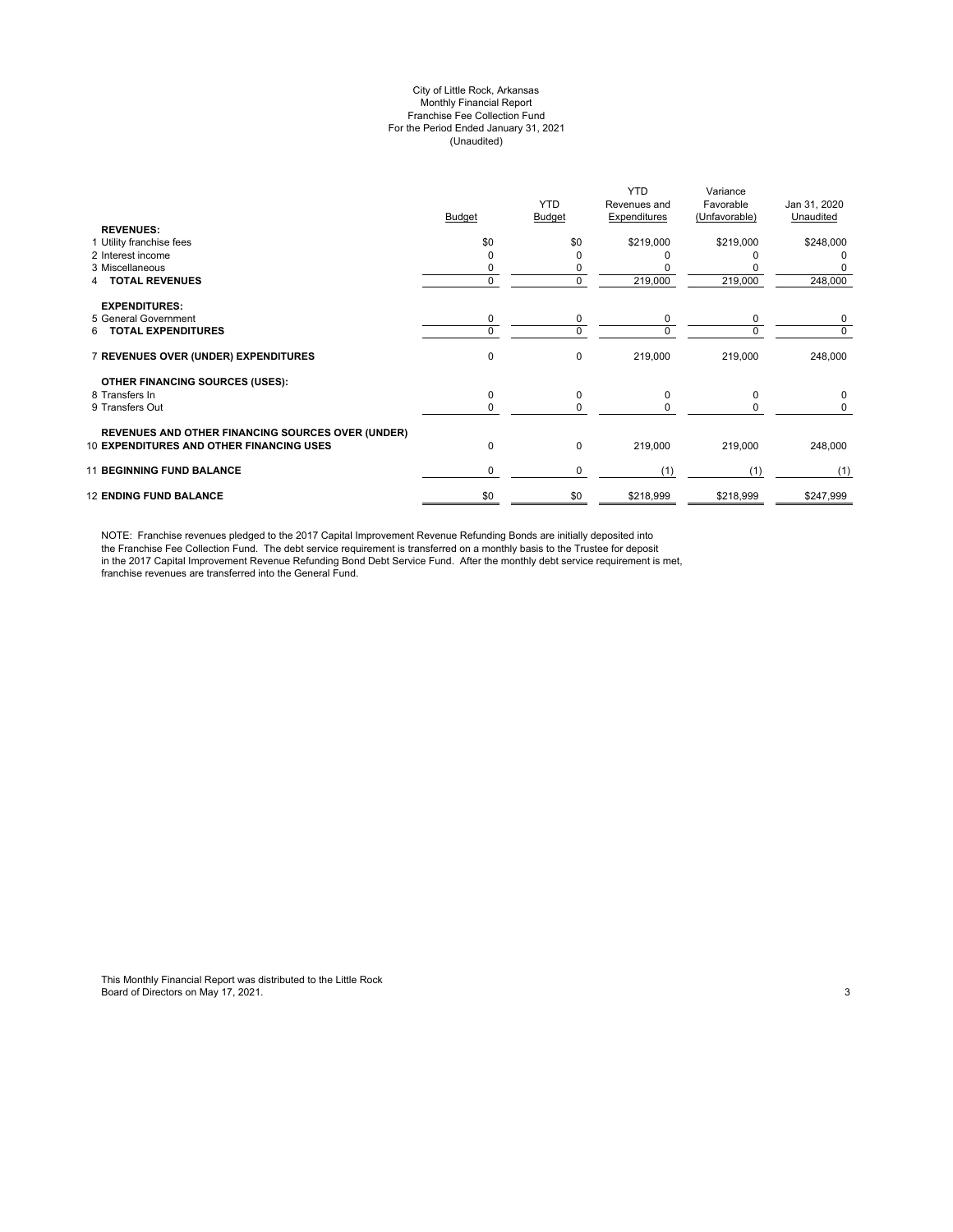# City of Little Rock, Arkansas (Unaudited) For the Period Ended January 31, 2021 Seized Money Fund Monthly Financial Report

| <b>REVENUES:</b>                                                                                            | <b>Budget</b> | <b>YTD</b><br><b>Budget</b> | YTD.<br>Revenues and<br>Expenditures | Variance<br>Favorable<br>(Unfavorable) | Jan 31, 2020<br>Unaudited |
|-------------------------------------------------------------------------------------------------------------|---------------|-----------------------------|--------------------------------------|----------------------------------------|---------------------------|
| 1 Charges for services                                                                                      | \$0           | \$0                         | \$0                                  | \$0                                    | \$0                       |
| 2 Interest income                                                                                           |               | 0                           | 215                                  | 215                                    | 593                       |
| 3 Miscellaneous                                                                                             |               |                             | 0                                    | 0                                      | 5,961                     |
| <b>4 TOTAL REVENUES</b>                                                                                     |               | 0                           | 215                                  | 215                                    | 6,553                     |
| <b>EXPENDITURES:</b>                                                                                        |               |                             |                                      |                                        |                           |
| 5 Police                                                                                                    | 0             | 0                           | 27,232                               | (27, 232)                              | 74,081                    |
| 6 TOTAL EXPENDITURES                                                                                        |               | 0                           | 27,232                               | (27, 232)                              | 74,081                    |
| 7 REVENUES OVER (UNDER) EXPENDITURES                                                                        | $\mathbf 0$   | 0                           | (27, 017)                            | (27, 017)                              | (67, 528)                 |
| <b>OTHER FINANCING SOURCES (USES):</b>                                                                      |               |                             |                                      |                                        |                           |
| 8 Transfers In                                                                                              | $\mathbf 0$   | 0                           | 0                                    | 0                                      | 0                         |
| 9 Transfers Out                                                                                             |               | 0                           | $\Omega$                             | 0                                      | 0                         |
| <b>REVENUES AND OTHER FINANCING SOURCES OVER (UNDER)</b><br><b>10 EXPENDITURES AND OTHER FINANCING USES</b> | $\mathbf 0$   | 0                           | (27, 017)                            | (27, 017)                              | (67, 528)                 |
|                                                                                                             |               |                             |                                      |                                        |                           |
| <b>11 BEGINNING FUND BALANCE</b>                                                                            | 0             | 0                           | 37,447                               | 37,447                                 | 70,507                    |
| <b>12 ENDING FUND BALANCE</b>                                                                               | \$0           | \$0                         | \$10,430                             | \$10,430                               | \$2,979                   |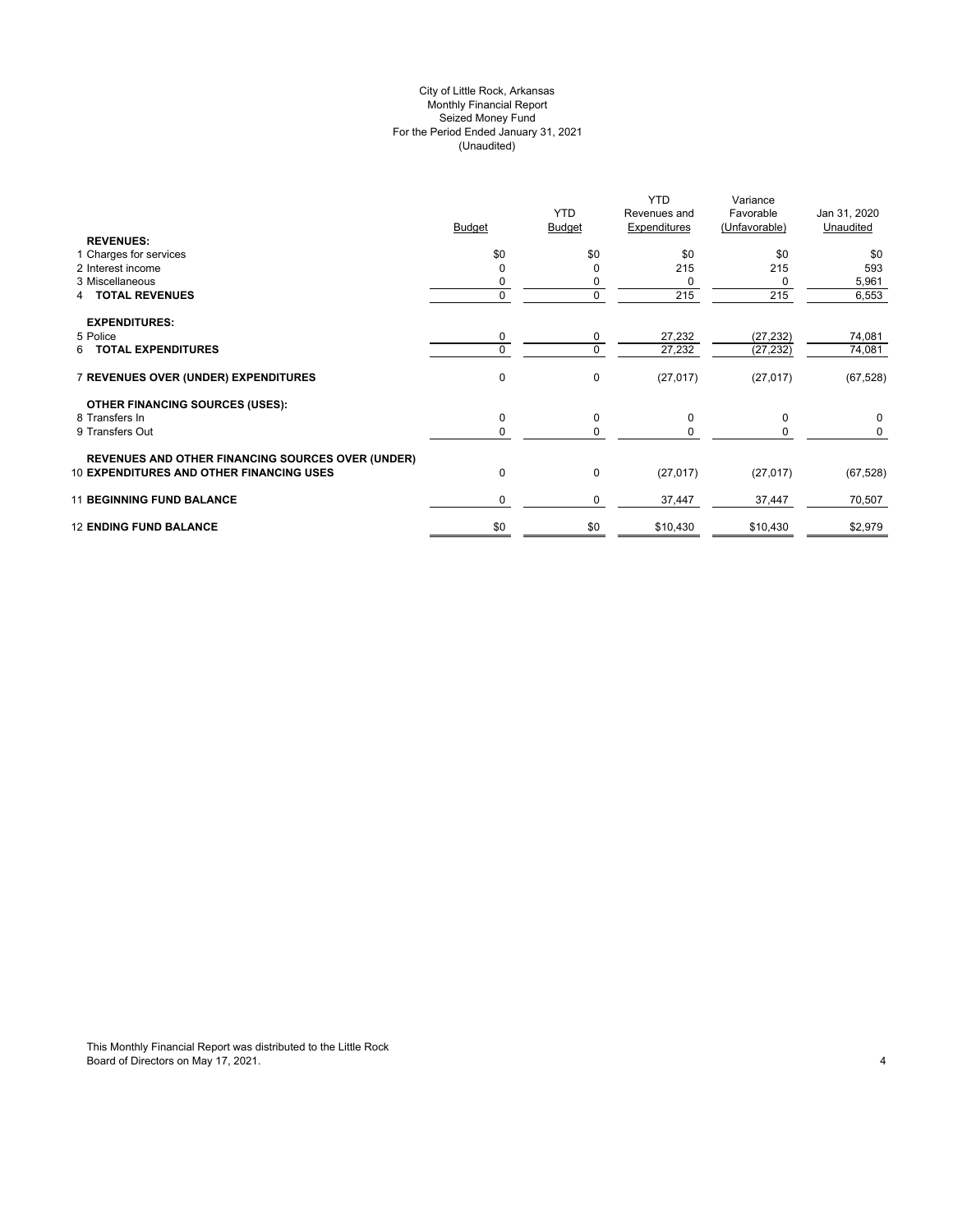#### (Unaudited) City of Little Rock, Arkansas Monthly Financial Report Street Fund For the Period Ended January 31, 2021

|                                                                                                                  |               |               | <b>YTD</b>    | Variance      |              |
|------------------------------------------------------------------------------------------------------------------|---------------|---------------|---------------|---------------|--------------|
|                                                                                                                  |               | <b>YTD</b>    | Revenues and  | Favorable     | Jan 31, 2020 |
|                                                                                                                  | <b>Budget</b> | <b>Budget</b> | Expenditures  | (Unfavorable) | Unaudited    |
| <b>REVENUES:</b>                                                                                                 |               |               |               |               |              |
| 1 General property taxes                                                                                         | \$6,406,003   | \$533,834     | \$310,280     | (\$223,554)   | \$83,428     |
| 2 Licenses and permits                                                                                           | 21,860        | 1,822         | $\Omega$      | (1,822)       | 1,310        |
| 3 Intergovernmental                                                                                              | 14,032,400    | 1,169,367     | 1,126,684     | (42, 683)     | 1,151,396    |
| 4 Charges for services                                                                                           | 16,700        | 1,392         | 0             | (1, 392)      | 952          |
| 5 Investment income                                                                                              | 220,000       | 18,333        | 7,884         | (10, 449)     | 30,241       |
| 6 Miscellaneous                                                                                                  | 32,000        | 2,667         | 7,079         | 4,413         | 8,485        |
| <b>TOTAL REVENUES</b><br>7                                                                                       | 20,728,963    | 1,727,414     | 1,451,927     | (275, 487)    | 1,275,812    |
| <b>EXPENDITURES:</b>                                                                                             |               |               |               |               |              |
| Public Works:                                                                                                    |               |               |               |               |              |
| <b>General Administration</b><br>8                                                                               | 2,844,425     | 237,035       | 209,793       | 27,242        | 234,301      |
| 9<br><b>Operations Administration</b>                                                                            | 628,576       | 52,381        | 40,898        | 11,483        | 42,969       |
| Street & Drainage Maintenance<br>10                                                                              | 6,793,881     | 566,157       | 446,797       | 119,360       | 505,168      |
| Storm Drainage Maintenance<br>11                                                                                 | 1,114,150     | 92,846        | 68,450        | 24,396        | 75,755       |
| <b>Work Pool</b><br>12 <sup>2</sup>                                                                              | 130,796       | 10,900        | 8,206         | 2,694         | 9,185        |
| 13<br>Resource Control & Scheduling                                                                              | 414,498       | 34,542        | 27,772        | 6,770         | 28,639       |
| <b>Control Devices</b><br>14                                                                                     | 908,261       | 75,688        | 59,625        | 16,064        | 93,276       |
| Signals<br>15                                                                                                    | 1,006,502     | 83,875        | 72,153        | 11,723        | 61,265       |
| 16<br><b>Parking Meters</b>                                                                                      | 123,456       | 10,288        | 9,621         | 667           | 9,214        |
| 17<br><b>Civil Engineering</b>                                                                                   | 1,700,674     | 141,723       | 140,751       | 972           | 203,923      |
| <b>Traffic Engineering</b><br>18                                                                                 | 3,150,827     | 262.569       | 271,851       | (9, 282)      | 342.263      |
| Parking Enforcement<br>19                                                                                        | 335,356       | 27,946        | 16,291        | 11,655        | 19,917       |
| <b>TOTAL EXPENDITURES</b><br>20                                                                                  | 19,151,402    | 1,595,950     | 1,372,207     | 223,743       | 1,625,875    |
| 21 REVENUES OVER (UNDER) EXPENDITURES                                                                            | 1,577,561     | 131,463       | 79,720        | (51, 743)     | (350,064)    |
| <b>OTHER FINANCING SOURCES (USES):</b>                                                                           |               |               |               |               |              |
| 22 Transfers In                                                                                                  | 550.156       | 45.846        | 550.156       | 504.310       | 467.700      |
| 23 Transfers Out                                                                                                 | (2, 127, 717) | (177, 310)    | (2, 127, 717) | (1,950,407)   | (1,947,217)  |
| <b>REVENUES AND OTHER FINANCING SOURCES OVER (UNDER)</b><br>+<br><b>24 EXPENDITURES AND OTHER FINANCING USES</b> | $\mathbf{0}$  | 0             | (1,497,841)   | (1,497,841)   | (1,829,581)  |
| <b>25 BEGINNING FUND BALANCE</b>                                                                                 | 17,747,931    | 17,747,931    | 17,747,931    | 0             | 19,853,242   |
| 26 ENDING FUND BALANCE (Note 1)                                                                                  | \$17,747,931  | \$17,747,931  | \$16,250,090  | (\$1,497,841) | \$18,023,661 |

Note 1: Fund 205, Street Special Projects Fund, is considered part of the Street Fund. The January 31, 2021 fund balance in Fund 205 is \$4,325,641.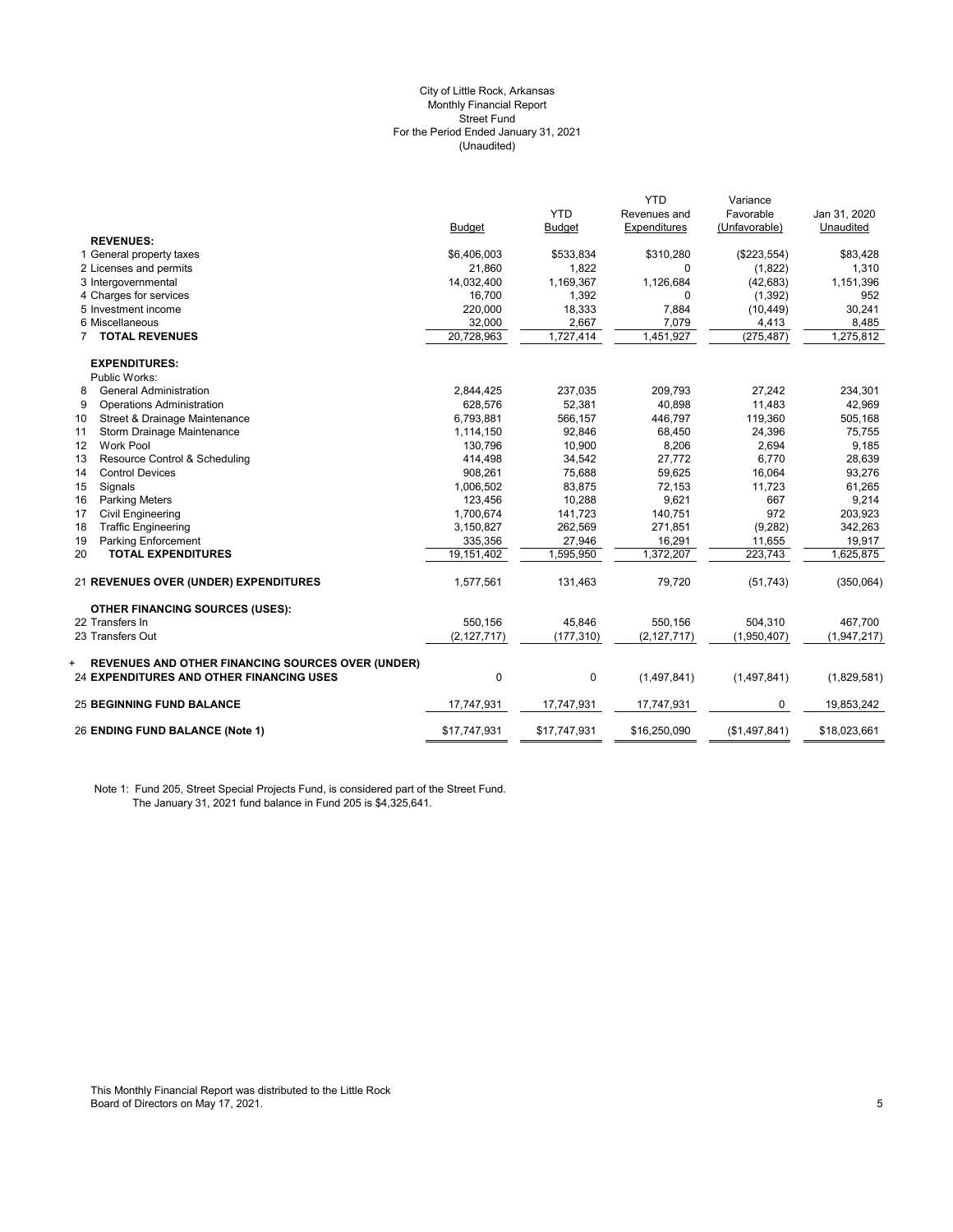# (Unaudited) City of Little Rock, Arkansas Monthly Financial Report Street Fund Special Projects Fund For the Period Ended January 31, 2021

| Expenditures<br>(Unfavorable)<br>Unaudited<br><b>Budget</b><br><b>Budget</b><br><b>REVENUES:</b><br>\$0<br>\$0<br>\$0<br>\$0<br>1 Charges for services<br>2 Interest income<br>0<br>3 Miscellaneous<br>0<br>0<br>0<br><b>TOTAL REVENUES</b><br>0<br>0<br>4<br><b>EXPENDITURES:</b><br>5 Public Works<br>0<br>(249, 208)<br>0<br>249,208<br>$\mathbf 0$<br><b>TOTAL EXPENDITURES</b><br>0<br>249,208<br>(249, 208)<br>6<br>0<br><b>7 REVENUES OVER (UNDER) EXPENDITURES</b><br>0<br>(249, 208)<br>(249, 208)<br><b>OTHER FINANCING SOURCES (USES):</b><br>8 Transfers In<br>0<br>1,650,000<br>1,650,000<br>0<br>9 Transfers Out<br>0<br>0<br><b>REVENUES AND OTHER FINANCING SOURCES OVER (UNDER)</b><br><b>10 EXPENDITURES AND OTHER FINANCING USES</b><br>0<br>$\Omega$<br>1,400,792<br>1,400,792<br><b>11 BEGINNING FUND BALANCE</b><br>0<br>0<br>2,924,849<br>2,924,849 |                                 |     |            | <b>YTD</b>   | Variance    |                |
|----------------------------------------------------------------------------------------------------------------------------------------------------------------------------------------------------------------------------------------------------------------------------------------------------------------------------------------------------------------------------------------------------------------------------------------------------------------------------------------------------------------------------------------------------------------------------------------------------------------------------------------------------------------------------------------------------------------------------------------------------------------------------------------------------------------------------------------------------------------------------|---------------------------------|-----|------------|--------------|-------------|----------------|
|                                                                                                                                                                                                                                                                                                                                                                                                                                                                                                                                                                                                                                                                                                                                                                                                                                                                            |                                 |     | <b>YTD</b> | Revenues and | Favorable   | Jan 31, 2020   |
|                                                                                                                                                                                                                                                                                                                                                                                                                                                                                                                                                                                                                                                                                                                                                                                                                                                                            |                                 |     |            |              |             |                |
|                                                                                                                                                                                                                                                                                                                                                                                                                                                                                                                                                                                                                                                                                                                                                                                                                                                                            |                                 |     |            |              |             |                |
|                                                                                                                                                                                                                                                                                                                                                                                                                                                                                                                                                                                                                                                                                                                                                                                                                                                                            |                                 |     |            |              |             | \$0            |
|                                                                                                                                                                                                                                                                                                                                                                                                                                                                                                                                                                                                                                                                                                                                                                                                                                                                            |                                 |     |            |              |             | 0              |
|                                                                                                                                                                                                                                                                                                                                                                                                                                                                                                                                                                                                                                                                                                                                                                                                                                                                            |                                 |     |            |              |             | 0              |
|                                                                                                                                                                                                                                                                                                                                                                                                                                                                                                                                                                                                                                                                                                                                                                                                                                                                            |                                 |     |            |              |             | $\overline{0}$ |
|                                                                                                                                                                                                                                                                                                                                                                                                                                                                                                                                                                                                                                                                                                                                                                                                                                                                            |                                 |     |            |              |             |                |
|                                                                                                                                                                                                                                                                                                                                                                                                                                                                                                                                                                                                                                                                                                                                                                                                                                                                            |                                 |     |            |              |             | 1,128,817      |
|                                                                                                                                                                                                                                                                                                                                                                                                                                                                                                                                                                                                                                                                                                                                                                                                                                                                            |                                 |     |            |              |             | 1,128,817      |
|                                                                                                                                                                                                                                                                                                                                                                                                                                                                                                                                                                                                                                                                                                                                                                                                                                                                            |                                 |     |            |              |             | (1, 128, 817)  |
|                                                                                                                                                                                                                                                                                                                                                                                                                                                                                                                                                                                                                                                                                                                                                                                                                                                                            |                                 |     |            |              |             |                |
|                                                                                                                                                                                                                                                                                                                                                                                                                                                                                                                                                                                                                                                                                                                                                                                                                                                                            |                                 |     |            |              |             | 1,470,000      |
|                                                                                                                                                                                                                                                                                                                                                                                                                                                                                                                                                                                                                                                                                                                                                                                                                                                                            |                                 |     |            |              |             |                |
|                                                                                                                                                                                                                                                                                                                                                                                                                                                                                                                                                                                                                                                                                                                                                                                                                                                                            |                                 |     |            |              |             |                |
|                                                                                                                                                                                                                                                                                                                                                                                                                                                                                                                                                                                                                                                                                                                                                                                                                                                                            |                                 |     |            |              |             | 341,183        |
|                                                                                                                                                                                                                                                                                                                                                                                                                                                                                                                                                                                                                                                                                                                                                                                                                                                                            |                                 |     |            |              |             | 3,477,323      |
|                                                                                                                                                                                                                                                                                                                                                                                                                                                                                                                                                                                                                                                                                                                                                                                                                                                                            | 12 ENDING FUND BALANCE (Note 1) | \$0 | \$0        | \$4,325,641  | \$4,325,641 | \$3,818,506    |

Note 1: As of January 31, 2021, special project commitments for 7 projects utilizing full fund balance.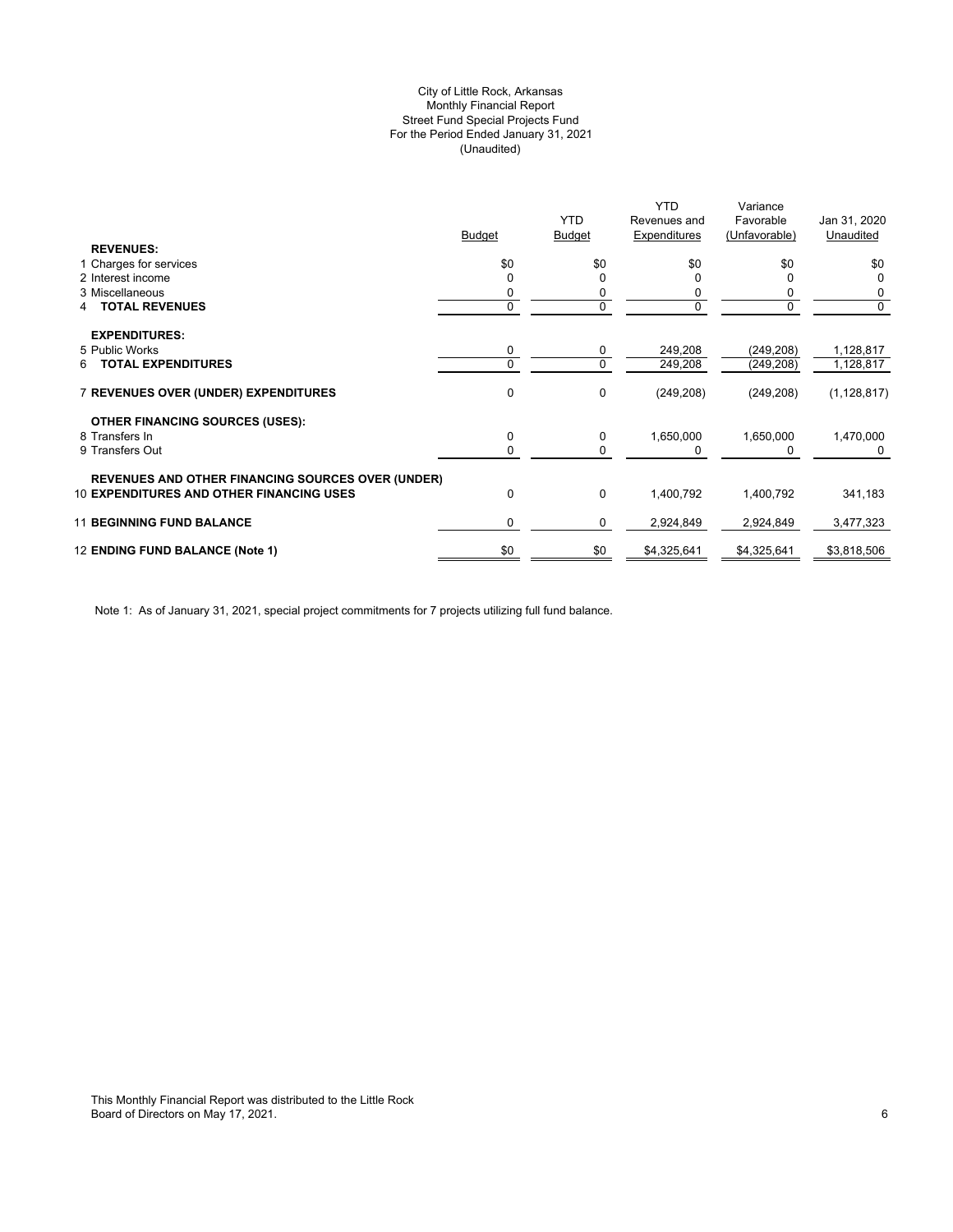#### City of Little Rock, Arkansas (Unaudited) For the Period Ended January 31, 2021 Special Projects Fund Monthly Financial Report

|                                                                                                             |              | <b>YTD</b>  | <b>YTD</b><br>Revenues and | Variance<br>Favorable | Jan 31, 2020      |
|-------------------------------------------------------------------------------------------------------------|--------------|-------------|----------------------------|-----------------------|-------------------|
| <b>REVENUES:</b>                                                                                            | Budget       | Budget      | Expenditures               | (Unfavorable)         | Unaudited         |
| 1 Licenses and permits                                                                                      | \$0          | \$0         | \$26,933                   | \$26,933              |                   |
| 2 Intergovernmental                                                                                         | 0            | $\Omega$    | 15,148                     | 15,148                | \$34,585<br>9,750 |
| 3 Charges for services                                                                                      | 0            | $\Omega$    | 99,359                     | 99,359                | 165,035           |
| 4 Fines and fees                                                                                            | 0            | $\Omega$    | 67,633                     | 67,633                | 81,216            |
| 5 Interest income                                                                                           | $\Omega$     | $\Omega$    | 1,064                      | 1,064                 | 1,136             |
| 6 Miscellaneous                                                                                             | 0            | 0           | 117,856                    | 117,856               | 133,586           |
| 7 TOTAL REVENUES                                                                                            | $\mathbf 0$  | $\mathbf 0$ | 327,994                    | 327,994               | 425,308           |
|                                                                                                             |              |             |                            |                       |                   |
| <b>EXPENDITURES:</b>                                                                                        |              |             |                            |                       |                   |
| 8 Executive Administration                                                                                  | 0            | 0           | 25,989                     | (25,989)              | 8,545             |
| 9 Community Programs                                                                                        | $\Omega$     | $\Omega$    | 0                          | 0                     | 0                 |
| 10 City Attorney                                                                                            | $\Omega$     | $\Omega$    | $\Omega$                   | $\Omega$              | $\Omega$          |
| 11 District Court - First Division (Criminal)                                                               | $\Omega$     | 0           | 0                          | $\Omega$              | 7,879             |
| 12 District Court - Second Division (Traffic)                                                               | $\Omega$     | $\Omega$    | 1,858                      | (1,858)               | 595               |
| 13 District Court - Third Division (Environmental)                                                          | $\Omega$     | $\Omega$    | $\Omega$                   | $\Omega$              | 327               |
| 14 Finance                                                                                                  | $\Omega$     | 0           | 21,383                     | (21, 383)             | 22,905            |
| 15 Human Resources                                                                                          | 0            | 0           | 6,751                      | (6, 751)              | 9,282             |
| 16 Information Technology                                                                                   | $\Omega$     | $\Omega$    | 0                          | $\Omega$              |                   |
| 17 Planning                                                                                                 | $\Omega$     | $\Omega$    | 14,196                     | (14, 196)             | 11,060            |
| 18 Fleet                                                                                                    | $\Omega$     | $\Omega$    | 222,353                    | (222, 353)            | 249,874           |
| 19 Public Works                                                                                             | $\Omega$     | $\Omega$    | 6,278                      | (6, 278)              | 0                 |
| 20 Parks and Recreation                                                                                     | 0            | 0           | 98,108                     | (98, 108)             | 339,298           |
| 21 Jim Dailey Fitness & Aquatics                                                                            | $\Omega$     | $\Omega$    | $\Omega$                   | $\Omega$              | 0                 |
| 22 Fire                                                                                                     | $\Omega$     | 0           | 25,693                     | (25, 693)             | 132,145           |
| 23 Police                                                                                                   | $\mathbf 0$  | 0           | $\Omega$                   | $\Omega$              | 22,582            |
| 24 Housing                                                                                                  | $\mathbf 0$  | 0           | 4,369                      | (4, 369)              | 5,875             |
| 25 Zoo                                                                                                      | $\mathbf{0}$ | 0           | 2,447                      | (2, 447)              | 0                 |
| 26 TOTAL EXPENDITURES                                                                                       | $\mathbf 0$  | $\mathbf 0$ | 429,426                    | (429, 426)            | 810,366           |
| 27 REVENUES OVER (UNDER) EXPENDITURES                                                                       | 0            | 0           | (101, 432)                 | (101, 432)            | (385,059)         |
| <b>OTHER FINANCING SOURCES (USES):</b>                                                                      |              |             |                            |                       |                   |
| 28 Transfers In                                                                                             | 0            | $\pmb{0}$   | 0                          | $\pmb{0}$             | 0                 |
| 29 Transfers Out                                                                                            | $\mathbf 0$  | $\mathbf 0$ | $\Omega$                   | $\mathbf 0$           | $\Omega$          |
|                                                                                                             |              |             |                            |                       |                   |
| <b>REVENUES AND OTHER FINANCING SOURCES OVER (UNDER)</b><br><b>30 EXPENDITURES AND OTHER FINANCING USES</b> | $\mathbf 0$  | $\pmb{0}$   | (101, 432)                 | (101, 432)            | (385,059)         |
| <b>31 BEGINNING FUND BALANCE</b>                                                                            | $\mathbf 0$  | 0           | 4,061,274                  | 4,061,274             | 3,852,264         |
| 32 ENDING FUND BALANCE (Note 1)                                                                             | \$0          | \$0         | \$3,959,842                | \$3,959,842           | \$3,467,205       |
|                                                                                                             |              |             |                            |                       |                   |

Note 1: Fund balance is comprised of 108 special projects with appropriations totaling \$6,272,237 and 17 special projects with negative balances of \$2,312,390.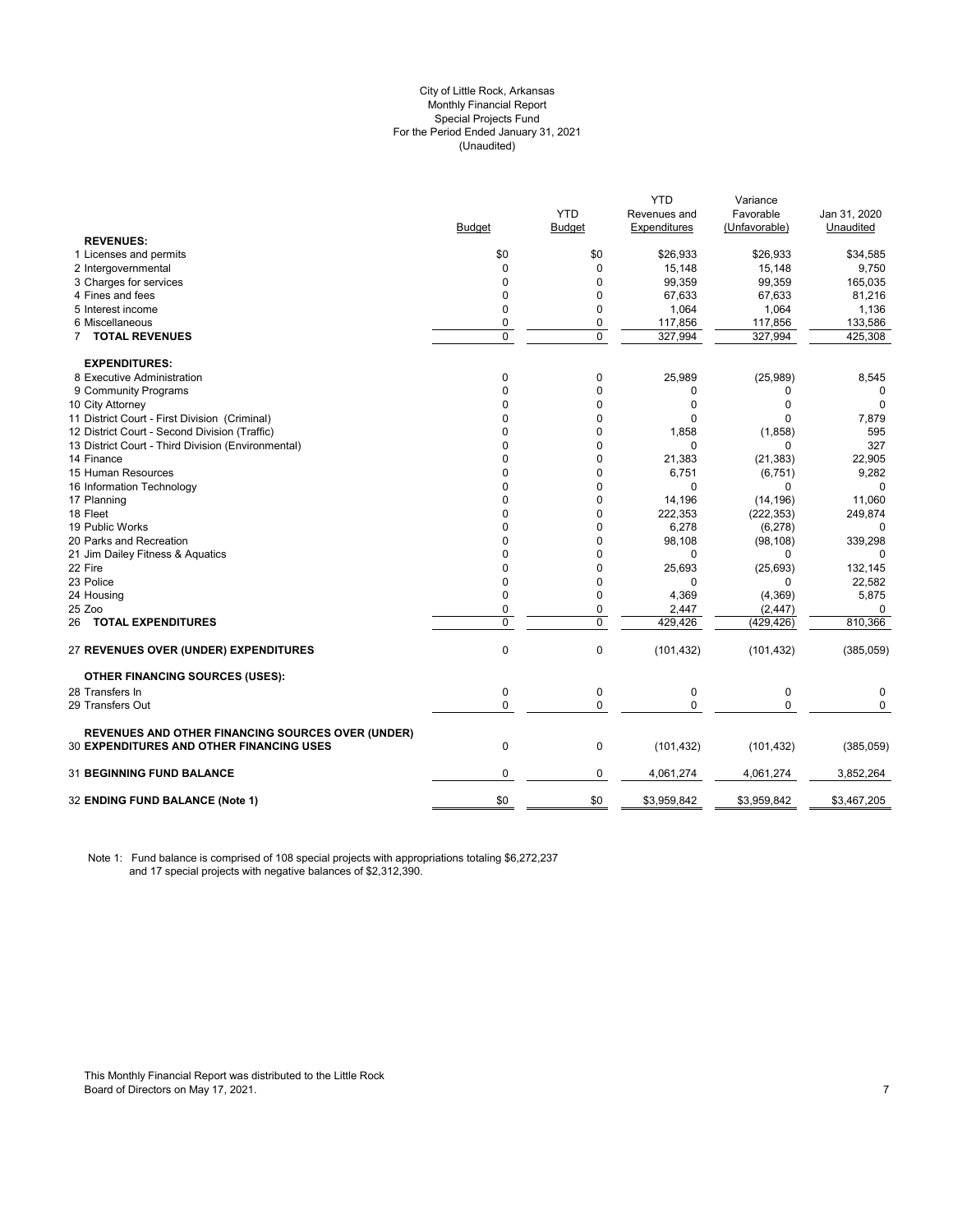# (Unaudited) City of Little Rock, Arkansas Monthly Financial Report Grant Fund For the Period Ended January 31, 2021

|                                                      |               | <b>YTD</b>    | <b>YTD</b><br>Revenues and | Variance<br>Favorable | Jan 31, 2020  |
|------------------------------------------------------|---------------|---------------|----------------------------|-----------------------|---------------|
|                                                      | <b>Budget</b> | <b>Budget</b> | Expenditures               | (Unfavorable)         | Unaudited     |
| <b>REVENUES:</b>                                     |               |               |                            |                       |               |
| 1 Intergovernmental                                  | \$0           | \$0           | \$81,007                   | \$81,007              | (\$842)       |
| 2 Charges for Services                               | 0             | $\Omega$      | 0                          | 0                     | 0             |
| 3 Interest income                                    | <sup>0</sup>  | 0             | 251                        | 251                   | 1,528         |
| 4 Program income                                     | $\Omega$      | $\Omega$      | <sup>0</sup>               | $\Omega$              | $\Omega$      |
| 5 Miscellaneous                                      | 0             | 0             | (5)                        | (5)                   | 202           |
| <b>TOTAL REVENUES</b>                                | $\Omega$      | $\mathbf 0$   | 81,253                     | 81,253                | 888           |
| <b>EXPENDITURES:</b>                                 |               |               |                            |                       |               |
| 6 General Government                                 | $\Omega$      | 0             | 2,642,765                  | (2,642,765)           | 136,142       |
| 7 Public Works                                       |               | 0             | 376,340                    | (376, 340)            | 4,592,131     |
| 8 Parks & Recreation                                 |               | 0             | 52,639                     | (52, 639)             | 94,449        |
| 9 Fleet                                              |               | 0             | n                          | n                     | 0             |
| 10 Fire                                              |               | 0             |                            |                       |               |
| 11 Police                                            | O             | 0             | 514,322                    | (514, 322)            | 536,488       |
| 12 Housing                                           | 0             | 0             | 4,915                      | (4, 915)              | 4,842         |
| <b>TOTAL EXPENDITURES</b>                            | $\Omega$      | $\mathbf 0$   | 3,590,981                  | (3,590,981)           | 5,364,051     |
| 13 REVENUES OVER (UNDER) EXPENDITURES                | $\mathbf{0}$  | 0             | (3,509,728)                | (3,509,728)           | (5,363,163)   |
| <b>OTHER FINANCING SOURCES (USES):</b>               |               |               |                            |                       |               |
| 14 Transfers In                                      | 0             | 0             | 0                          | 0                     | 0             |
| 15 Transfers Out                                     | $\mathbf{0}$  | 0             | $\Omega$                   | $\Omega$              | $\Omega$      |
| 16 REVENUES AND OTHER FINANCING SOURCES OVER (UNDER) |               |               |                            |                       |               |
| <b>EXPENDITURES AND OTHER FINANCING USES</b>         | $\mathbf{0}$  | 0             | (3,509,728)                | (3,509,728)           | (5,363,163)   |
| <b>17 BEGINNING FUND BALANCE</b>                     | $\Omega$      | 0             | 16,142                     | 16,142                | 99,534        |
| <b>18 ENDING FUND BALANCE</b>                        | \$0           | \$0           | (\$3,493,586)              | (\$3,493,586)         | (\$5,263,629) |
|                                                      |               |               |                            |                       |               |

Expenditures include: Expended \$80,899 Expended \$80,899<br>Encumbered \$80,899

\$3,590,981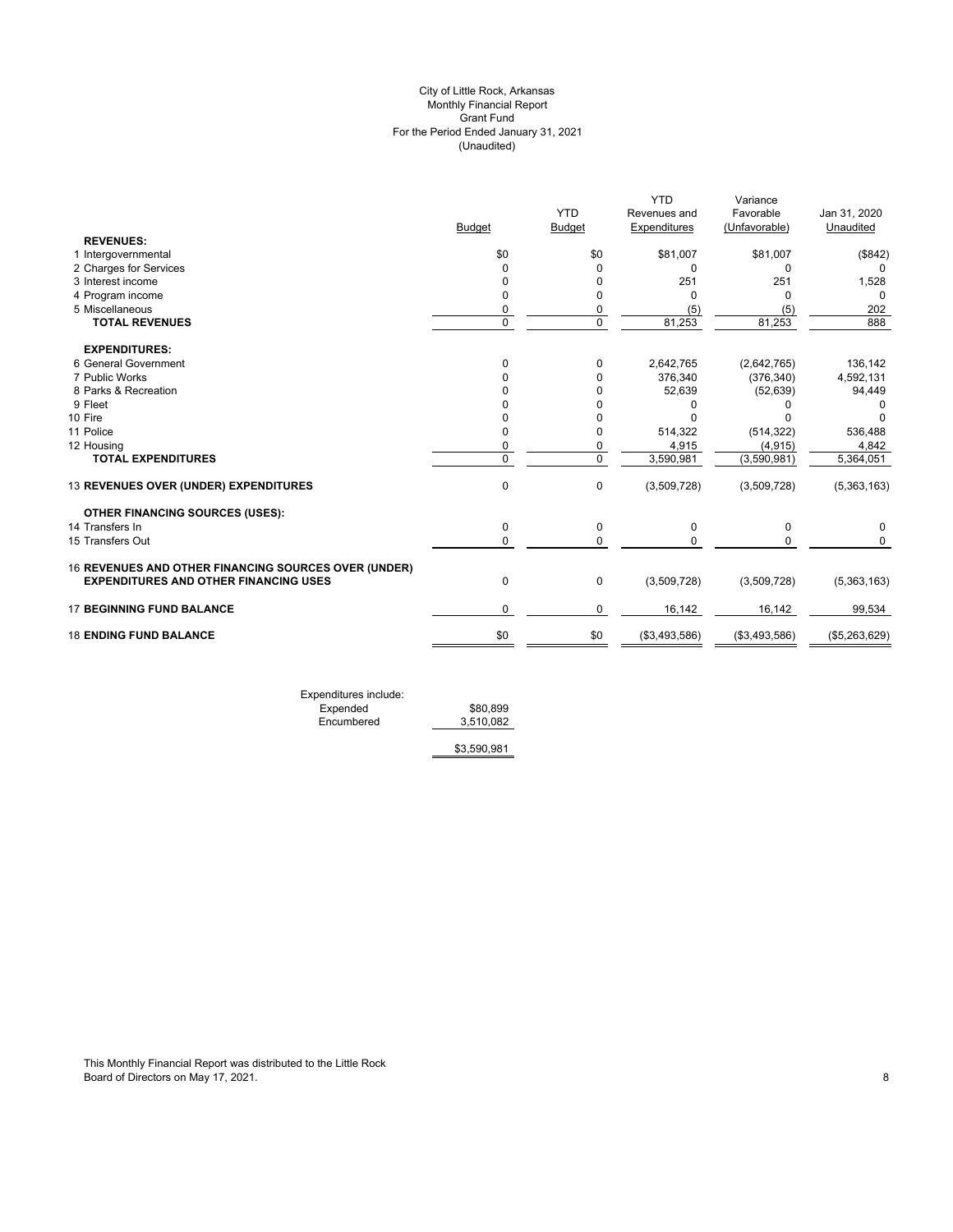# (Unaudited) City of Little Rock, Arkansas Monthly Financial Report Emergency 911 Fund For the Period Ended January 31, 2021

|                                                          |               | <b>YTD</b>    | <b>YTD</b><br>Revenues and | Variance<br>Favorable | Jan 31, 2020 |
|----------------------------------------------------------|---------------|---------------|----------------------------|-----------------------|--------------|
|                                                          | <b>Budget</b> | <b>Budget</b> | Expenditures               | (Unfavorable)         | Unaudited    |
| <b>REVENUES:</b>                                         |               |               |                            |                       |              |
| 1 Charges for services                                   | \$0           | \$0           | \$151                      | \$151                 | \$327,167    |
| 2 Interest income                                        |               | 0             | 1,329                      | 1,329                 | 1,015        |
| 3 Miscellaneous                                          |               |               |                            | 0                     | $\Omega$     |
| <b>TOTAL REVENUES</b>                                    |               | $\mathbf 0$   | 1,479                      | 1,479                 | 328,182      |
| <b>EXPENDITURES:</b>                                     |               |               |                            |                       |              |
| 5 Police                                                 | 0             | $\mathbf 0$   | 145,833                    | (145, 833)            | 66,667       |
| <b>TOTAL EXPENDITURES</b><br>6                           | 0             | $\mathbf 0$   | 145,833                    | (145, 833)            | 66,667       |
|                                                          |               |               |                            |                       |              |
| 7 REVENUES OVER (UNDER) EXPENDITURES                     | 0             | 0             | (144, 354)                 | (144, 354)            | 261,516      |
|                                                          |               |               |                            |                       |              |
| <b>OTHER FINANCING SOURCES (USES):</b>                   |               |               |                            |                       |              |
| 8 Transfers In                                           | 0             | 0             | 0                          | 0                     | 0            |
| 9 Transfers Out                                          | 0             | $\mathbf 0$   |                            | 0                     | 0            |
|                                                          |               |               |                            |                       |              |
| <b>REVENUES AND OTHER FINANCING SOURCES OVER (UNDER)</b> |               |               |                            |                       |              |
| <b>10 EXPENDITURES AND OTHER FINANCING USES</b>          | 0             | 0             | (144, 354)                 | (144, 354)            | 261,516      |
| <b>11 BEGINNING FUND BALANCE</b>                         | 0             | 0             | 3,076,940                  | 3,076,940             | 1,007,531    |
|                                                          |               |               |                            |                       |              |
| <b>12 ENDING FUND BALANCE</b>                            | \$0           | \$0           | \$2,932,586                | \$2,932,586           | \$1,269,047  |
|                                                          |               |               |                            |                       |              |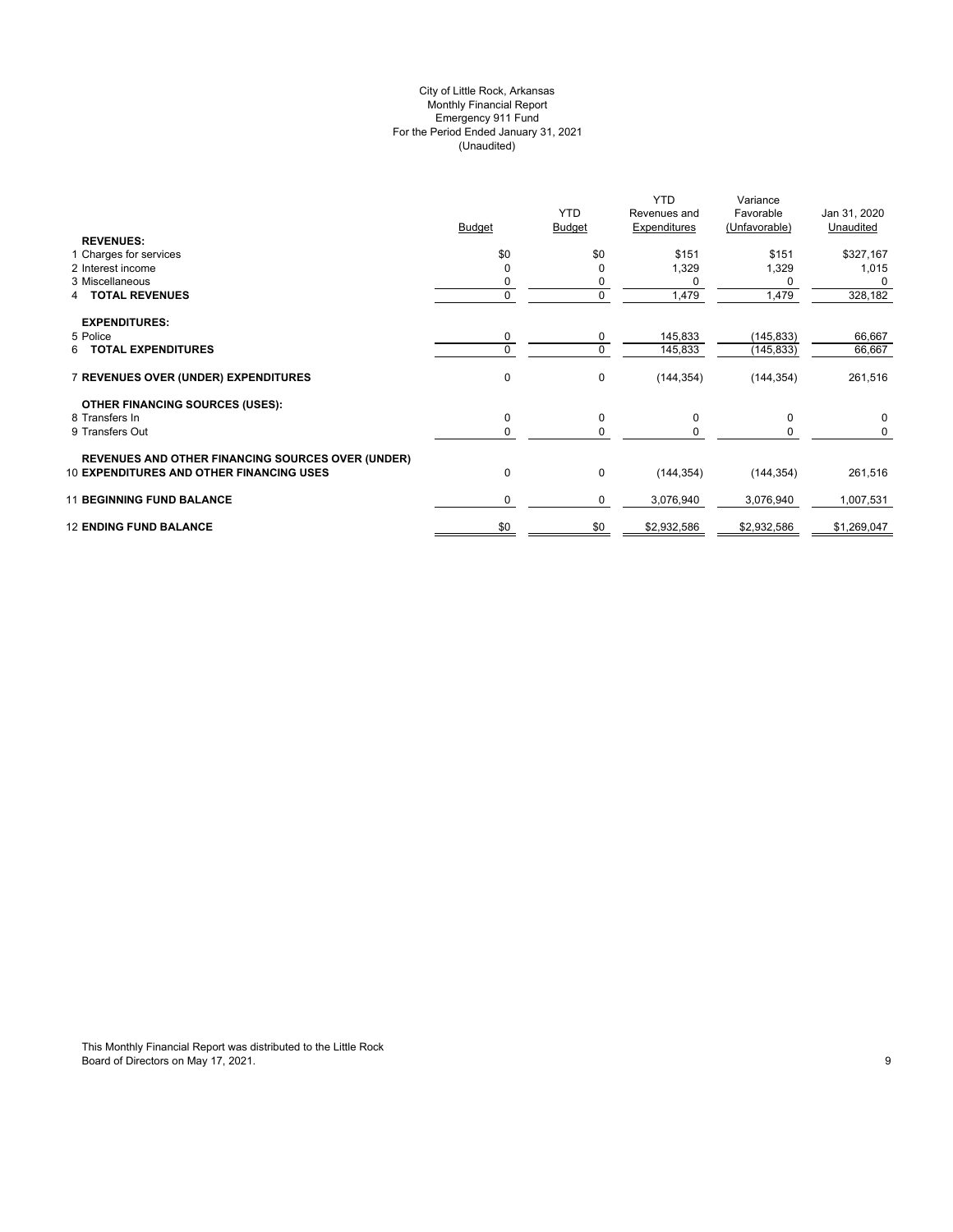# (Unaudited) City of Little Rock, Arkansas Monthly Financial Report Community Development Block Grant Fund For the Period Ended January 31, 2021

|                                                                                                      |               | <b>YTD</b>    | <b>YTD</b><br>Revenues and | Variance<br>Favorable | Jan 31, 2020 |
|------------------------------------------------------------------------------------------------------|---------------|---------------|----------------------------|-----------------------|--------------|
|                                                                                                      | <b>Budget</b> | <b>Budget</b> | Expenditures               | (Unfavorable)         | Unaudited    |
| <b>REVENUES:</b>                                                                                     |               |               |                            |                       |              |
| 1 Intergovernmental                                                                                  | \$0           | \$0           | \$37,000                   | \$37,000              | \$40,855     |
| 2 Charges for Services                                                                               | $\Omega$      |               |                            |                       | 0            |
| 3 Miscellaneous                                                                                      | 0             | 0             |                            |                       |              |
| <b>TOTAL REVENUES</b>                                                                                | $\mathbf 0$   | $\mathbf 0$   | 37,000                     | 37,000                | 40,855       |
| <b>EXPENDITURES:</b>                                                                                 |               |               |                            |                       |              |
| 5 General Government                                                                                 | 0             | $\mathbf 0$   | $\Omega$                   | C                     | 0            |
| 6 Housing                                                                                            | 0             | 0             | 390,331                    | (390, 331)            | 207,415      |
| <b>TOTAL EXPENDITURES</b>                                                                            | 0             | $\Omega$      | 390,331                    | (390, 331)            | 207,415      |
| 8 REVENUES OVER (UNDER) EXPENDITURES                                                                 | 0             | 0             | (353, 331)                 | (353, 331)            | (166, 560)   |
| <b>OTHER FINANCING SOURCES (USES):</b>                                                               |               |               |                            |                       |              |
| 9 Transfers In                                                                                       | 0             | 0             | 0                          | 0                     | 0            |
| 10 Transfers Out                                                                                     | 0             | 0             |                            | 0                     | 0            |
|                                                                                                      |               |               |                            |                       |              |
| <b>REVENUES AND OTHER FINANCING SOURCES OVER (UNDER)</b><br>11 EXPENDITURES AND OTHER FINANCING USES | 0             | 0             | (353, 331)                 | (353, 331)            | (166, 560)   |
| <b>12 BEGINNING FUND BALANCE</b>                                                                     | 0             | 0             | 856,884                    | 856,884               | 889,273      |
| <b>13 ENDING FUND BALANCE</b>                                                                        | \$0           | \$0           | \$503,553                  | \$503,553             | \$722,713    |
|                                                                                                      |               |               |                            |                       |              |

| Expenditures include: |           |
|-----------------------|-----------|
| Expended              | \$65,820  |
| Encumbered            | 324.511   |
|                       | \$390,331 |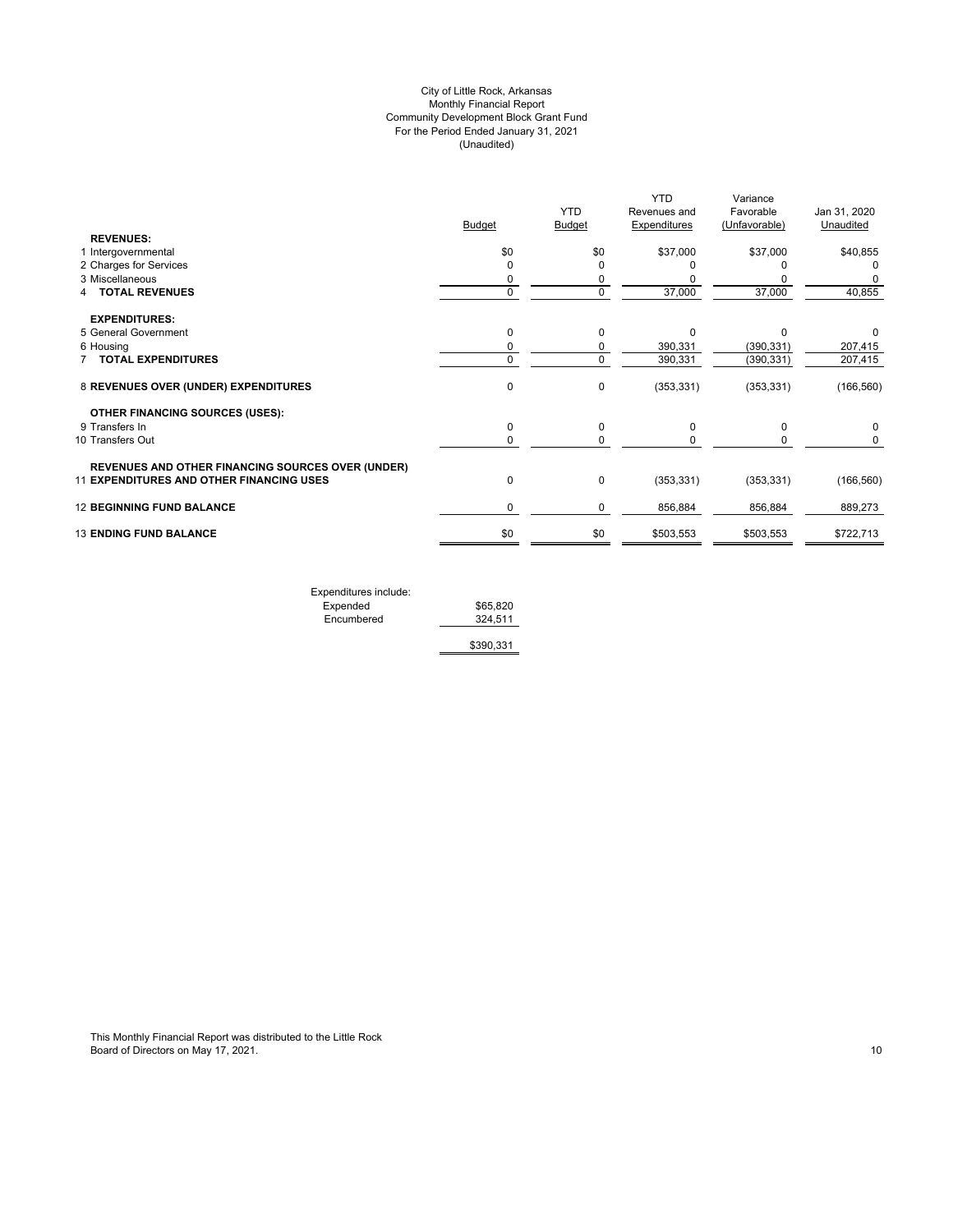#### (Unaudited) City of Little Rock, Arkansas Monthly Financial Report HIPP Fund For the Period Ended January 31, 2021

|                                                                                                      | <b>Budget</b> | <b>YTD</b><br>Budget | <b>YTD</b><br>Revenues and<br>Expenditures | Variance<br>Favorable<br>(Unfavorable) | Jan 31, 2020<br>Unaudited |
|------------------------------------------------------------------------------------------------------|---------------|----------------------|--------------------------------------------|----------------------------------------|---------------------------|
| <b>REVENUES:</b>                                                                                     |               |                      |                                            |                                        |                           |
| 1 Intergovernmental<br>2 Charges for Services                                                        | \$0<br>0      | \$0<br>$\Omega$      | \$0<br>O                                   | \$0<br>O                               | \$86,245<br>0             |
| 3 Miscellaneous                                                                                      | 0             | 0                    | 0                                          | 0                                      |                           |
| <b>TOTAL REVENUES</b>                                                                                | 0             | $\Omega$             | $\Omega$                                   | $\mathbf 0$                            | 86,245                    |
| <b>EXPENDITURES:</b>                                                                                 |               |                      |                                            |                                        |                           |
| 5 General Government                                                                                 | $\mathbf 0$   | $\Omega$             | $\Omega$                                   | $\Omega$                               | 0                         |
| 6 Housing                                                                                            | 0             | $\Omega$             | 148,503                                    | (148, 503)                             | 84,873                    |
| 7 TOTAL EXPENDITURES                                                                                 | 0             | $\Omega$             | 148,503                                    | (148, 503)                             | 84,873                    |
| 8 REVENUES OVER (UNDER) EXPENDITURES                                                                 | $\mathbf 0$   | $\mathbf 0$          | (148, 503)                                 | (148, 503)                             | 1,372<br>\$               |
| <b>OTHER FINANCING SOURCES (USES):</b>                                                               |               |                      |                                            |                                        |                           |
| 9 Transfers In                                                                                       | $\mathbf 0$   | 0                    | 0                                          | 0                                      | $\Omega$                  |
| 10 Transfers Out                                                                                     | 0             | 0                    | 0                                          | 0                                      | 0                         |
| <b>REVENUES AND OTHER FINANCING SOURCES OVER (UNDER)</b><br>11 EXPENDITURES AND OTHER FINANCING USES | $\mathbf 0$   | $\mathbf 0$          | (148, 503)                                 | (148, 503)                             | 1,372                     |
| <b>12 BEGINNING FUND BALANCE</b>                                                                     | 0             | 0                    | 1,479,520                                  | 1,479,520                              | 1,245,703                 |
|                                                                                                      |               |                      |                                            |                                        |                           |
| <b>13 ENDING FUND BALANCE</b>                                                                        | \$0           | \$0                  | \$1,331,017                                | \$1,331,017                            | \$1,247,075               |
|                                                                                                      |               |                      |                                            |                                        |                           |

| Expenditures include: |           |
|-----------------------|-----------|
| Expended              | \$96,120  |
| Encumbered            | 52.383    |
|                       | \$148,503 |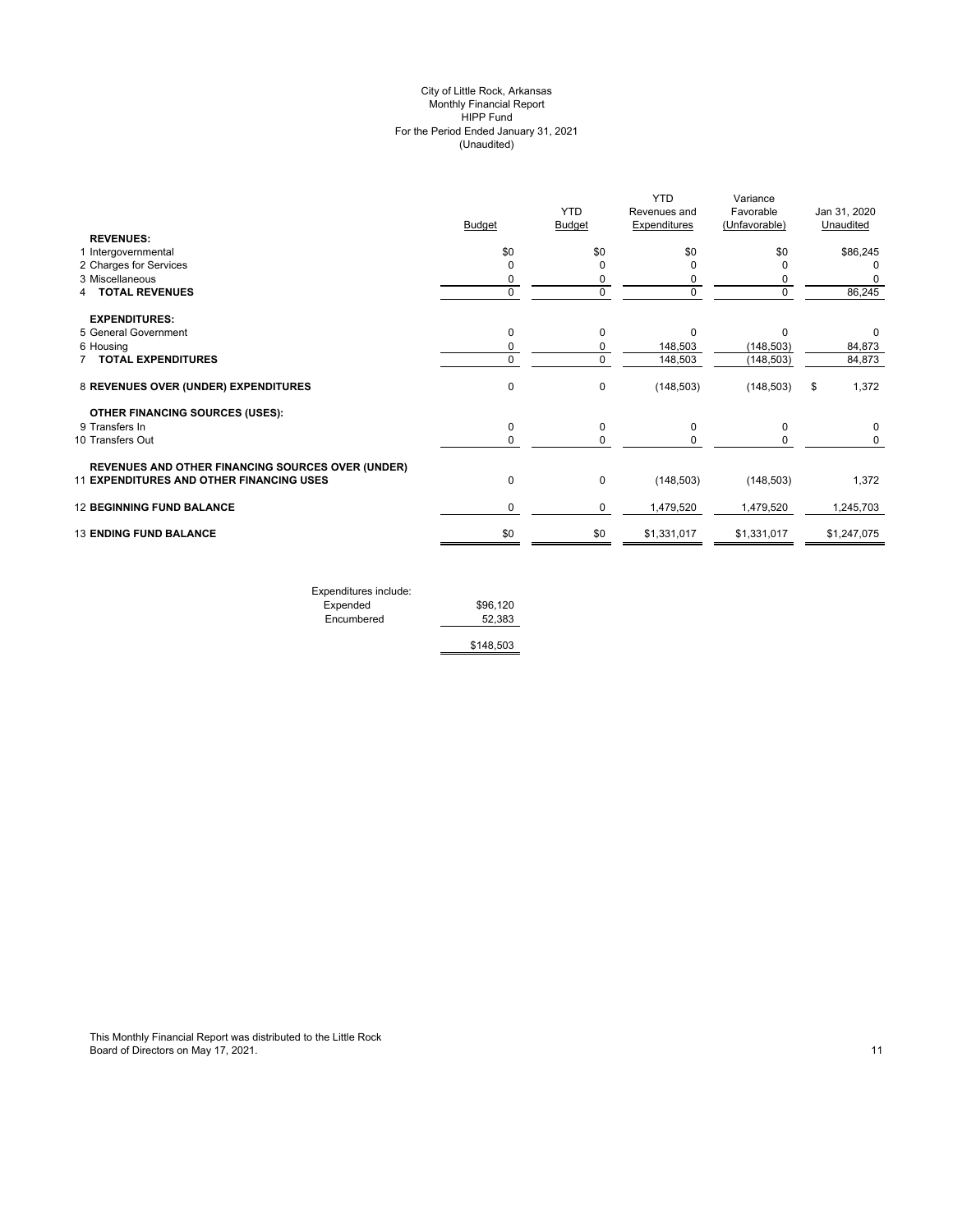# (Unaudited) City of Little Rock, Arkansas Monthly Financial Report NHSP Fund For the Period Ended January 31, 2021

|                                                          | <b>Budget</b> | <b>YTD</b><br><b>Budget</b> | <b>YTD</b><br>Revenues and<br><b>Expenditures</b> | Variance<br>Favorable<br>(Unfavorable) | Jan 31, 2020<br>Unaudited |
|----------------------------------------------------------|---------------|-----------------------------|---------------------------------------------------|----------------------------------------|---------------------------|
| <b>REVENUES:</b>                                         |               |                             |                                                   |                                        |                           |
| 1 Intergovernmental                                      | \$0           | \$0                         | \$0                                               | \$0                                    | \$28                      |
| 2 Charges for Services                                   | 0             | O                           |                                                   |                                        | 0                         |
| 3 Miscellaneous                                          | 0             | 0                           |                                                   | 6                                      | 0                         |
| 4 TOTAL REVENUES                                         | 0             | $\Omega$                    | 6                                                 | 6                                      | 28                        |
| <b>EXPENDITURES:</b>                                     |               |                             |                                                   |                                        |                           |
| 5 General Government                                     | 0             | 0                           | 0                                                 | 0                                      | 0                         |
| 6 Housing                                                | 0             | 0                           | 7,651                                             | (7,651)                                | 0                         |
| <b>7 TOTAL EXPENDITURES</b>                              | 0             | $\mathbf 0$                 | 7,651                                             | (7,651)                                | 0                         |
| 8 REVENUES OVER (UNDER) EXPENDITURES                     | 0             | 0                           | (7,645)                                           | (7,645)                                | 28                        |
| <b>OTHER FINANCING SOURCES (USES):</b>                   |               |                             |                                                   |                                        |                           |
| 9 Loan Proceeds                                          | 0             | $\Omega$                    | O                                                 | <sup>0</sup>                           | 0                         |
| 10 Transfers In                                          | 0             | 0                           |                                                   |                                        | 0                         |
| 11 Transfers Out                                         | 0             | 0                           |                                                   |                                        | 0                         |
| <b>REVENUES AND OTHER FINANCING SOURCES OVER (UNDER)</b> |               |                             |                                                   |                                        |                           |
| 12 EXPENDITURES AND OTHER FINANCING USES                 | $\pmb{0}$     | 0                           | (7,645)                                           | (7,645)                                | 28                        |
| <b>13 BEGINNING FUND BALANCE</b>                         | 0             | 0                           | 17,170                                            | 17,170                                 | 17,086                    |
| <b>14 ENDING FUND BALANCE</b>                            | \$0           | \$0                         | \$9,525                                           | \$9,525                                | \$17,114                  |

| Expenditures include: |         |
|-----------------------|---------|
| Expended              | \$0     |
| Encumbered            | 7.651   |
|                       |         |
|                       | \$7,651 |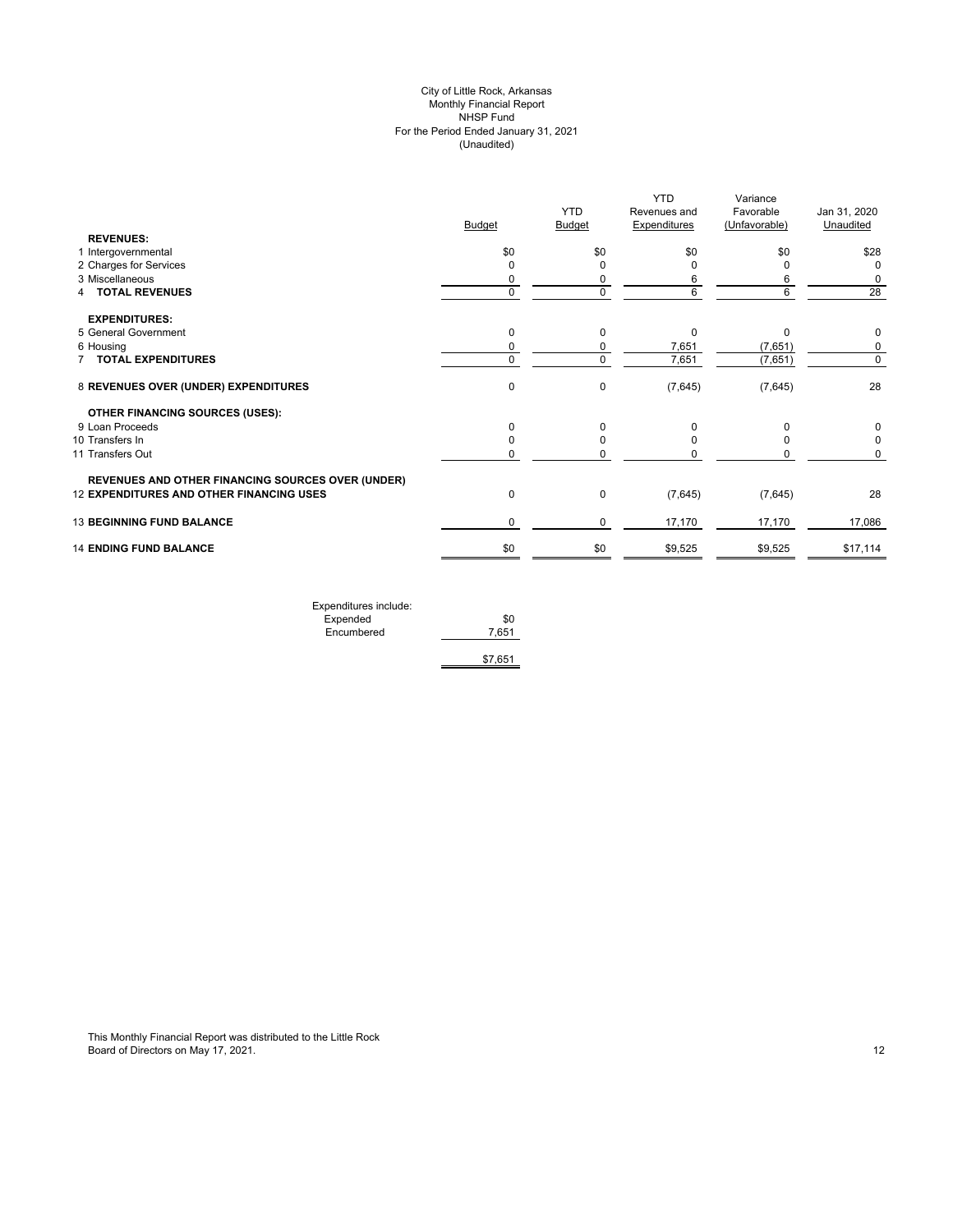#### For the Period Ended January 31, 2021 (Unaudited) City of Little Rock, Arkansas Monthly Financial Report Short Term Capital Fund

|                                                          |               |               | <b>YTD</b>   | Variance      |              |
|----------------------------------------------------------|---------------|---------------|--------------|---------------|--------------|
|                                                          |               | <b>YTD</b>    | Revenues and | Favorable     | Jan 31, 2020 |
|                                                          | <b>Budget</b> | <b>Budget</b> | Expenditures | (Unfavorable) | Unaudited    |
| <b>REVENUES:</b>                                         |               |               |              |               |              |
| 1 Charges for Services                                   | \$0           | \$0           | \$0          | \$0           | \$0          |
| 2 Interest income                                        | 0             | 0             | 1,006        | 1,006         | 5,064        |
| 3 Donations                                              | 0             | 0             | $\Omega$     | 0             | $\Omega$     |
| <b>4 TOTAL REVENUES</b>                                  | $\mathbf 0$   | $\mathbf 0$   | 1,006        | 1,006         | 5,064        |
| <b>EXPENDITURES:</b>                                     |               |               |              |               |              |
| 5 General Government                                     | $\Omega$      | $\mathbf 0$   | 0            | 0             | 0            |
| 6 Public Works                                           |               |               | 0            |               |              |
| 7 Parks and Recreation                                   |               |               |              |               |              |
| 8 Fire                                                   |               |               | 609,880      | (609, 880)    |              |
| 9 Police                                                 |               |               | 1,086,373    | (1,086,373)   | 2,047,619    |
| 10 Fleet                                                 |               | 0             | $\Omega$     |               |              |
| 11 TOTAL EXPENDITURES                                    | $\Omega$      | $\Omega$      | 1,696,253    | (1,696,253)   | 2,047,619    |
| 12 REVENUES OVER (UNDER) EXPENDITURES                    | 0             | 0             | (1,695,247)  | (1,695,247)   | (2,042,555)  |
| <b>OTHER FINANCING SOURCES (USES):</b>                   |               |               |              |               |              |
| 13 Temporary Note Proceeds                               | $\Omega$      | $\Omega$      | $\Omega$     | ი             |              |
| 14 Capital Lease                                         | 0             | 0             | O            | ი             | 0            |
| 14 Transfers Out                                         | 0             | $\mathbf 0$   | 0            |               | 0            |
| <b>REVENUES AND OTHER FINANCING SOURCES OVER (UNDER)</b> |               |               |              |               |              |
| <b>15 EXPENDITURES AND OTHER FINANCING USES</b>          | $\mathbf 0$   | 0             | (1,695,247)  | (1,695,247)   | (2,042,555)  |
| <b>16 BEGINNING FUND BALANCE</b>                         | 0             | 0             | 2,352,912    | 2,352,912     | 3,285,177    |
| <b>17 ENDING FUND BALANCE</b>                            | \$0           | \$0           | \$657,665    | \$657,665     | \$1,242,622  |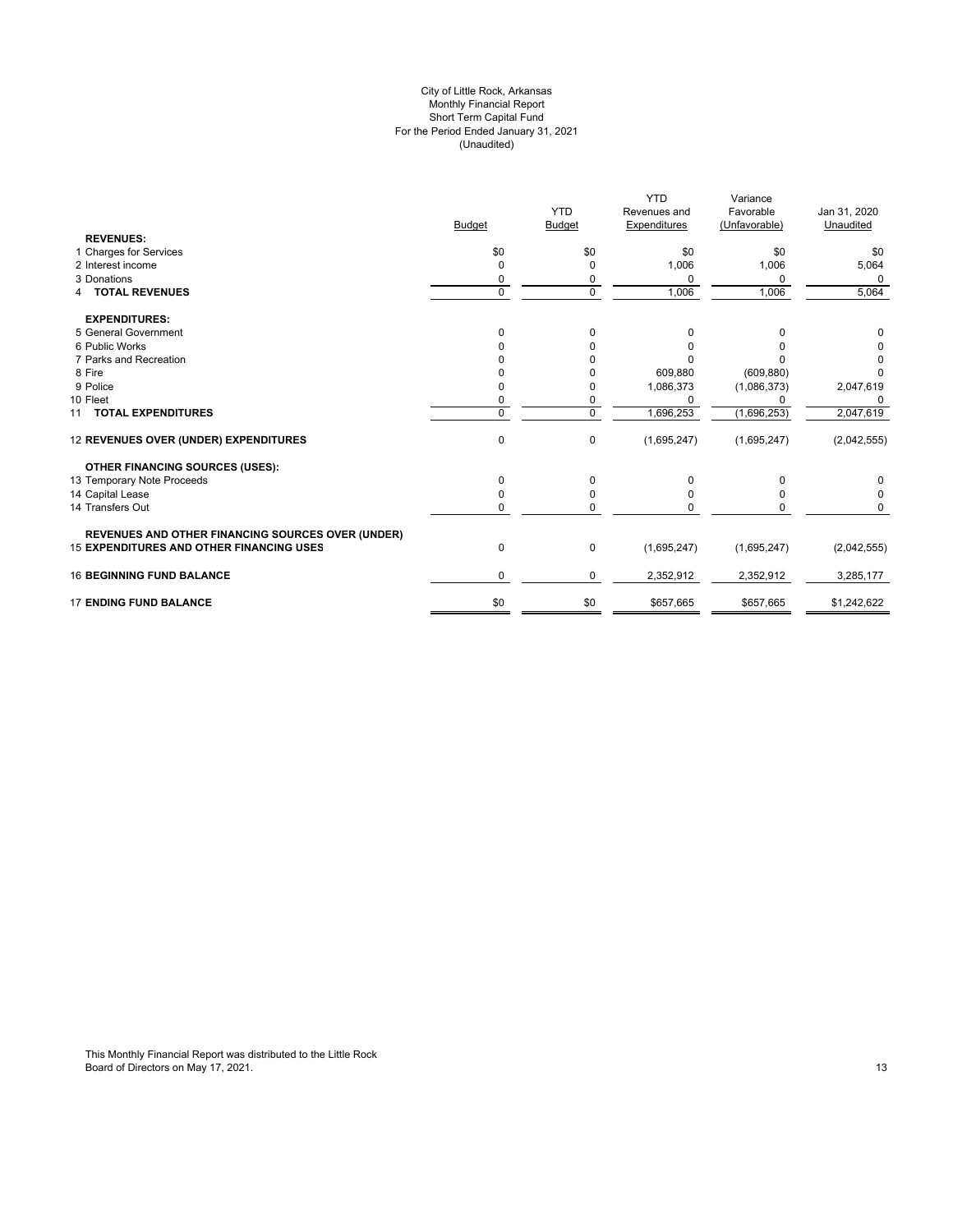# For the Period Ended January 31, 2021 (Unaudited) City of Little Rock, Arkansas Monthly Financial Report 2012-2021 Capital Project Fund

|                                                          |               |                | <b>YTD</b>    | Variance      |               |
|----------------------------------------------------------|---------------|----------------|---------------|---------------|---------------|
|                                                          |               | <b>YTD</b>     | Revenues and  | Favorable     | Jan 31, 2020  |
|                                                          | <b>Budget</b> | <b>Budget</b>  | Expenditures  | (Unfavorable) | Unaudited     |
| <b>REVENUES:</b>                                         |               |                |               |               |               |
| 1 3/8 Cent Sales Tax                                     | \$0           | \$0            | \$1,712,037   | \$1,712,037   | \$1,577,557   |
| 2 Interest income                                        | $\Omega$      | $\Omega$       | 14,259        | 14,259        | 39,145        |
| 3 Miscellaneous Income                                   | 0             | 0              | 0             | $\Omega$      | 0             |
| <b>4 TOTAL REVENUES</b>                                  | $\Omega$      | $\Omega$       | 1,726,296     | 1,726,296     | 1,616,702     |
| <b>EXPENDITURES:</b>                                     |               |                |               |               |               |
| 5 General Government                                     | 0             | 0              | 703,016       | (703, 016)    | 382,737       |
| 6 Housing                                                | <sup>0</sup>  | 0              | 0             | $\Omega$      | $\Omega$      |
| 7 Public Works                                           | U             | 0              | 896,910       | (896, 910)    | 3,534,331     |
| 8 Parks and Recreation                                   | U             | 0              | 543,176       | (543, 176)    | 454,445       |
| 9 Fire                                                   |               | U              | 199,847       | (199, 847)    | 240,853       |
| 10 Police                                                |               | 0              | 125,981       | (125, 981)    | 0             |
| 11 Fleet                                                 | 0             | 0              | 173,861       | (173, 861)    | 704,858       |
| 12 Zoo                                                   | 0             | 0              | 137,655       | (137, 655)    | 632,771       |
| 13 TOTAL EXPENDITURES                                    | $\mathbf 0$   | $\overline{0}$ | 2,780,447     | (2,780,447)   | 5,949,994     |
| 14 REVENUES OVER (UNDER) EXPENDITURES                    | $\mathbf 0$   | 0              | (1,054,150)   | (1,054,150)   | (4, 333, 292) |
| <b>OTHER FINANCING SOURCES (USES):</b>                   |               |                |               |               |               |
| 15 Temporary Note Proceeds                               | $\mathbf 0$   | $\mathbf 0$    | 0             | 0             | $\Omega$      |
| 16 Transfers In                                          | $\Omega$      | 0              | O             | C             |               |
| 17 Transfers Out                                         | 0             | 0              | (79, 555)     | (79, 555)     | (153, 610)    |
| <b>REVENUES AND OTHER FINANCING SOURCES OVER (UNDER)</b> |               |                |               |               |               |
| <b>18 EXPENDITURES AND OTHER FINANCING USES</b>          | $\mathbf 0$   | 0              | (1, 133, 705) | (1, 133, 705) | (4,486,902)   |
| <b>19 BEGINNING FUND BALANCE</b>                         | $\Omega$      | 0              | 36,406,779    | 36,406,779    | 30,194,882    |
|                                                          | \$0           | \$0            | \$35,273,074  | \$35,273,074  | \$25,707,980  |

| Expended   | \$148.152   |
|------------|-------------|
| Encumbered | 2.632.295   |
| Total      | \$2.780.447 |
|            |             |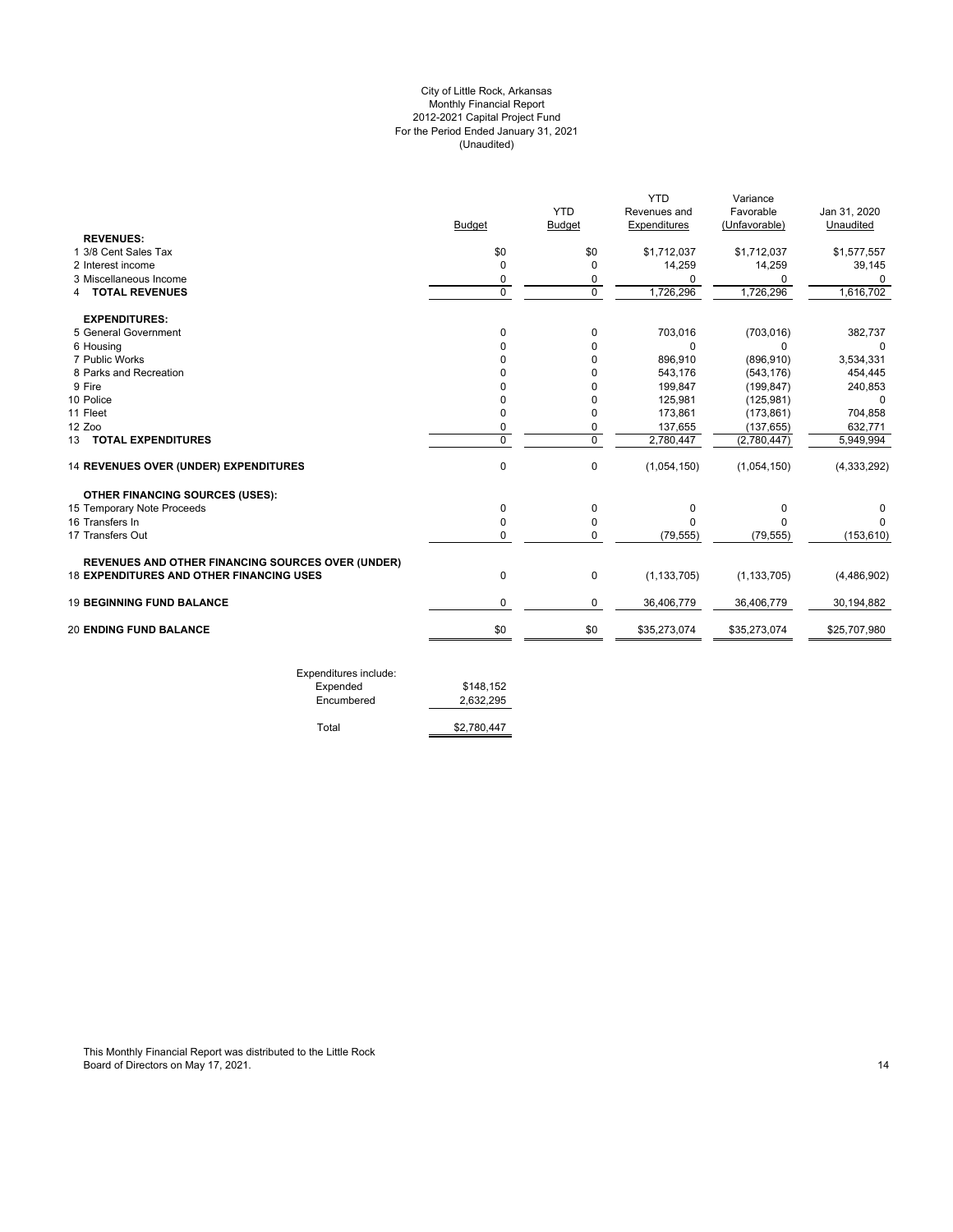# City of Little Rock, Arkansas Monthly Financial Report 2015 Library Improvement Bond For the Period Ended January 31, 2021 (Unaudited)

| <b>REVENUES:</b>                                         | <b>Budget</b> | <b>YTD</b><br>Budget | <b>YTD</b><br>Revenues and<br><b>Expenditures</b> | Variance<br>Favorable<br>(Unfavorable) | Jan 31, 2020<br>Actual |
|----------------------------------------------------------|---------------|----------------------|---------------------------------------------------|----------------------------------------|------------------------|
| 1 Interest income                                        | \$0           | \$0                  | \$109                                             | \$109                                  | \$526                  |
| 2 Miscellaneous                                          | 0             | 0                    | $\Omega$                                          | $\Omega$                               | 0                      |
| <b>TOTAL REVENUES</b><br>3                               | $\mathbf 0$   | $\Omega$             | 109                                               | 109                                    | 526                    |
| <b>EXPENDITURES:</b>                                     |               |                      |                                                   |                                        |                        |
| 4 General Government                                     | 0             | 0                    | 31,711                                            | (31, 711)                              | 0                      |
| 5 TOTAL EXPENDITURES                                     | $\mathbf 0$   | $\Omega$             | 31,711                                            | (31, 711)                              | $\mathbf 0$            |
| 6 REVENUES OVER (UNDER) EXPENDITURES                     | 0             | 0                    | (31,602)                                          | (31,602)                               | 526                    |
| <b>OTHER FINANCING SOURCES (USES):</b>                   |               |                      |                                                   |                                        |                        |
| 7 Bond Proceeds                                          | $\Omega$      | $\Omega$             | $\Omega$                                          | $\Omega$                               | 0                      |
| 8 Discount on Bonds Issued                               | $\Omega$      | <sup>0</sup>         | <sup>0</sup>                                      |                                        | 0                      |
| 9 Bond Reoffering Premium                                |               |                      |                                                   |                                        | 0                      |
| 10 Other, net                                            |               |                      |                                                   |                                        | 0                      |
| 11 Transfers In                                          | 0             |                      | <sup>0</sup>                                      | <sup>0</sup>                           | 0                      |
| 12 Transfers Out                                         | 0             |                      |                                                   | 0                                      | 0                      |
| <b>REVENUES AND OTHER FINANCING SOURCES OVER (UNDER)</b> |               |                      |                                                   |                                        |                        |
| <b>13 EXPENDITURES AND OTHER FINANCING USES</b>          | 0             | 0                    | (31,602)                                          | (31,602)                               | 526                    |
| <b>14 BEGINNING FUND BALANCE</b>                         | 0             | 0                    | 404,486                                           | 404,486                                | 428,233                |
| <b>15 ENDING FUND BALANCE</b>                            | \$0           | \$0                  | \$372,884                                         | \$372,884                              | \$428,759              |

Note 1: This fund reflects bond proceeds and interest earnings dedicated to Library improvements.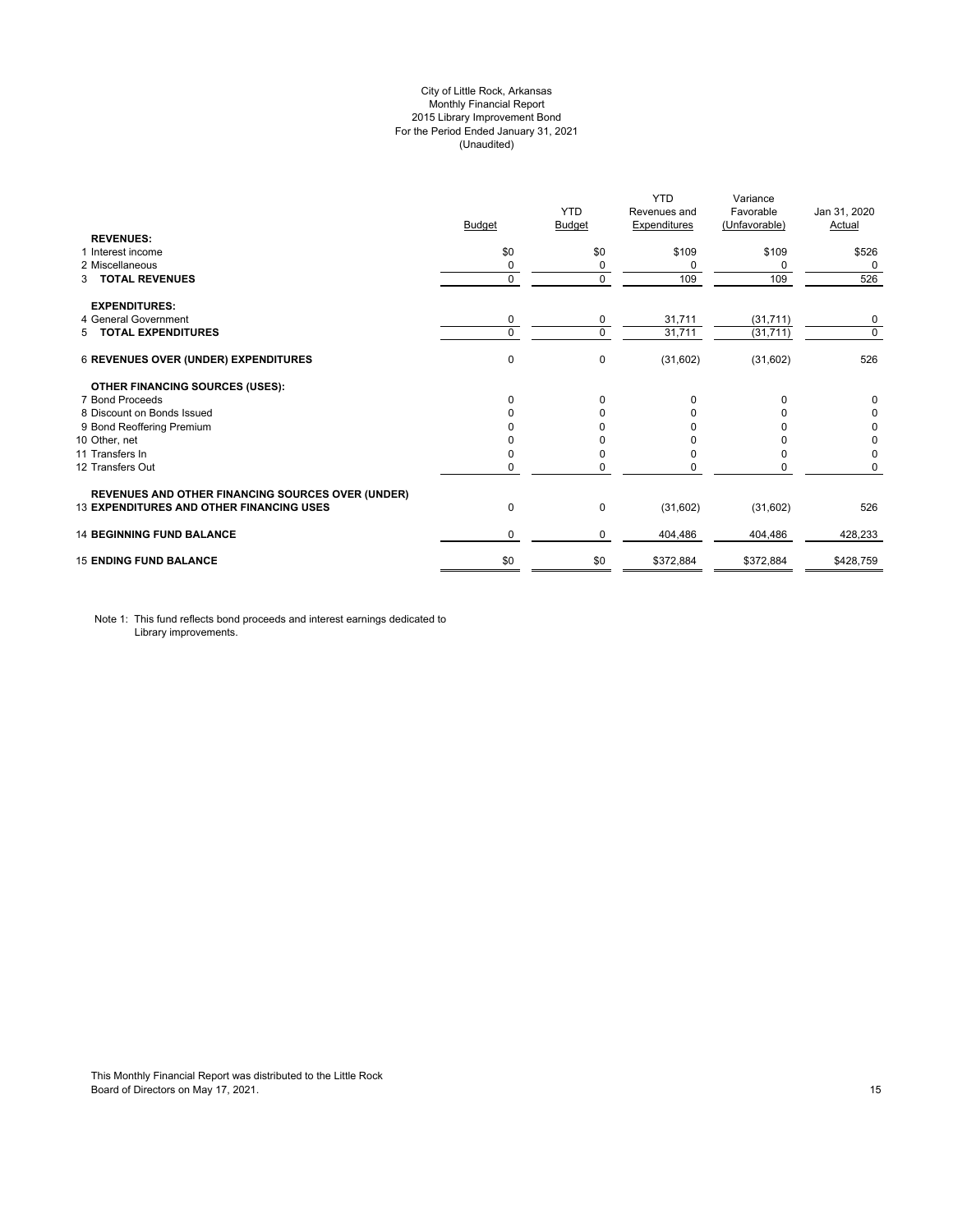# City of Little Rock, Arkansas Monthly Financial Report 2013 Capital Improvement Bonds For the Period Ended January 31, 2021 (Unaudited)

| <b>Budget</b> | <b>YTD</b><br><b>Budget</b> | Revenues and<br><b>Expenditures</b> | Favorable<br>(Unfavorable) | Jan 31, 2020<br>Unaudited |
|---------------|-----------------------------|-------------------------------------|----------------------------|---------------------------|
| \$0           | \$0                         | \$0                                 | \$0                        | \$0                       |
| 0             | 0                           | 0                                   |                            | 0                         |
| 0             | 0                           | $\mathbf 0$                         | $\Omega$                   | 0                         |
|               |                             |                                     |                            |                           |
| 0             | 0                           | 0                                   | 0                          | 0                         |
|               |                             |                                     |                            | $\Omega$                  |
| $\Omega$      | 0                           | $\mathbf 0$                         | $\Omega$                   | 0                         |
|               |                             |                                     |                            |                           |
| <sup>n</sup>  |                             | $\Omega$                            | n                          | 0                         |
|               |                             | <sup>0</sup>                        |                            |                           |
|               |                             | n                                   |                            |                           |
|               |                             |                                     |                            |                           |
| $\mathbf 0$   | 0                           | $\mathbf 0$                         | $\Omega$                   | 0                         |
| $\Omega$      | $\Omega$                    | $\mathbf 0$                         | $\Omega$                   | 1,485                     |
| \$0           | \$0                         | \$0                                 | \$0                        | \$1,485                   |
|               | $\Omega$                    | $\Omega$                            | $\Omega$                   | U                         |

| Expenditures include: |     |
|-----------------------|-----|
| Expended              | \$0 |
| Encumbered            |     |
| Total                 |     |

Note 1: As of January 31, 2021, the fund balance has been allocated to special projects.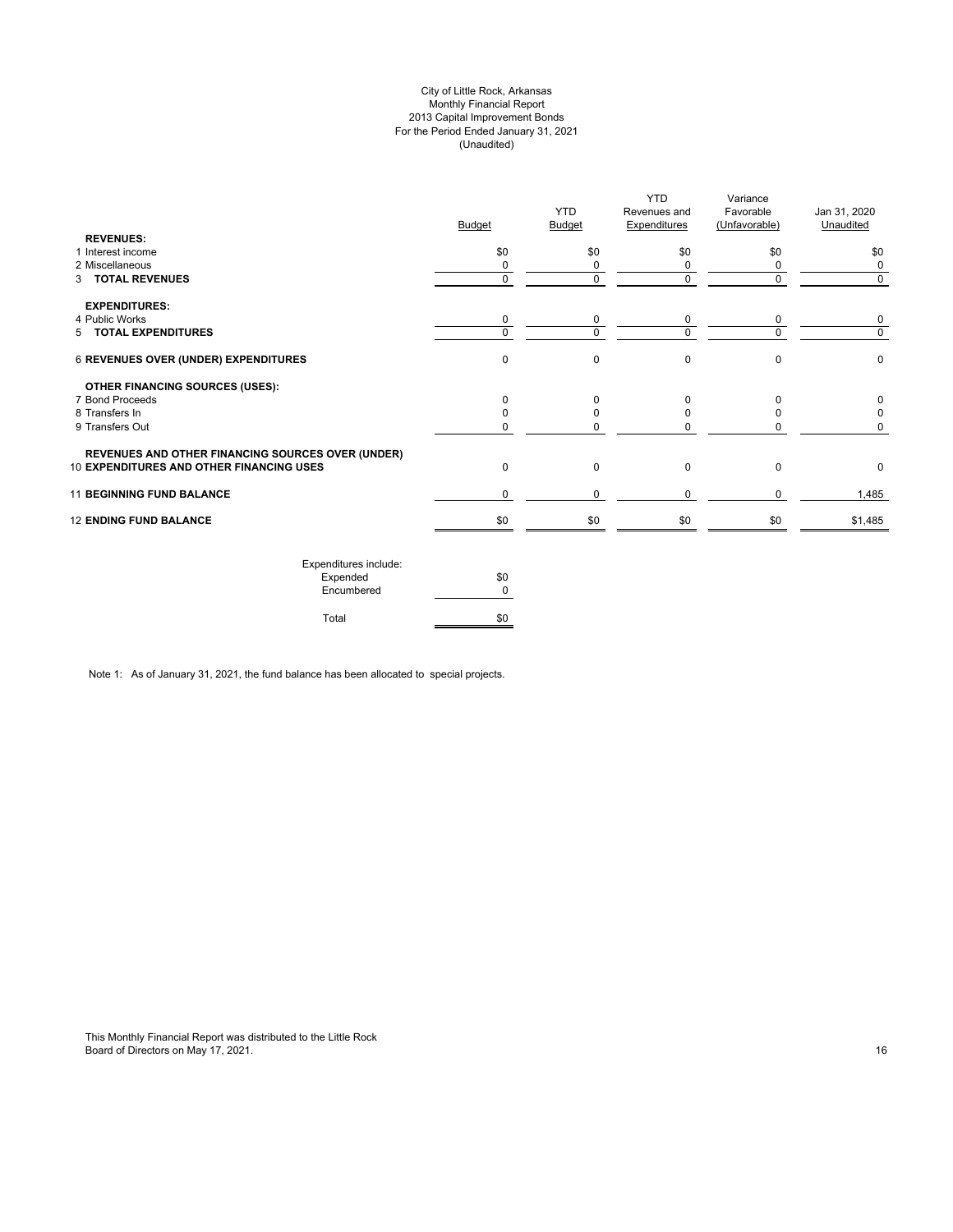#### City of Little Rock, Arkansas Monthly Financial Report 2018 Capital Improvement Bonds For the Period Ended January 31, 2021 (Unaudited)

| <b>Budget</b> | <b>YTD</b><br>Budget | <b>YTD</b><br>Revenues and<br>Expenditures | Variance<br>Favorable<br>(Unfavorable) | Jan 31, 2020<br>Unaudited      |
|---------------|----------------------|--------------------------------------------|----------------------------------------|--------------------------------|
|               |                      |                                            |                                        |                                |
|               |                      |                                            |                                        | \$16,871                       |
|               |                      |                                            |                                        | 25,539                         |
|               |                      |                                            |                                        | 42,410                         |
|               |                      |                                            |                                        |                                |
| 0             | 0                    | 13,306,683                                 | (13,306,683)                           | 8,682,305                      |
| $\Omega$      | $\Omega$             | 13,306,683                                 | (13, 306, 683)                         | 8,682,305                      |
| 0             | $\pmb{0}$            | (13, 334, 452)                             | (13, 334, 452)                         | (8,639,895)                    |
|               |                      |                                            |                                        |                                |
| 0             | $\Omega$             | 0                                          | 0                                      | 0                              |
| 0             | 0                    | 0                                          | U                                      |                                |
|               | 0                    | 0                                          | U                                      | 0                              |
| ŋ             | U                    | 0                                          | o                                      | 0                              |
| 0             | 0                    | 0                                          | 0                                      | 0                              |
| 0             | 0                    | 0                                          | 0                                      | 0                              |
|               |                      |                                            |                                        |                                |
| 0             | $\mathbf 0$          | (13, 334, 452)                             | (13, 334, 452)                         | (8,639,895)                    |
| 0             | 0                    | 23,819,367                                 | 23,819,367                             | 36.490.617                     |
| \$0           | \$0                  | \$10,484,915                               | \$10,484,915                           | \$27,850,723                   |
|               | \$0<br>0<br>0        | \$0<br>0<br>$\mathbf 0$                    | \$313<br>(28,081)<br>(27, 768)         | \$313<br>(28,081)<br>(27, 768) |

| Expenditures include: |              |
|-----------------------|--------------|
| Expended              | \$220.567    |
| Encumbered            | 13.086.116   |
| Total                 | \$13,306,683 |
|                       |              |

Note 1: As of January 31, 2021, the fund balance has been allocated to 72 special projects.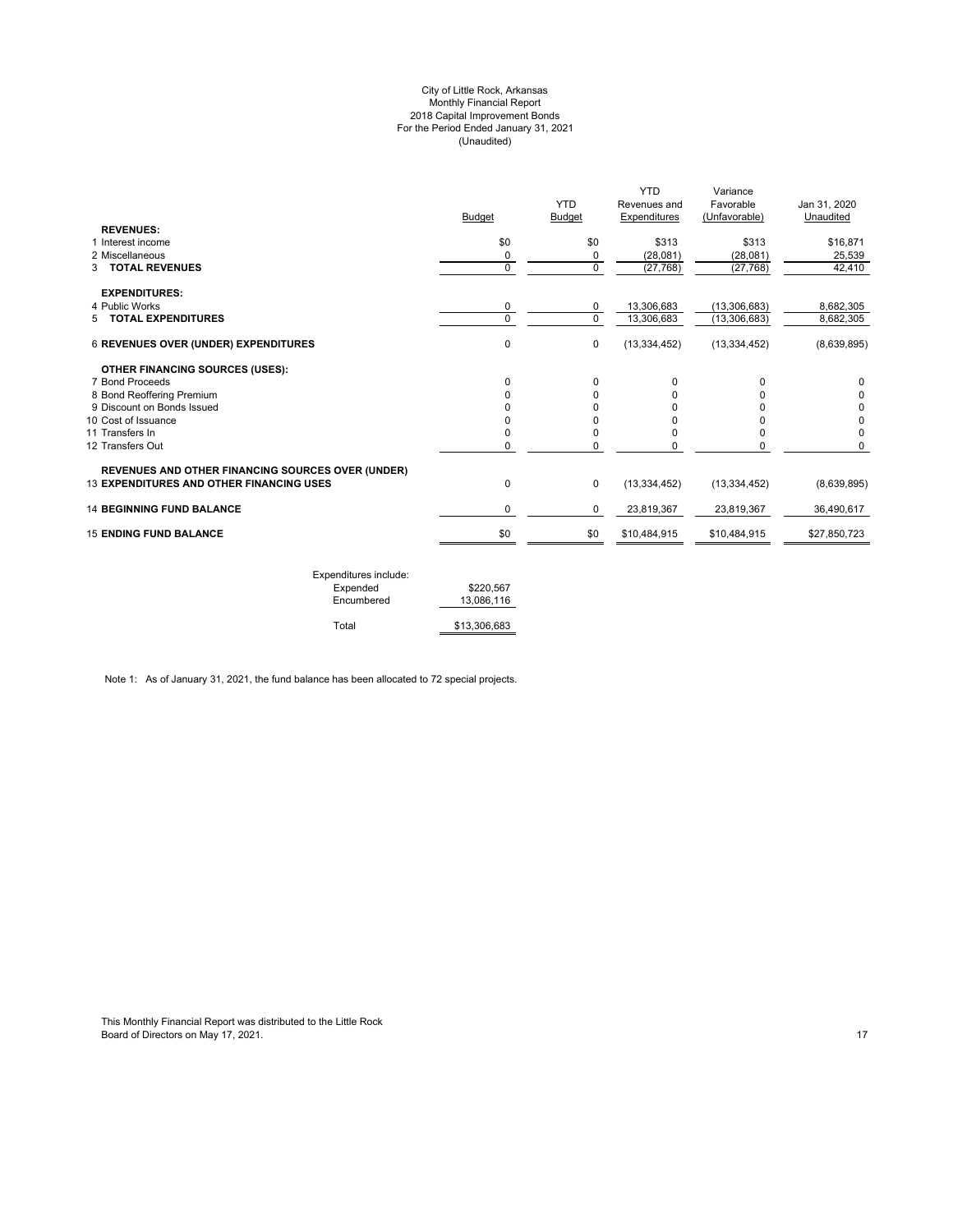# City of Little Rock, Arkansas Monthly Financial Report TIF - Port Authority Fund For the Period Ended January 31, 2021 (Unaudited)

| <b>REVENUES:</b><br>1 General Property Taxes<br>\$0<br>\$0<br>\$6,108<br>\$6,108<br>\$1,981<br>2 Interest income<br>94<br>331<br>94<br>O<br>$\Omega$<br>3 Miscellaneous<br>0<br>$\Omega$<br>0<br>6,202<br>6,202<br>2,312<br><b>4 TOTAL REVENUES</b><br>0<br><b>EXPENDITURES:</b><br>5 Street & Drainage<br>0<br>0<br>0<br>0<br>$\mathbf 0$<br>6 TOTAL EXPENDITURES<br>$\Omega$<br>$\Omega$<br>0<br>7 REVENUES OVER (UNDER) EXPENDITURES<br>$\mathbf 0$<br>6,202<br>6,202<br><b>OTHER FINANCING SOURCES (USES):</b><br>8 Bond Proceeds<br>$\mathbf 0$<br>0<br>$\Omega$<br>9 Transfers In<br>0<br>O<br>10 Transfers Out<br>0<br><b>REVENUES AND OTHER FINANCING SOURCES OVER (UNDER)</b><br><b>11 EXPENDITURES AND OTHER FINANCING USES</b><br>0<br>6,202<br>$\mathbf 0$<br>6,202<br><b>12 BEGINNING FUND BALANCE</b><br>0<br>220,217<br>220,217<br>0<br>\$0<br><b>13 ENDING FUND BALANCE</b><br>\$0<br>\$226,419<br>\$226,419 | <b>Budget</b> | <b>YTD</b><br><b>Budget</b> | <b>YTD</b><br>Revenues and<br><b>Expenditures</b> | Variance<br>Favorable<br>(Unfavorable) | Jan 31, 2020<br>Unaudited |
|------------------------------------------------------------------------------------------------------------------------------------------------------------------------------------------------------------------------------------------------------------------------------------------------------------------------------------------------------------------------------------------------------------------------------------------------------------------------------------------------------------------------------------------------------------------------------------------------------------------------------------------------------------------------------------------------------------------------------------------------------------------------------------------------------------------------------------------------------------------------------------------------------------------------------|---------------|-----------------------------|---------------------------------------------------|----------------------------------------|---------------------------|
|                                                                                                                                                                                                                                                                                                                                                                                                                                                                                                                                                                                                                                                                                                                                                                                                                                                                                                                              |               |                             |                                                   |                                        |                           |
|                                                                                                                                                                                                                                                                                                                                                                                                                                                                                                                                                                                                                                                                                                                                                                                                                                                                                                                              |               |                             |                                                   |                                        |                           |
|                                                                                                                                                                                                                                                                                                                                                                                                                                                                                                                                                                                                                                                                                                                                                                                                                                                                                                                              |               |                             |                                                   |                                        |                           |
|                                                                                                                                                                                                                                                                                                                                                                                                                                                                                                                                                                                                                                                                                                                                                                                                                                                                                                                              |               |                             |                                                   |                                        | 0                         |
|                                                                                                                                                                                                                                                                                                                                                                                                                                                                                                                                                                                                                                                                                                                                                                                                                                                                                                                              |               |                             |                                                   |                                        |                           |
|                                                                                                                                                                                                                                                                                                                                                                                                                                                                                                                                                                                                                                                                                                                                                                                                                                                                                                                              |               |                             |                                                   |                                        |                           |
|                                                                                                                                                                                                                                                                                                                                                                                                                                                                                                                                                                                                                                                                                                                                                                                                                                                                                                                              |               |                             |                                                   |                                        | 0                         |
|                                                                                                                                                                                                                                                                                                                                                                                                                                                                                                                                                                                                                                                                                                                                                                                                                                                                                                                              |               |                             |                                                   |                                        | $\Omega$                  |
|                                                                                                                                                                                                                                                                                                                                                                                                                                                                                                                                                                                                                                                                                                                                                                                                                                                                                                                              |               |                             |                                                   |                                        | 2,312                     |
|                                                                                                                                                                                                                                                                                                                                                                                                                                                                                                                                                                                                                                                                                                                                                                                                                                                                                                                              |               |                             |                                                   |                                        |                           |
|                                                                                                                                                                                                                                                                                                                                                                                                                                                                                                                                                                                                                                                                                                                                                                                                                                                                                                                              |               |                             |                                                   |                                        |                           |
|                                                                                                                                                                                                                                                                                                                                                                                                                                                                                                                                                                                                                                                                                                                                                                                                                                                                                                                              |               |                             |                                                   |                                        |                           |
|                                                                                                                                                                                                                                                                                                                                                                                                                                                                                                                                                                                                                                                                                                                                                                                                                                                                                                                              |               |                             |                                                   |                                        |                           |
|                                                                                                                                                                                                                                                                                                                                                                                                                                                                                                                                                                                                                                                                                                                                                                                                                                                                                                                              |               |                             |                                                   |                                        |                           |
|                                                                                                                                                                                                                                                                                                                                                                                                                                                                                                                                                                                                                                                                                                                                                                                                                                                                                                                              |               |                             |                                                   |                                        | 2,312                     |
|                                                                                                                                                                                                                                                                                                                                                                                                                                                                                                                                                                                                                                                                                                                                                                                                                                                                                                                              |               |                             |                                                   |                                        | 258,684                   |
|                                                                                                                                                                                                                                                                                                                                                                                                                                                                                                                                                                                                                                                                                                                                                                                                                                                                                                                              |               |                             |                                                   |                                        | \$260,996                 |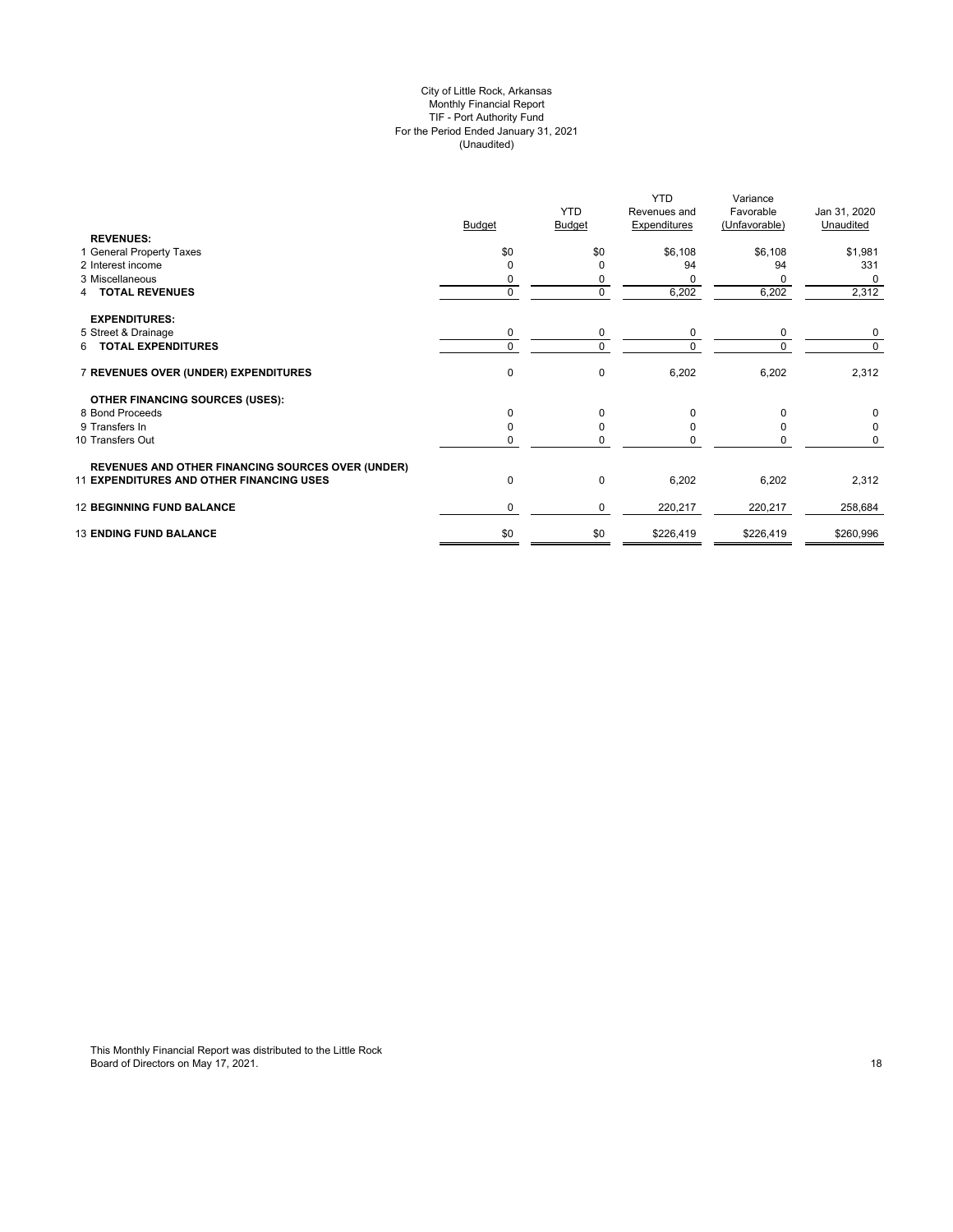#### City of Little Rock, Arkansas Monthly Financial Report 2018 Hotel Gross Receipts Tax For the Period Ended January 31, 2021 (Unaudited)

|                                                          | <b>Budget</b> | <b>YTD</b><br><b>Budget</b> | YTD<br>Revenues and<br>Expenditures | Variance<br>Favorable<br>(Unfavorable) | Jan 31, 2020<br>Unaudited |
|----------------------------------------------------------|---------------|-----------------------------|-------------------------------------|----------------------------------------|---------------------------|
| <b>REVENUES:</b>                                         |               |                             |                                     |                                        |                           |
| 1 Interest income                                        | \$0           | \$0                         | \$4                                 | \$4                                    | \$39,168                  |
| 2 Miscellaneous                                          | 0             | 0                           | 0                                   | 0                                      | 0                         |
| 3 TOTAL REVENUES                                         | $\Omega$      | $\Omega$                    | 4                                   | 4                                      | 39,168                    |
| <b>EXPENDITURES:</b>                                     |               |                             |                                     |                                        |                           |
| 4 MacArthur Museum                                       | 0             | 0                           | 0                                   | 0                                      | 0                         |
| 5 Art Center Fund                                        | $\Omega$      | 0                           | 0                                   | 0                                      | 5,634,911                 |
| 6 TOTAL EXPENDITURES                                     | $\Omega$      | $\mathbf 0$                 | $\mathbf 0$                         | $\Omega$                               | 5,634,911                 |
| 7 REVENUES OVER (UNDER) EXPENDITURES                     | $\Omega$      | $\mathbf 0$                 | 4                                   | $\overline{4}$                         | (5,595,743)               |
| <b>OTHER FINANCING SOURCES (USES):</b>                   |               |                             |                                     |                                        |                           |
| 8 Bond Proceeds                                          | $\Omega$      | 0                           | 0                                   | 0                                      | 0                         |
| 9 Bond Reoffering Premium                                |               | 0                           | U                                   |                                        | 0                         |
| 10 Discount on Bonds Issued                              |               | <sup>0</sup>                |                                     |                                        | 0                         |
| 11 Cost of Issuance                                      |               | 0                           |                                     |                                        | 0                         |
| 12 Transfers In                                          |               | $\Omega$                    |                                     |                                        | 0                         |
| 13 Transfers Out                                         | 0             | 0                           | 0                                   | O                                      | 0                         |
| <b>REVENUES AND OTHER FINANCING SOURCES OVER (UNDER)</b> |               |                             |                                     |                                        |                           |
| 14 EXPENDITURES AND OTHER FINANCING USES                 | $\Omega$      | $\mathbf 0$                 | 4                                   | 4                                      | (5,595,743)               |
| <b>15 BEGINNING FUND BALANCE</b>                         | $\mathbf 0$   | 0                           | 9,577                               | 9,577                                  | 28,996,536                |
| <b>16 ENDING FUND BALANCE</b>                            | \$0           | \$0                         | \$9,581                             | \$9,581                                | \$23,400,793              |

| \$0 |
|-----|
|     |
|     |
|     |
|     |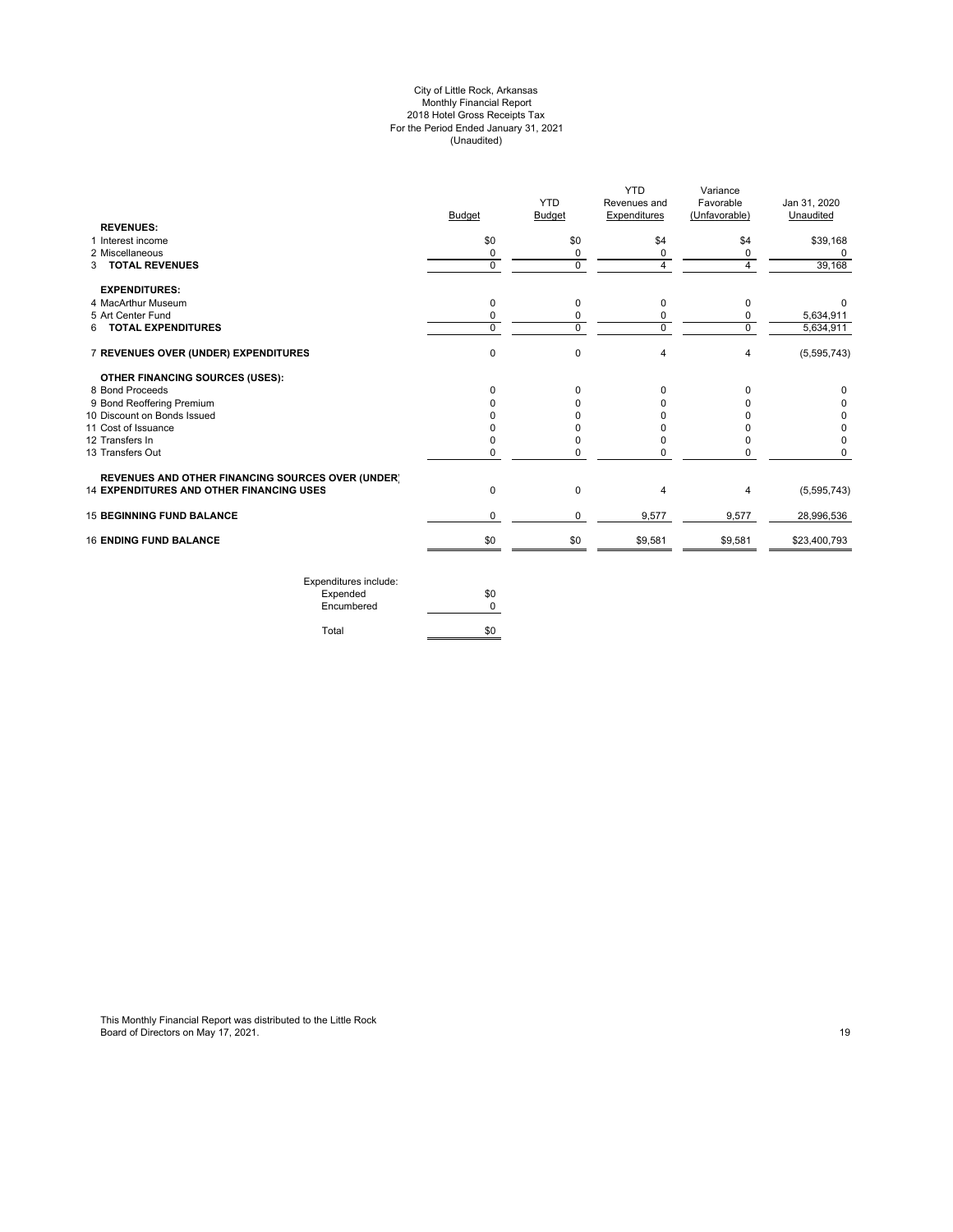# City of Little Rock, Arkansas Monthly Financial Report 2015 Library Improvement Bonds Debt Service Fund For the Period Ended January 31, 2021 (Unaudited)

| <b>REVENUES:</b>                                                                                            | <b>Budget</b> | <b>YTD</b><br><b>Budget</b> | <b>YTD</b><br>Revenues and<br>Expenditures | Variance<br>Favorable<br>(Unfavorable) | Jan 31, 2020<br>Unaudited |
|-------------------------------------------------------------------------------------------------------------|---------------|-----------------------------|--------------------------------------------|----------------------------------------|---------------------------|
| 1 Property Tax                                                                                              | \$0           | \$0                         | \$193,696                                  | \$193,696                              | \$51,865                  |
| 2 Interest Income                                                                                           |               | 0                           | 569                                        | 569                                    | 4,116                     |
| 3 TOTAL REVENUES                                                                                            | $\Omega$      | $\mathbf 0$                 | 194,265                                    | 194,265                                | 55,981                    |
| <b>EXPENDITURES:</b>                                                                                        |               |                             |                                            |                                        |                           |
| 4 Debt Service                                                                                              | 0             | 0                           | 0                                          | $\Omega$                               | 0                         |
| 5 TOTAL EXPENDITURES                                                                                        |               | $\Omega$                    | O                                          |                                        | $\Omega$                  |
| <b>6 REVENUES OVER (UNDER) EXPENDITURES</b>                                                                 | 0             | 0                           | 194,265                                    | 194,265                                | 55,981                    |
| <b>OTHER FINANCING SOURCES (USES):</b>                                                                      |               |                             |                                            |                                        |                           |
| 7 Bond Proceeds                                                                                             | $\Omega$      | $\Omega$                    | 0                                          | $\Omega$                               | $\Omega$                  |
| 8 Transfers In                                                                                              |               | 0                           | 0                                          | U                                      | $\Omega$                  |
| 9 Transfers Out                                                                                             |               | n                           |                                            |                                        | 0                         |
| <b>REVENUES AND OTHER FINANCING SOURCES OVER (UNDER)</b><br><b>10 EXPENDITURES AND OTHER FINANCING USES</b> | $\Omega$      | 0                           | 194,265                                    | 194,265                                | 55,981                    |
| <b>11 BEGINNING FUND BALANCE</b>                                                                            | 0             | 0                           | 4,210,609                                  | 4,210,609                              | 4,124,874                 |
| <b>12 ENDING FUND BALANCE</b>                                                                               | \$0           | \$0                         | \$4,404,874                                | \$4,404,874                            | \$4,180,855               |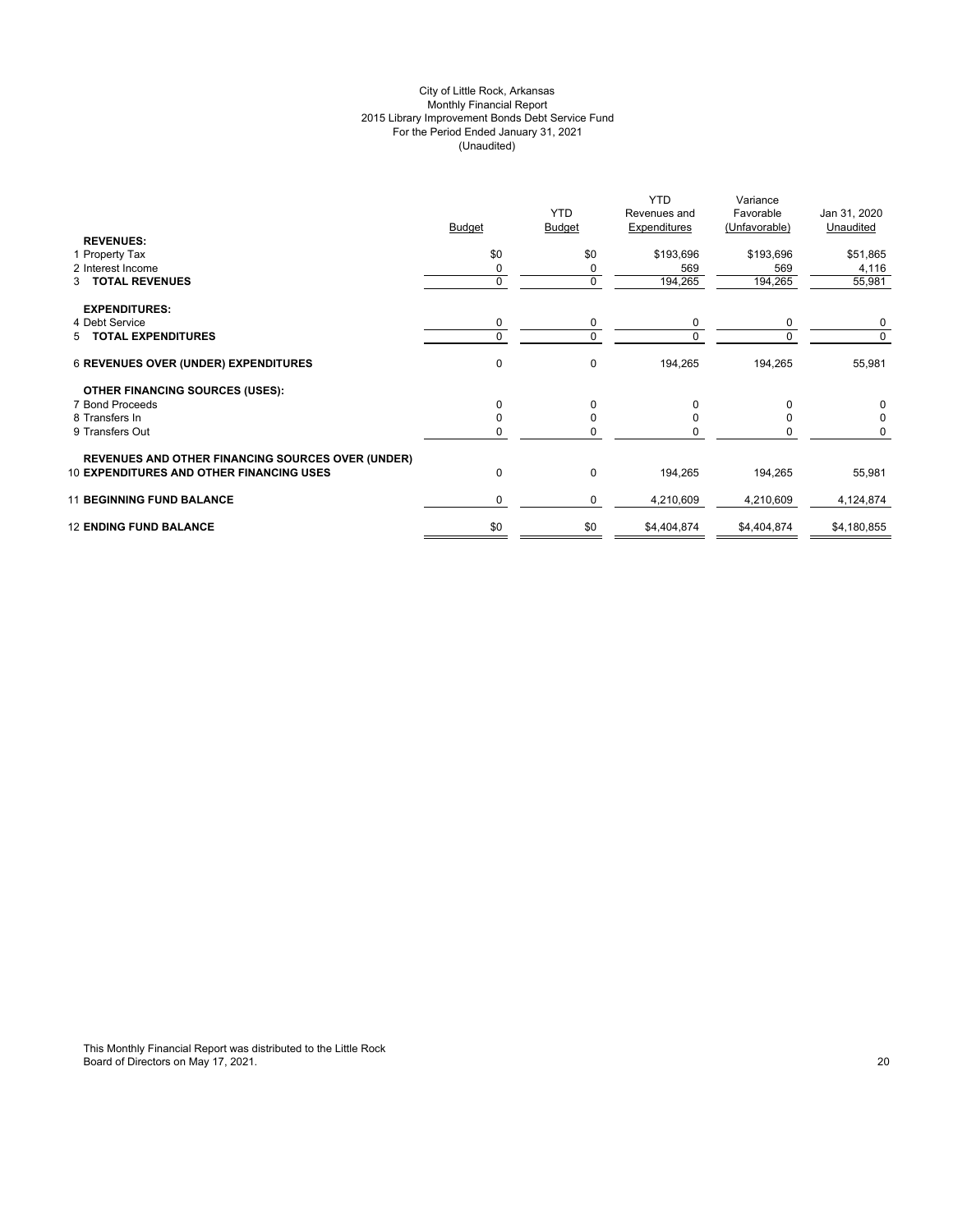# City of Little Rock, Arkansas Monthly Financial Report 2013 & 2018 Capital Improvement Bonds Debt Service Fund For the Period Ended January 31, 2021 (Unaudited)

|                                                          |               | <b>YTD</b>    | <b>YTD</b><br>Revenues and | Variance<br>Favorable | Jan 31, 2020 |
|----------------------------------------------------------|---------------|---------------|----------------------------|-----------------------|--------------|
|                                                          | <b>Budget</b> | <b>Budget</b> | Expenditures               | (Unfavorable)         | Unaudited    |
| <b>REVENUES:</b>                                         |               |               |                            |                       |              |
| 1 Property Tax                                           | \$0           | \$0           | \$645,666                  | \$645,666             | \$172,889    |
| 2 Interest Income                                        |               | 0             | 300                        | 300                   | 17,161       |
| 3 Miscellaneous                                          |               |               |                            |                       | 0            |
| <b>TOTAL REVENUES</b><br>4                               | 0             | 0             | 645,965                    | 645,965               | 190,050      |
| <b>EXPENDITURES:</b>                                     |               |               |                            |                       |              |
| 5 Debt Service                                           | 0             | 0             | 0                          | 0                     | 0            |
| <b>TOTAL EXPENDITURES</b><br>6.                          | $\Omega$      | $\Omega$      | $\Omega$                   | $\Omega$              | $\Omega$     |
| 7 REVENUES OVER (UNDER) EXPENDITURES                     | $\mathbf 0$   | 0             | 645,965                    | 645,965               | 190,050      |
| <b>OTHER FINANCING SOURCES (USES):</b>                   |               |               |                            |                       |              |
| 8 Bond Proceeds                                          | O             | 0             | O                          | 0                     | $\Omega$     |
| 9 Transfers In                                           |               | 0             |                            | n                     |              |
| 10 Transfers Out                                         |               | $\Omega$      |                            |                       | 0            |
| <b>REVENUES AND OTHER FINANCING SOURCES OVER (UNDER)</b> |               |               |                            |                       |              |
| <b>11 EXPENDITURES AND OTHER FINANCING USES</b>          | $\Omega$      | 0             | 645,965                    | 645,965               | 190,050      |
| <b>12 BEGINNING FUND BALANCE</b>                         | 0             | 0             | 14,469,750                 | 14,469,750            | 14,079,717   |
| <b>13 ENDING FUND BALANCE</b>                            | \$0           | \$0           | \$15,115,715               | \$15,115,715          | \$14,269,767 |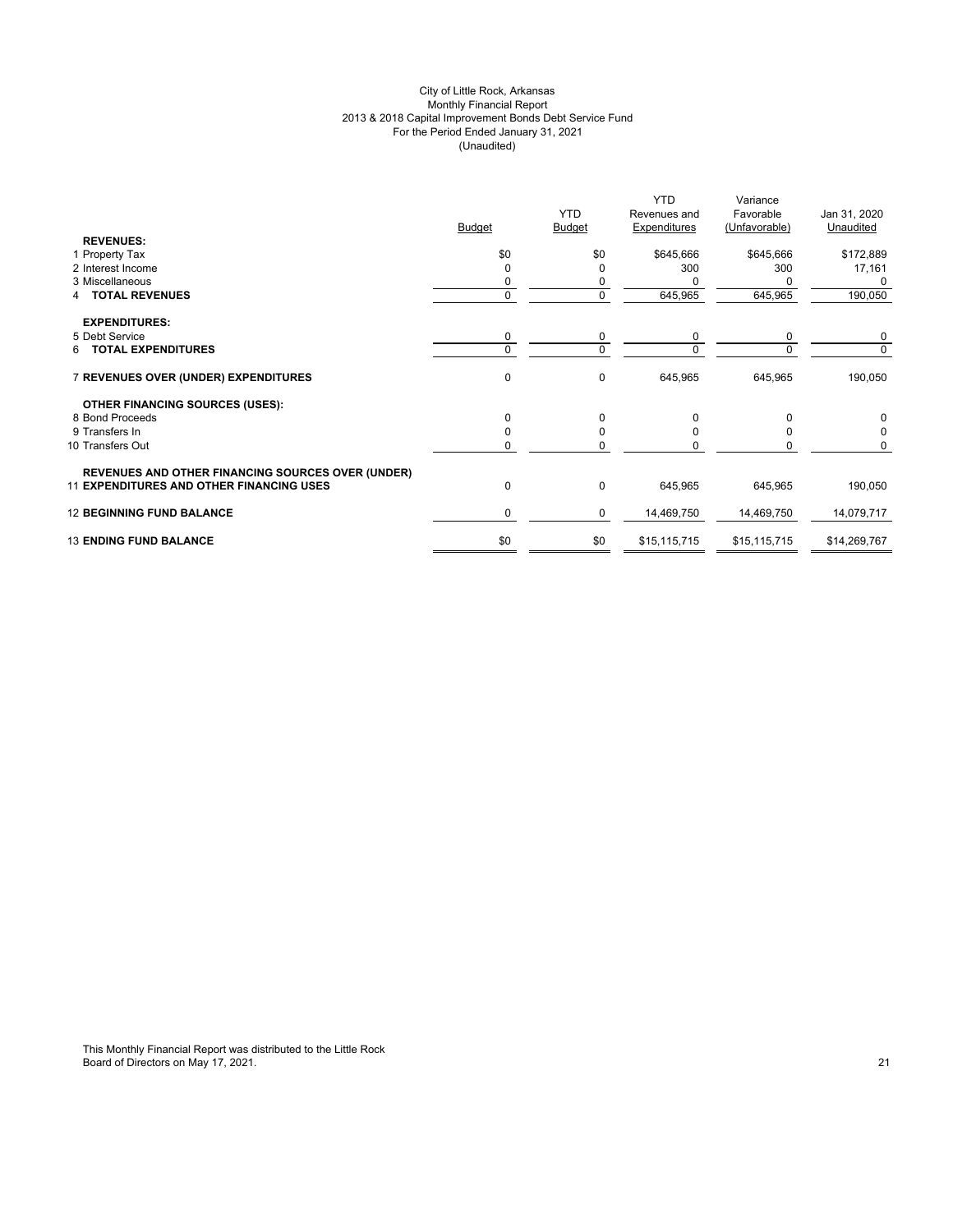#### City of Little Rock, Arkansas Monthly Financial Report 2017 Capital Improvement Refunding Revenue Bond For the Period Ended January 31, 2021 (Unaudited)

|                                                          |               |               | <b>YTD</b>   | Variance      |              |
|----------------------------------------------------------|---------------|---------------|--------------|---------------|--------------|
|                                                          |               | <b>YTD</b>    | Revenues and | Favorable     | Jan 31, 2020 |
|                                                          | <b>Budget</b> | <b>Budget</b> | Expenditures | (Unfavorable) | Unaudited    |
| <b>REVENUES:</b>                                         |               |               |              |               |              |
| 1 Franchise Fees                                         | \$0           | \$0           | \$199,928    | \$199,928     | \$201,069    |
| 2 Charges for Services                                   |               | 0             | n            | <sup>0</sup>  | <sup>0</sup> |
| 3 Interest income                                        |               | 0             | (0)          | (0)           | 29           |
| 4 Miscellaneous Revenue                                  | 0             | 0             |              | O             | U            |
| <b>TOTAL REVENUES</b><br>5                               | $\Omega$      | $\mathbf 0$   | 199,928      | 199,928       | 201,099      |
| <b>EXPENDITURES:</b>                                     |               |               |              |               |              |
| 6 Issuance Cost                                          | 0             | 0             | 0            | 0             | 0            |
| 7 Debt Service                                           | 0             | 0             |              | 0             | 0            |
| <b>TOTAL EXPENDITURES</b><br>8                           | $\Omega$      | $\mathbf 0$   | U            | $\Omega$      | 0            |
| 9 REVENUES OVER (UNDER) EXPENDITURES                     | 0             | $\mathbf 0$   | 199,928      | 199,928       | 201,099      |
| <b>OTHER FINANCING SOURCES (USES):</b>                   |               |               |              |               |              |
| 10 Bond Proceeds                                         | <sup>0</sup>  | 0             | 0            | 0             | 0            |
| 11 Bond Reoffering Premium                               |               |               |              |               | 0            |
| 12 Discount on Bonds Issued                              |               |               |              |               | 0            |
| 13 Payment to Refunded Bond Escrow Agent                 |               |               |              |               | 0            |
| 14 Transfer In                                           |               | 0             |              | O             | 0            |
| 15 Transfers Out                                         |               | ŋ             |              | n             | n            |
| <b>REVENUES AND OTHER FINANCING SOURCES OVER (UNDER)</b> |               |               |              |               |              |
| <b>16 EXPENDITURES AND OTHER FINANCING USES</b>          | 0             | 0             | 199,928      | 199,928       | 201,099      |
| <b>17 BEGINNING FUND BALANCE</b>                         | $\Omega$      | 0             | 19,334       | 19,334        | 20,909       |
| <b>18 ENDING FUND BALANCE</b>                            | \$0           | \$0           | \$219,262    | \$219,262     | \$222,008    |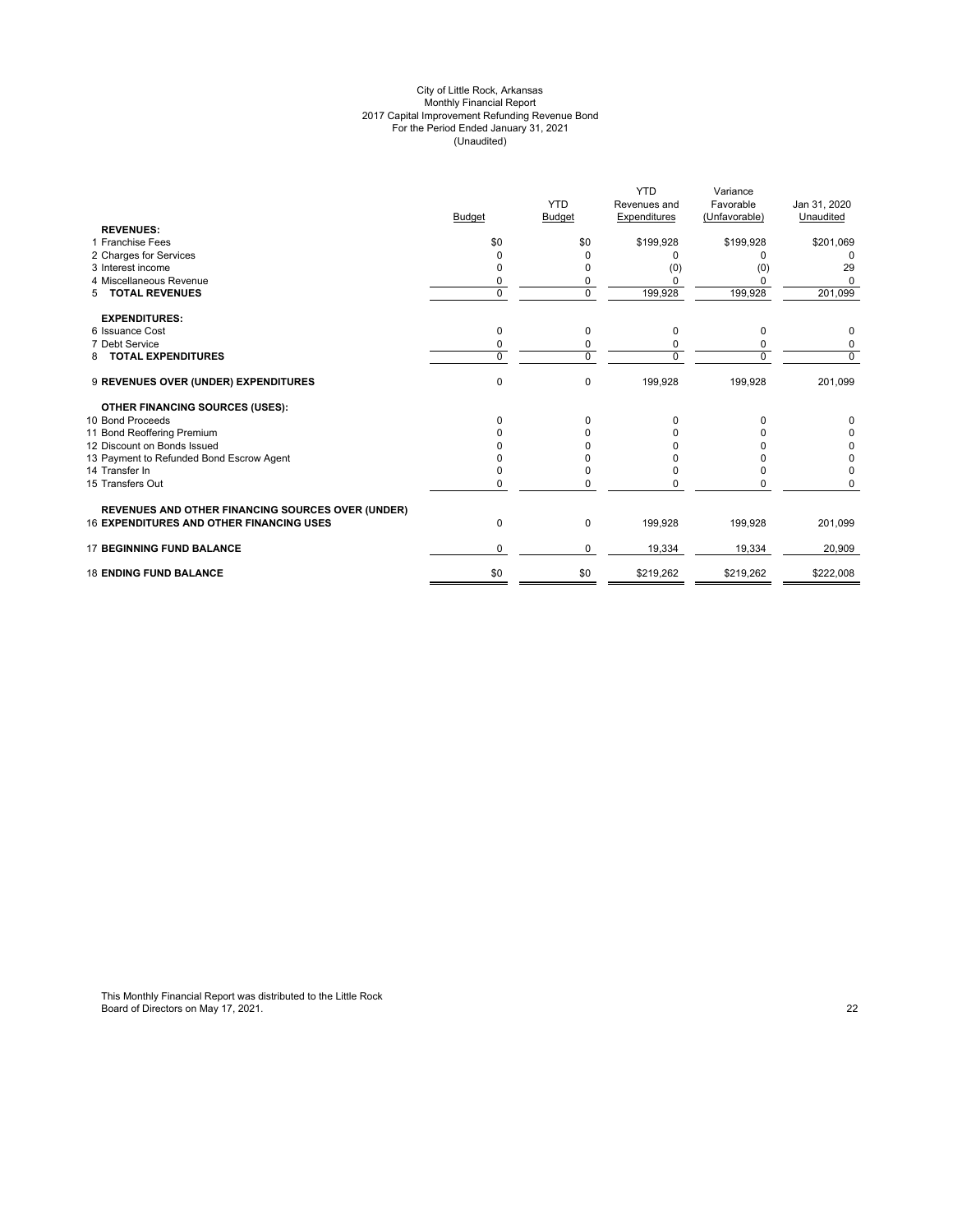# City of Little Rock, Arkansas Monthly Financial Report 2014 TIF #1 Capital Improvement Bonds Debt Service Fund For the Period Ended January 31, 2021 (Unaudited)

|                                                          | <b>Budget</b> | <b>YTD</b><br><b>Budget</b> | YTD.<br>Revenues and<br>Expenditures | Variance<br>Favorable<br>(Unfavorable) | Jan 31, 2020<br>Unaudited |
|----------------------------------------------------------|---------------|-----------------------------|--------------------------------------|----------------------------------------|---------------------------|
| <b>REVENUES:</b>                                         |               |                             |                                      |                                        |                           |
| 1 Property Tax                                           | \$0           | \$0                         | \$20,835                             | \$20,835                               | \$0                       |
| 2 Interest Income                                        |               | 0                           |                                      |                                        | 747                       |
| 3 Miscellaneous                                          |               |                             |                                      |                                        | 0                         |
| <b>TOTAL REVENUES</b><br>4                               | 0             | 0                           | 20,844                               | 20,835                                 | 747                       |
| <b>EXPENDITURES:</b>                                     |               |                             |                                      |                                        |                           |
| 5 Debt Service                                           | 0             | 0                           | 0                                    | 0                                      | 0                         |
| 6 TOTAL EXPENDITURES                                     | $\Omega$      | $\Omega$                    | $\Omega$                             | $\Omega$                               | $\Omega$                  |
| 7 REVENUES OVER (UNDER) EXPENDITURES                     | $\mathbf 0$   | $\pmb{0}$                   | 20,844                               | 20,844                                 | 747                       |
| <b>OTHER FINANCING SOURCES (USES):</b>                   |               |                             |                                      |                                        |                           |
| 8 Bond Proceeds                                          | O             | 0                           | O                                    | 0                                      | 0                         |
| 9 Transfers In                                           |               | $\Omega$                    |                                      | O                                      |                           |
| 10 Transfers Out                                         |               | $\Omega$                    |                                      |                                        | O                         |
| <b>REVENUES AND OTHER FINANCING SOURCES OVER (UNDER)</b> |               |                             |                                      |                                        |                           |
| <b>11 EXPENDITURES AND OTHER FINANCING USES</b>          | $\Omega$      | 0                           | 20,844                               | 20,844                                 | 747                       |
| <b>12 BEGINNING FUND BALANCE</b>                         | 0             | 0                           | 881,442                              | 881,442                                | 713,563                   |
| <b>13 ENDING FUND BALANCE</b>                            | \$0           | \$0                         | \$902,286                            | \$902,286                              | \$714,310                 |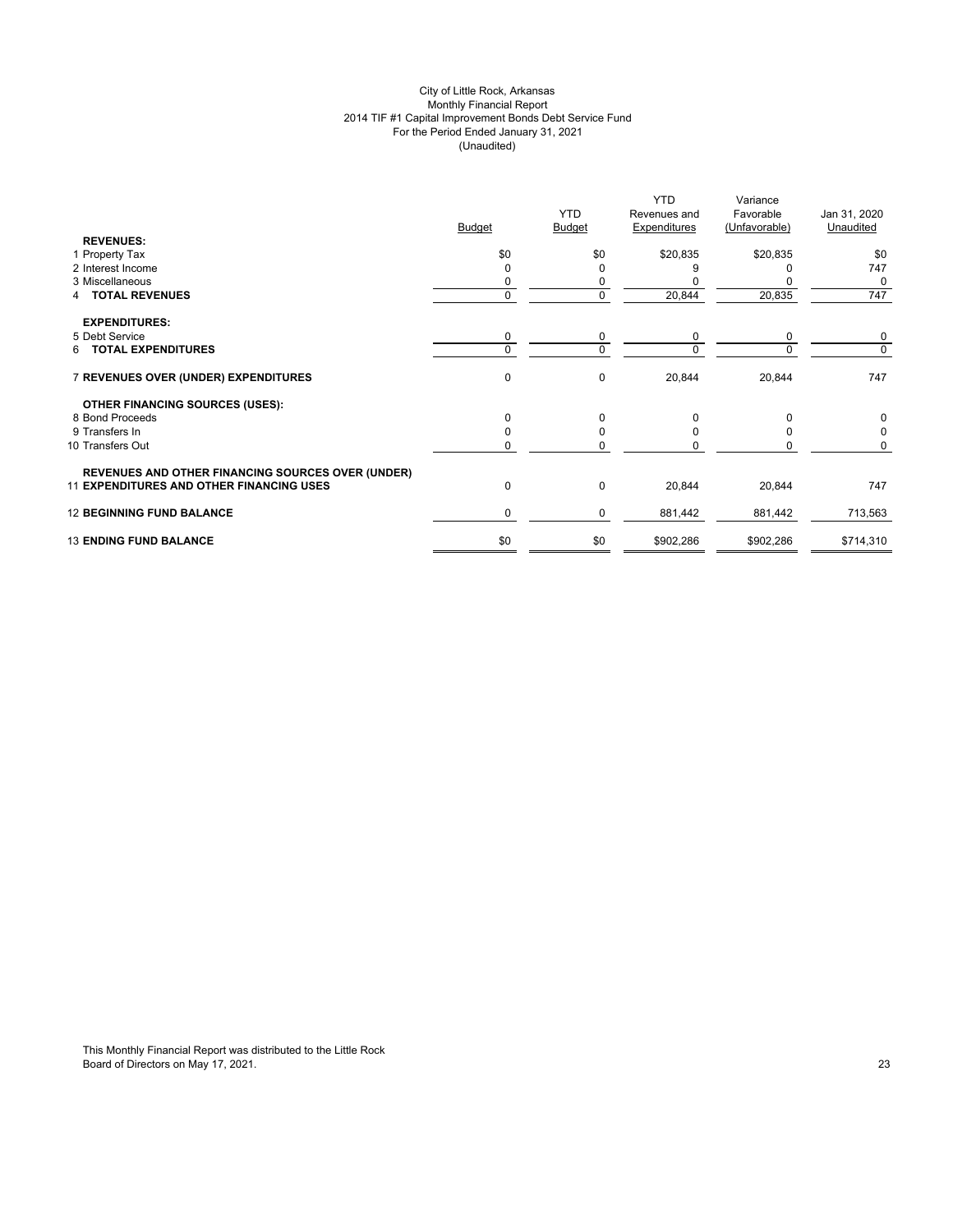#### City of Little Rock, Arkansas Monthly Financial Report 2017 Library Refunding Bond Fund For the Period Ended January 31, 2021 (Unaudited)

|                                                          |               | <b>YTD</b>    | <b>YTD</b><br>Revenues and | Variance<br>Favorable | Jan 31, 2020 |
|----------------------------------------------------------|---------------|---------------|----------------------------|-----------------------|--------------|
|                                                          | <b>Budget</b> | <b>Budget</b> | Expenditures               | (Unfavorable)         | Unaudited    |
| <b>REVENUES:</b>                                         |               |               |                            |                       |              |
| 1 Property Tax                                           | \$0           | \$0           | \$193,696                  | \$193,696             | \$51,865     |
| 2 Interest income                                        |               | 0             | 101                        | 101                   | 4,551        |
| 3 Miscellaneous                                          |               |               |                            |                       | 0            |
| <b>TOTAL REVENUES</b>                                    | $\Omega$      | $\mathbf 0$   | 193,797                    | 193,797               | 56,416       |
| <b>EXPENDITURES:</b>                                     |               |               |                            |                       |              |
| 5 Issuance Cost                                          |               | 0             | 0                          | 0                     | 0            |
| 6 Debt Service                                           |               | 0             |                            |                       | 0            |
| <b>TOTAL EXPENDITURES</b>                                | $\Omega$      | $\mathbf 0$   |                            | $\Omega$              | 0            |
| 8 REVENUES OVER (UNDER) EXPENDITURES                     | 0             | $\pmb{0}$     | 193,797                    | 193,797               | 56,416       |
| <b>OTHER FINANCING SOURCES (USES):</b>                   |               |               |                            |                       |              |
| 9 Transfer In                                            | 0             | $\pmb{0}$     | $\Omega$                   | 0                     | 0            |
| 10 Transfers Out                                         | 0             | 0             |                            | 0                     | 0            |
| <b>REVENUES AND OTHER FINANCING SOURCES OVER (UNDER)</b> |               |               |                            |                       |              |
| <b>11 EXPENDITURES AND OTHER FINANCING USES</b>          | 0             | $\pmb{0}$     | 193,797                    | 193,797               | 56,416       |
| <b>12 BEGINNING FUND BALANCE</b>                         | 0             | 0             | 4,511,146                  | 4,511,146             | 4,436,099    |
| <b>13 ENDING FUND BALANCE</b>                            | \$0           | \$0           | \$4,704,943                | \$4,704,943           | \$4,492,515  |
|                                                          |               |               |                            |                       |              |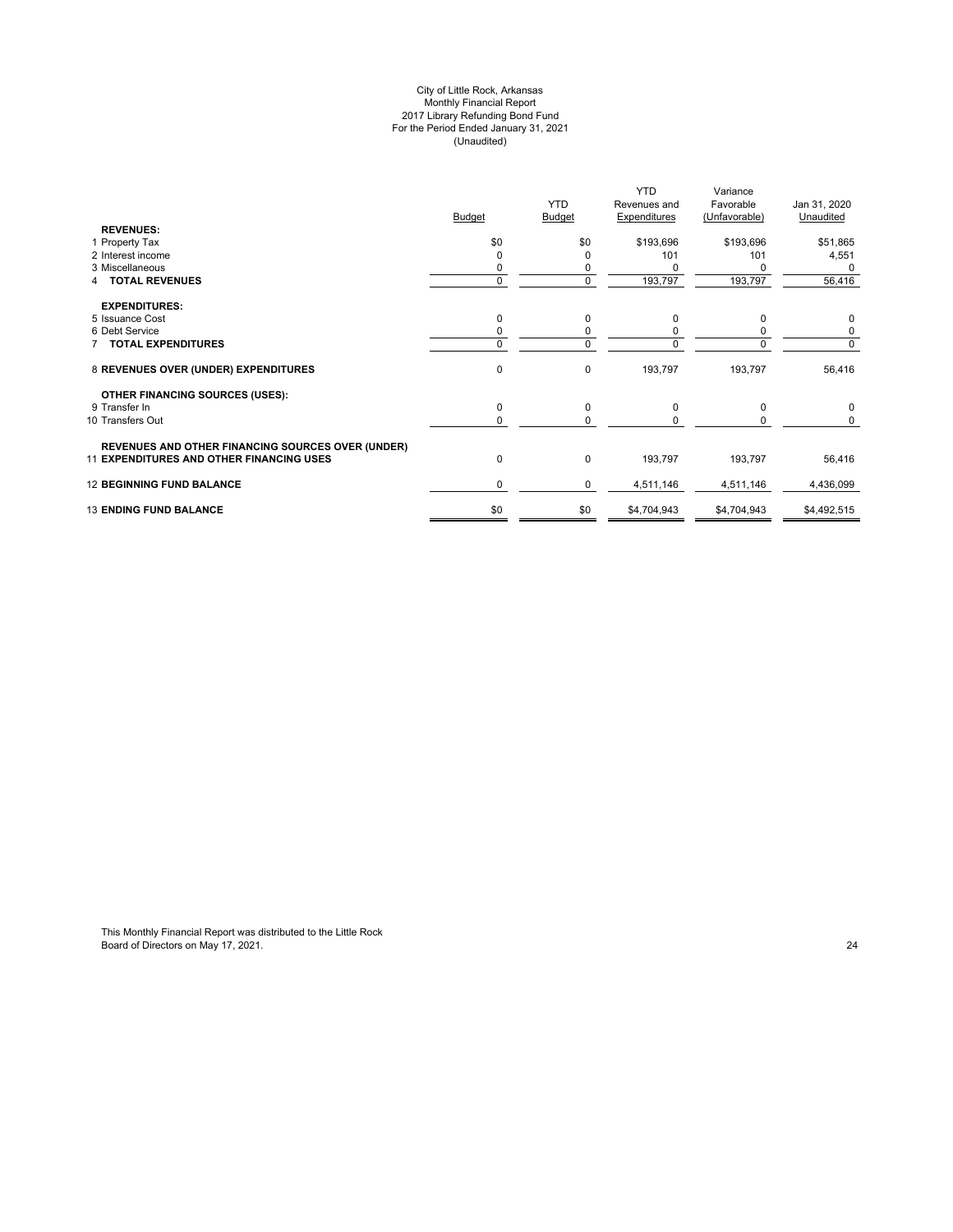# City of Little Rock, Arkansas Monthly Financial Report Hotel Tax Revenue For the Period Ended January 31, 2021 (Unaudited)

|                                                          |               |               | <b>YTD</b>   | Variance      |              |
|----------------------------------------------------------|---------------|---------------|--------------|---------------|--------------|
|                                                          |               | <b>YTD</b>    | Revenues and | Favorable     | Jan 31, 2020 |
|                                                          | <b>Budget</b> | <b>Budget</b> | Expenditures | (Unfavorable) | Unaudited    |
| <b>REVENUES:</b>                                         |               |               |              |               |              |
| 1 Hotel Gross Receipts Tax                               | \$0           | \$0           | \$113,842    | \$113,842     | \$184,263    |
| 2 Interest Income                                        | 0             |               | 31           | 31            | 384          |
| 3 Miscellaneous                                          | 0             |               |              |               |              |
| <b>TOTAL REVENUES</b>                                    | 0             | $\Omega$      | 113,873      | 113,873       | 184,647      |
| <b>EXPENDITURES:</b>                                     |               |               |              |               |              |
| 5 Interest Expense                                       | 0             | 0             | 0            | 0             | 0            |
| 6 TOTAL EXPENDITURES                                     | $\Omega$      | $\Omega$      | $\Omega$     | $\Omega$      | $\Omega$     |
| 7 REVENUES OVER (UNDER) EXPENDITURES                     | 0             | $\Omega$      | 113,873      | 113,873       | 184,647      |
| <b>OTHER FINANCING SOURCES (USES):</b>                   |               |               |              |               |              |
| 8 Bond Proceeds                                          | 0             | 0             | O            |               |              |
| 9 Payment to Refunded Bond Escrow Agent                  |               |               |              |               |              |
| 10 Transfers In                                          |               |               |              |               |              |
| 11 Transfers Out                                         |               |               |              |               |              |
| <b>REVENUES AND OTHER FINANCING SOURCES OVER (UNDER)</b> |               |               |              |               |              |
| <b>11 EXPENDITURES AND OTHER FINANCING USES</b>          | 0             | $\Omega$      | 113,873      | 113,873       | 184,647      |
| <b>12 BEGINNING FUND BALANCE</b>                         | 0             | 0             | 355,187      | 355,187       | 617,919      |
| <b>13 ENDING FUND BALANCE</b>                            | \$0           | \$0           | \$469,060    | \$469,060     | \$802,566    |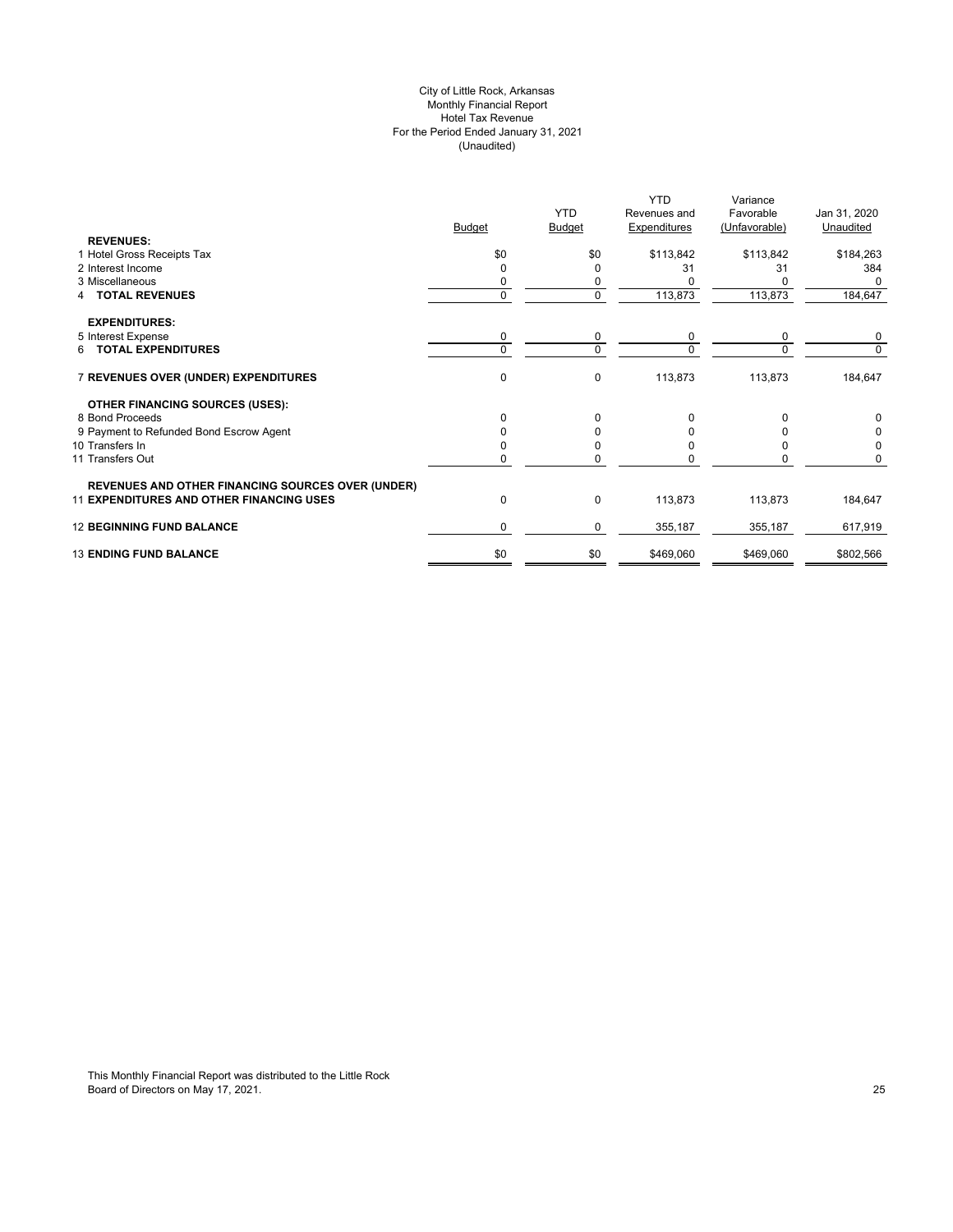# (Unaudited) City of Little Rock, Arkansas Monthly Financial Report Fleet Services Fund For the Period Ended January 31, 2021

|                                             |               |               | <b>YTD</b>   | Variance      |              |
|---------------------------------------------|---------------|---------------|--------------|---------------|--------------|
|                                             |               | <b>YTD</b>    | Revenues and | Favorable     | Jan 31, 2020 |
|                                             | <b>Budget</b> | <b>Budget</b> | Expenditures | (Unfavorable) | Unaudited    |
| <b>OPERATING REVENUES:</b>                  |               |               |              |               |              |
| 1 Charges for services                      | \$13,370,623  | 1,114,219     | \$909,190    | (\$205,029)   | \$1,008,414  |
| 2 Interest Income                           | 20,000        | 1,667         | 934          | (733)         | 3,752        |
| <b>TOTAL OPERATING REVENUES</b><br>3        | 13.390.623    | 1,115,885     | 910,124      | (205, 761)    | 1,012,167    |
| <b>OPERATING EXPENSES:</b>                  |               |               |              |               |              |
| 4 Personnel Services                        | 4.019.964     | 334.997       | 291.734      | 43.263        | 306,917      |
| 5 Supplies and materials                    | 4,513,660     | 376,138       | 173.092      | 203,046       | 225,412      |
| 6 Services and other expenses               | 3.448.659     | 287,388       | 144.533      | 142.856       | 162,150      |
| 7 Repairs and maintenance                   | 1,058,040     | 88,170        | 14,961       | 73,209        | 19,999       |
| 8 Depreciation and amortization             | 350,300       | 29,192        | 29,619       | (427)         | 29,069       |
| <b>TOTAL OPERATING EXPENSES</b><br>9        | 13,390,623    | 1,115,885     | 653,938      | 461.947       | 743,547      |
| 10 OPERATING INCOME/(LOSS)                  | $\Omega$      | $\Omega$      | 256,185      | 256,185       | 268,619      |
| <b>NONOPERATING REVENUES/(EXPENSES):</b>    |               |               |              |               |              |
| 11 Investment income                        | 0             | 0             | 0            | 0             | 0            |
| 12 Gain (loss) on disposal of fixed assets  | 0             | 0             |              |               | 0            |
| 13 Other, net                               | 0             | 0             |              | O             | $\Omega$     |
| 14 INCOME (LOSS) BEFORE OPERATING TRANSFERS | 0             | $\Omega$      | 256,185      | 256,185       | 268,619      |
| <b>OPERATING TRANSFERS:</b>                 |               |               |              |               |              |
| 15 Operating transfers in                   | 0             | 0             | 0            | $\Omega$      | 0            |
| 16 Operating transfers out                  | 0             | 0             | U            | O             | $\Omega$     |
| 17 NET INCOME/(LOSS)                        | $\Omega$      | $\Omega$      | 256,185      | 256,185       | 268,619      |
| <b>18 BEGINNING NET POSITION</b>            | 5,732,526     | 5,732,526     | 5,732,526    | 0             | 5,622,695    |
| <b>19 ENDING NET POSITION</b>               | \$5,732,526   | \$5,732,526   | \$5,988,711  | \$256,185     | \$5,891,314  |

|                          | Analysis of Net Position |  |  |
|--------------------------|--------------------------|--|--|
| Cash                     | \$2,308,506              |  |  |
| Receivable               | 5,526                    |  |  |
| Inventory                | 383,778                  |  |  |
| Capital Assets, net      | 3,258,818                |  |  |
| <b>Other Assets</b>      | 786,563                  |  |  |
| <b>Deferred Outflows</b> | 80,216                   |  |  |
| Liabilities              | (623, 431)               |  |  |
| Deferred Inflows         | (211, 265)               |  |  |
| <b>Net Position</b>      | \$5,988,711              |  |  |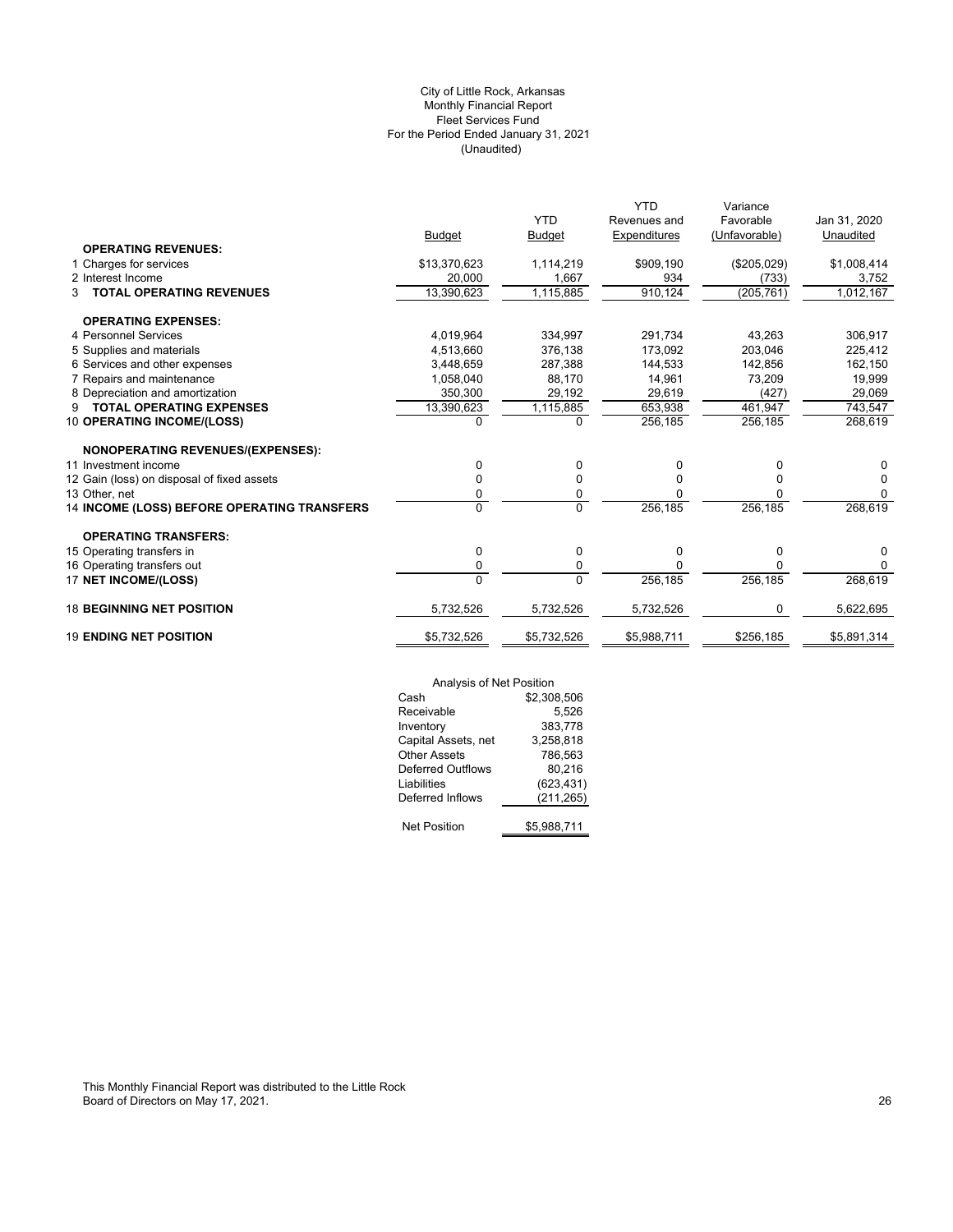# (Unaudited) City of Little Rock, Arkansas Monthly Financial Report Vehicle Storage Facility Fund For the Period Ended January 31, 2021

|                                             |               |               | YTD          | Variance      |              |
|---------------------------------------------|---------------|---------------|--------------|---------------|--------------|
|                                             |               | <b>YTD</b>    | Revenues and | Favorable     | Jan 31, 2020 |
|                                             | <b>Budget</b> | <b>Budget</b> | Expenditures | (Unfavorable) | Unaudited    |
| <b>OPERATING REVENUES:</b>                  |               |               |              |               |              |
| 1 Licenses and permits                      | \$13,080      | \$1,090       | \$7,320      | \$6,230       | \$9,890      |
| 2 Charges for services                      | 1,739,180     | 144,932       | 168,228      | 23,297        | 143,104      |
| 3 Other                                     | 0             | 0             | 0            | 0             | 0            |
| <b>TOTAL OPERATING REVENUES</b>             | 1,752,260     | 146,022       | 175,548      | 29,527        | 152,994      |
| <b>OPERATING EXPENSES:</b>                  |               |               |              |               |              |
| 5 Personnel Services                        | 778.372       | 64,864        | 63,490       | 1.375         | 62,571       |
| 6 Supplies and materials                    | 55,755        | 4,646         | 1,150        | 3,496         | 991          |
| 7 Services and other expenses               | 783,017       | 65,251        | 26,014       | 39,238        | 2,049        |
| 8 Repairs and maintenance                   | 66.013        | 5,501         | 1,242        | 4,259         | 1,497        |
| 9 Depreciation and amortization             | 16,000        | 1,333         | 1,328        | 6             | 1,328        |
| 10 Refunds                                  | 0             | 0             | 0            | 0             | 1,910        |
| <b>TOTAL OPERATING EXPENSES</b><br>11       | 1,699,157     | 141,596       | 93,223       | 48,373        | 70,345       |
| 12 OPERATING INCOME/(LOSS)                  | 53,103        | 4,425         | 82,325       | 77,900        | 82,649       |
| NONOPERATING REVENUES/(EXPENSES):           |               |               |              |               |              |
| 13 Investment income                        | 1,700         | 142           | 216          | (75)          | 132          |
| 14 Gain (loss) on disposal of fixed assets  | 0             | $\Omega$      | $\Omega$     | 0             | $\Omega$     |
| 15 Other, net                               | 0             | 0             | (9)          | 9             | 0            |
| 16 INCOME (LOSS) BEFORE OPERATING TRANSFERS | 54,803        | 4,567         | 82,533       | 77,834        | 82,781       |
| <b>OPERATING TRANSFERS:</b>                 |               |               |              |               |              |
| 17 Operating transfers in                   | $\Omega$      | 0             | 5,887        | (5,887)       | 0            |
| 18 Operating transfers out                  | (6, 248)      | (521)         | $\Omega$     | 521           | 0            |
| 19 NET INCOME/(LOSS)                        | 48,555        | 4.046         | 88,420       | 72,468        | 82,781       |
| <b>20 BEGINNING NET POSITION</b>            | 243,907       | 243,907       | 243,907      | <sup>0</sup>  | (157, 298)   |
| <b>21 ENDING NET POSITION</b>               | \$292,462     | \$247,953     | \$332,327    | \$72,468      | (\$74,517)   |

| Analysis of Net Position |            |
|--------------------------|------------|
| Cash                     | \$524.323  |
| Receivable               | ŋ          |
| Inventory                | 0          |
| Capital Assets, net      | 45.262     |
| Other Assets             | n          |
| Deferred Outflows        | 13.369     |
| Liabilities              | (215, 416) |
| Deferred Inflows         | (35, 210)  |
|                          |            |
| <b>Net Position</b>      | \$332.327  |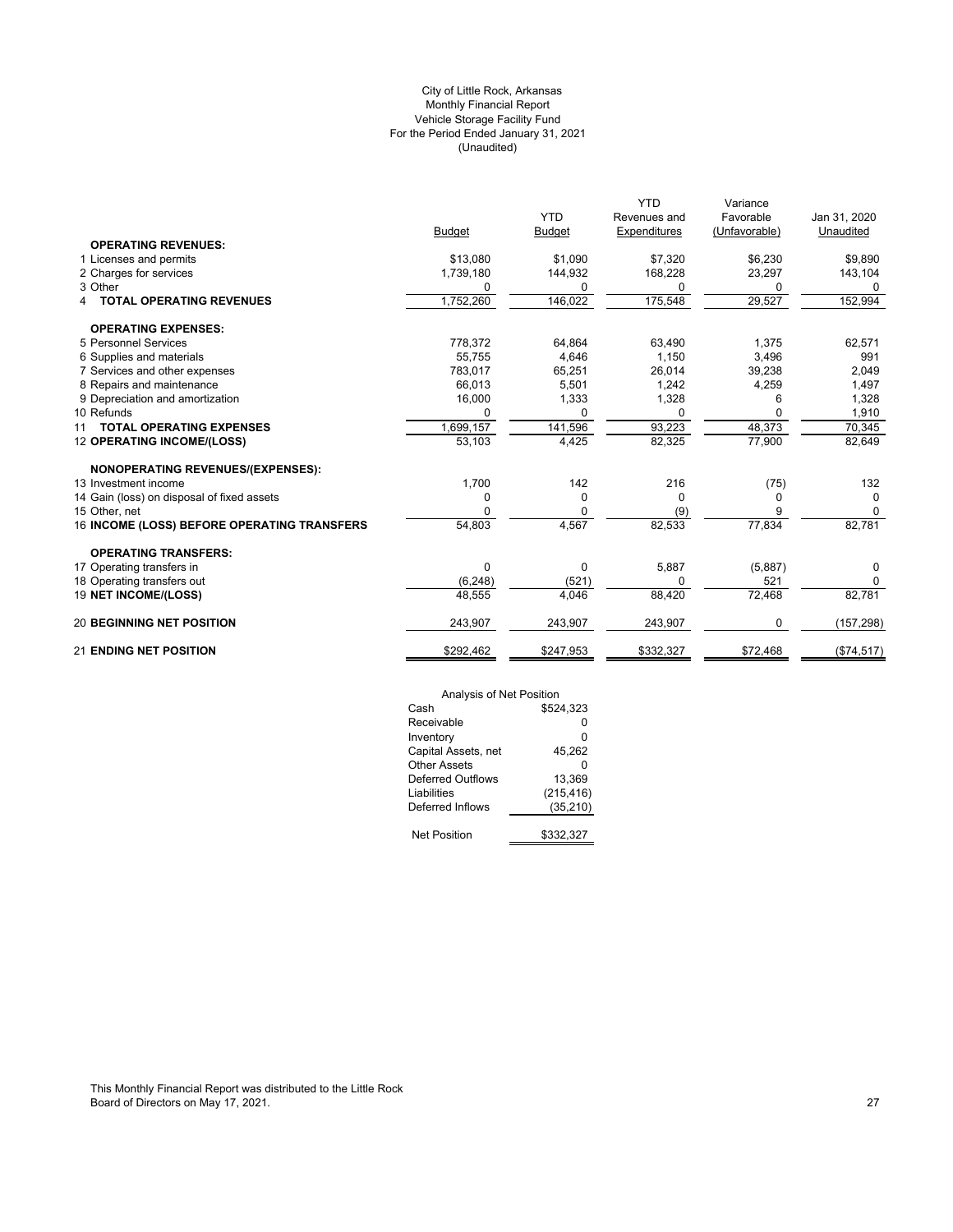#### (Unaudited) City of Little Rock, Arkansas Monthly Financial Report Waste Disposal Fund For the Period Ended January 31, 2021

|                                             |               |               | <b>YTD</b>          | Variance      |               |
|---------------------------------------------|---------------|---------------|---------------------|---------------|---------------|
|                                             |               | <b>YTD</b>    | Revenues and        | Favorable     | Jan 31, 2020  |
|                                             | <b>Budget</b> | <b>Budget</b> | <b>Expenditures</b> | (Unfavorable) | Unaudited     |
| <b>OPERATING REVENUES:</b>                  |               |               |                     |               |               |
| 1 Charges for services                      | \$23,510,900  | \$1,959,242   | \$1,862,564         | (\$96,678)    | \$1,904,035   |
| 2 Other                                     | 0             | 0             | 0                   | 0             | 495           |
| 3 TOTAL OPERATING REVENUES                  | 23,510,900    | 1,959,242     | 1,862,564           | (96, 678)     | 1,904,530     |
| <b>OPERATING EXPENSES:</b>                  |               |               |                     |               |               |
| 4 Personnel Services                        | 7,400,496     | 616,708       | 719,522             | (102, 814)    | 592,824       |
| 5 Supplies and materials                    | 1,320,551     | 110,046       | 45,072              | 64,974        | 60,081        |
| 6 Services and other expenses               | 4,861,808     | 405,151       | 70,107              | 335,044       | 41,104        |
| 7 Repairs and maintenance                   | 4,328,649     | 360,721       | 260,816             | 99.905        | 284,999       |
| 8 Closure & Postclosure Costs               | 444,500       | 37,042        | $\Omega$            | 37,042        | 17,155        |
| 9 Depreciation and amortization             | 3,282,100     | 273,508       | 361,767             | (88, 259)     | 235,165       |
| 10 TOTAL OPERATING EXPENSES                 | 21,638,104    | 1,803,175     | 1,457,284           | 345,892       | 1,231,329     |
| 11 OPERATING INCOME/(LOSS)                  | 1,872,796     | 156,066       | 405,280             | 249,214       | 673,201       |
| NONOPERATING REVENUES/(EXPENSES):           |               |               |                     |               |               |
| 12 Investment income                        | 100,000       | 8,333         | 2,651               | (5,682)       | 18,558        |
| 13 Interest expense                         | (27, 523)     | (2, 294)      | (3,047)             | (753)         | (4, 449)      |
| 14 Gain (loss) on disposal of fixed assets  | $\Omega$      | O             | 0                   | $\Omega$      |               |
| 15 Other, net                               | 5,375         | 448           | 20,289              | 19,841        | 6,858         |
| 16 INCOME (LOSS) BEFORE OPERATING TRANSFERS | 1,950,648     | 162,554       | 425,173             | 262,619       | 694,168       |
| <b>OPERATING TRANSFERS:</b>                 |               |               |                     |               |               |
| 17 Operating transfers in                   | 55.596        | 4,633         | 55,596              | 50,963        | 0             |
| 18 Operating transfers out                  | (2,006,244)   | (167, 187)    | (2,006,244)         | (1,839,057)   | (1,844,211)   |
| <b>19 NET INCOME/(LOSS)</b>                 | $\Omega$      | $\Omega$      | (1,525,475)         | (1,525,475)   | (1, 150, 043) |
| <b>20 BEGINNING NET POSITION</b>            | 24,814,406    | 24,814,406    | 24,814,406          | 0             | 24,732,266    |
| <b>21 ENDING NET POSITION</b>               | \$24,814,406  | \$24,814,406  | \$23,288,931        | (\$1,525,475) | \$23,582,223  |

# Analysis of Net Position

| Analysis of Net Position |              |
|--------------------------|--------------|
| Cash                     |              |
| Operating                | \$4.064.821  |
| Debt Reserve             | 1.281.109    |
| Receivable               | 3,672,792    |
| Inventory                |              |
| Capital Assets, net      | 23,605,935   |
| Other Assets             | 101,019      |
| Deferred Outflows        | 106.956      |
| Liabilities              | (9,262,013)  |
| Deferred Inflows         | (281, 688)   |
|                          |              |
| <b>Net Position</b>      | \$23.288.931 |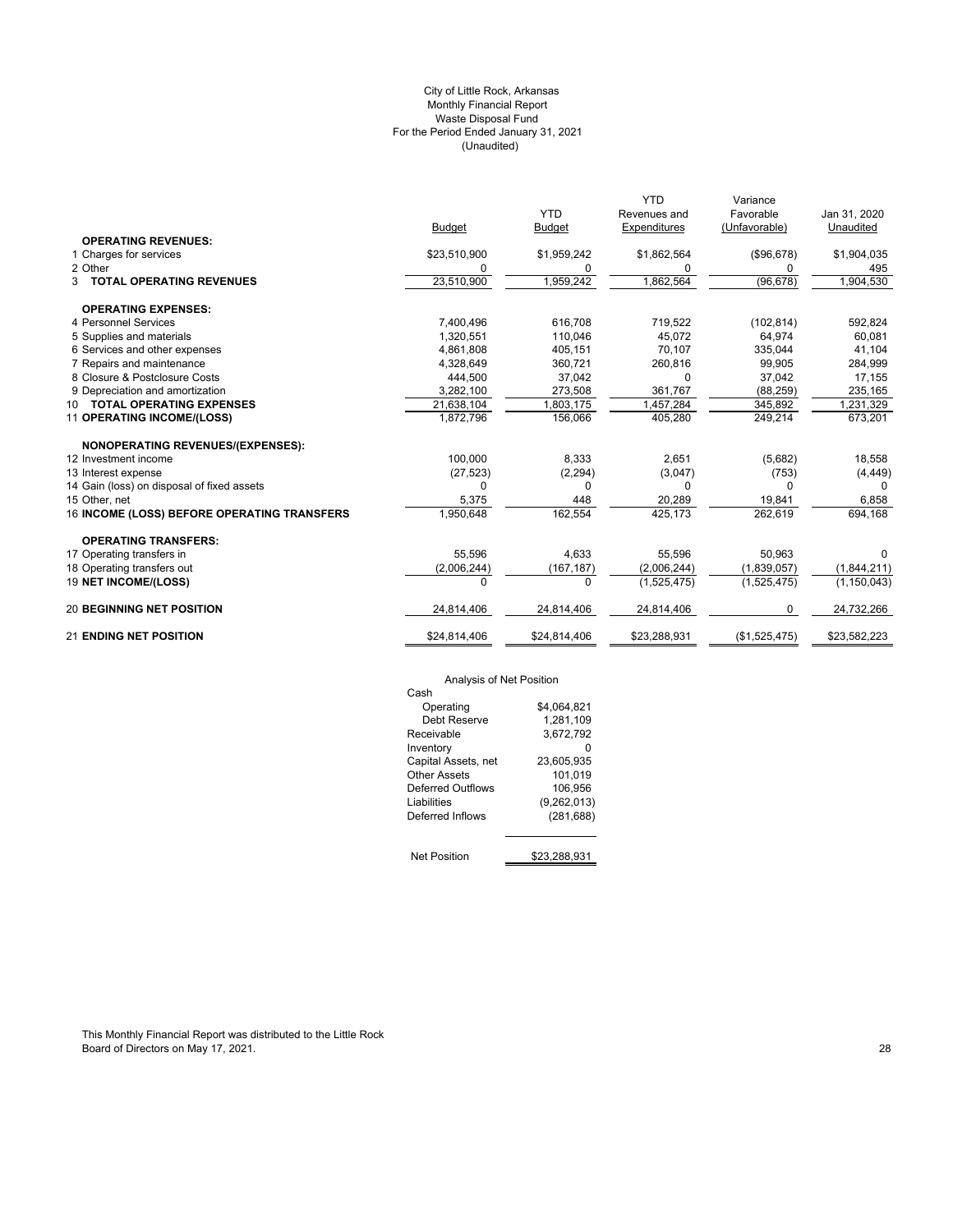# (Unaudited) City of Little Rock, Arkansas Monthly Financial Report Rivermarket Garage Fund For the Period Ended January 31, 2021

|                                             |             |               | <b>YTD</b>   | Variance      |              |
|---------------------------------------------|-------------|---------------|--------------|---------------|--------------|
|                                             |             | <b>YTD</b>    | Revenues and | Favorable     | Jan 31, 2020 |
|                                             | Budget      | <b>Budget</b> | Expenditures | (Unfavorable) | Unaudited    |
| <b>OPERATING REVENUES:</b>                  |             |               |              |               |              |
| 1 Statehouse Parking                        | \$796,912   | \$66,409      | \$66,074     | (\$336)       | \$92,306     |
| 2 RiverMarket Parking                       | 660,250     | 55,021        | 56,416       | 1,396         | 41,422       |
| 3 Business Licenses                         | 330.000     | 27,500        | 252,204      | 224,704       | 332,385      |
| 4 Street Repairs                            | 400,000     | 33,333        | (2,029)      | (35, 362)     | 145,334      |
| 5 Parking Meters                            | 298,200     | 24,850        | 16,016       | (8,834)       | 29,357       |
| 6 Other                                     | $\Omega$    | 0             | 0            | 0             | $\Omega$     |
| <b>TOTAL OPERATING REVENUES</b>             | 2,485,362   | 207,114       | 388,682      | 181,568       | 640,805      |
| <b>OPERATING EXPENSES:</b>                  |             |               |              |               |              |
| 8 Statehouse Parking                        | 510,206     | 42,517        | 42,742       | (225)         | 76,253       |
| 9 RiverMarket Parking                       | 683,886     | 56,991        | 47,199       | 9,792         | 76,672       |
| 10 Repairs and maintenance                  | $\Omega$    | $\Omega$      | 0            | $\Omega$      | 0            |
| 11 Other                                    | 2,700       | 225           | U            | 225           | <sup>n</sup> |
| 12 Depreciation and amortization            | 247,800     | 20.650        | 20.644       | 6             | 20.644       |
| 13 TOTAL OPERATING EXPENSES                 | 1,444,592   | 120,383       | 110,585      | 9,797         | 173,569      |
| <b>14 OPERATING INCOME/(LOSS)</b>           | 1,040,770   | 86,731        | 278,096      | 191,365       | 467,236      |
| <b>NONOPERATING REVENUES/(EXPENSES):</b>    |             |               |              |               |              |
| 15 Investment income                        | 22,100      | 1,842         | 1,072        | (770)         | 3,762        |
| 16 Debt Service                             | (29, 326)   | (2, 444)      | 0            | 2,444         | (3,236)      |
| 17 Interest expense                         | (286, 969)  | (23, 914)     | (27, 415)    | (3,501)       | (27, 655)    |
| 18 Gain (loss) on disposal of fixed assets  | 0           | 0             | 0            | 0             | 0            |
| 19 Other, net                               | $\Omega$    | 0             | O            | 0             |              |
| 20 INCOME (LOSS) BEFORE OPERATING TRANSFERS | 746,575     | 62,215        | 251,753      | 189,539       | 440,107      |
| <b>OPERATING TRANSFERS:</b>                 |             |               |              |               |              |
| 21 Operating transfers in                   | 0           | 0             | 0            | 0             | 0            |
| 22 Operating transfers out                  | $\Omega$    | 0             | 0            | 0             | 0            |
| 23 NET INCOME/(LOSS)                        | 746,575     | 62,215        | 251,753      | 189,539       | 440,107      |
| <b>24 BEGINNING NET POSITION</b>            | 3,930,478   | 3,930,478     | 3,930,478    | 0             | 2,920,598    |
| <b>25 ENDING NET POSITION</b>               | \$4,677,053 | \$3,992,693   | \$4,182,231  | \$189,539     | \$3,360,705  |
|                                             |             |               |              |               |              |

# Analysis of Net Position

| Cash                |             |
|---------------------|-------------|
| Operating           | \$2.573.635 |
| Debt Reserve        | 1,531,584   |
| Receivable          | 75.675      |
| Inventory           |             |
| Capital Assets, net | 5.654.457   |
| Other Assets        | 183.312     |
| Liabilities         | (5,836,431) |
| Net Position        | \$4,182,231 |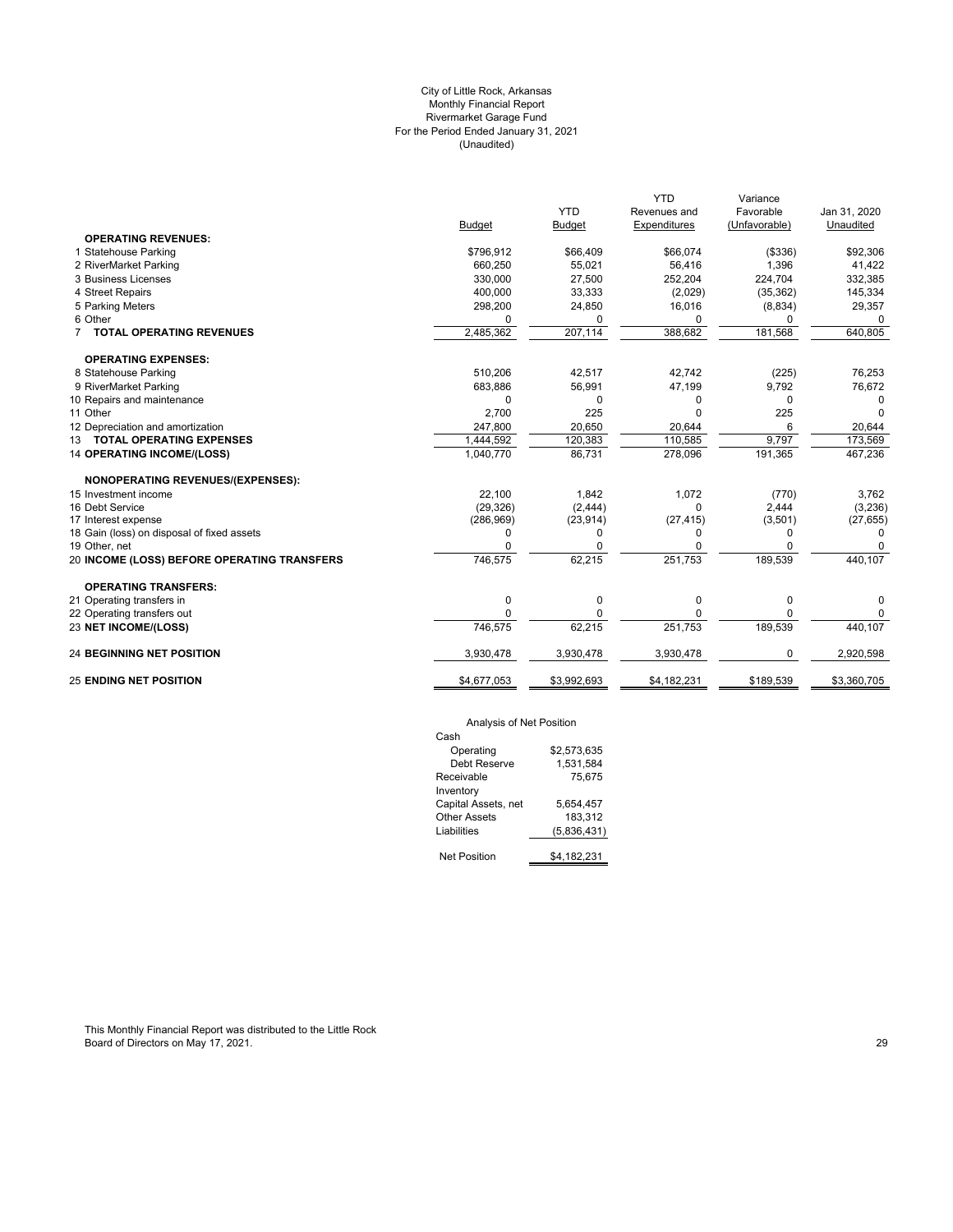#### (Unaudited) City of Little Rock, Arkansas Monthly Financial Report Police Pension and Relief Fund For the Period Ended January 31, 2021

| <b>ADDITIONS:</b>                                                      | <b>Budget</b>  | <b>YTD</b><br>Budget | <b>YTD</b><br>Revenues and<br>Expenditures | Variance<br>Favorable<br>(Unfavorable) | Jan 31, 2020<br>Unaudited |
|------------------------------------------------------------------------|----------------|----------------------|--------------------------------------------|----------------------------------------|---------------------------|
| Contributions:                                                         |                |                      |                                            |                                        |                           |
| Employer<br>$\mathbf{1}$                                               | \$0            | \$0                  | \$0                                        | \$0                                    | \$0                       |
| $\overline{2}$<br>Plan members                                         | <sup>0</sup>   | <sup>0</sup>         | n                                          | o                                      | $\Omega$                  |
| 3<br>General property taxes                                            | n              | <sup>0</sup>         |                                            |                                        | 0                         |
| State insurance turnback and guarantee fund<br>4                       | <sup>0</sup>   | 0                    |                                            | n                                      | 0                         |
| 5<br>Other                                                             | 0              | 0                    |                                            | 0                                      | 0                         |
| 6<br><b>Total Contributions</b>                                        | $\Omega$       | $\Omega$             | $\Omega$                                   | 0                                      | $\Omega$                  |
| Investment income (loss):                                              |                |                      |                                            |                                        |                           |
| $\overline{7}$<br>Net increase (decrease) in fair value of investments | $\Omega$       | 0                    | 0                                          | n                                      | 0                         |
| Realized gain (loss) on the sale of investments<br>8                   | n              | $\Omega$             |                                            |                                        | 0                         |
| Interest and dividends<br>9                                            | $\Omega$       | 0                    | 0                                          | 0                                      | 0                         |
| 10                                                                     | $\Omega$       | $\Omega$             | $\Omega$                                   | $\Omega$                               | 0                         |
| 11<br>Less investment expense                                          | $\Omega$       | 0                    | $\Omega$                                   | 0                                      | 0                         |
| 12<br>Net investment income (loss)                                     | $\Omega$       | $\Omega$             | $\Omega$                                   | 0                                      | $\mathbf 0$               |
| 13<br><b>TOTAL ADDITIONS</b>                                           | $\overline{0}$ | 0                    | $\mathbf 0$                                | 0                                      | $\overline{0}$            |
| <b>DEDUCTIONS:</b>                                                     |                |                      |                                            |                                        |                           |
| Benefits paid directly to participants<br>14                           | $\Omega$       | $\Omega$             | $\Omega$                                   | 0                                      |                           |
| Administrative expenses<br>15<br>16                                    | $\Omega$       | $\Omega$             | $\Omega$                                   | 0                                      | $\Omega$                  |
| 17 INCOME (LOSS) BEFORE OPERATING TRANSFERS                            | $\Omega$       | $\Omega$             | $\Omega$                                   | $\Omega$                               | $\Omega$                  |
| <b>OPERATING TRANSFERS:</b>                                            |                |                      |                                            |                                        |                           |
| 18 Operating transfers in                                              | $\Omega$       | $\Omega$             | $\Omega$                                   | 0                                      | 0                         |
| 19 Operating transfers out                                             | 0              | 0                    |                                            | 0                                      | 0                         |
| 20 NET INCOME/(LOSS)                                                   | $\Omega$       | $\Omega$             | $\Omega$                                   | $\Omega$                               | $\Omega$                  |
| 21 NET POSITION HELD IN TRUST FOR PENSION BENEFITS, BEGINNING          | $\mathbf 0$    | 0                    | 742,107                                    | 742,107                                | 1,196,503                 |
| 22 NET POSITION HELD IN TRUST FOR PENSION BENEFITS, ENDING             | \$0            | \$0                  | \$742,107                                  | \$742,107                              | \$1,196,503               |
|                                                                        |                |                      |                                            |                                        |                           |

Note 1: Administration of the Police Pension and Relief Fund was transferred to LOPFI in December 2013.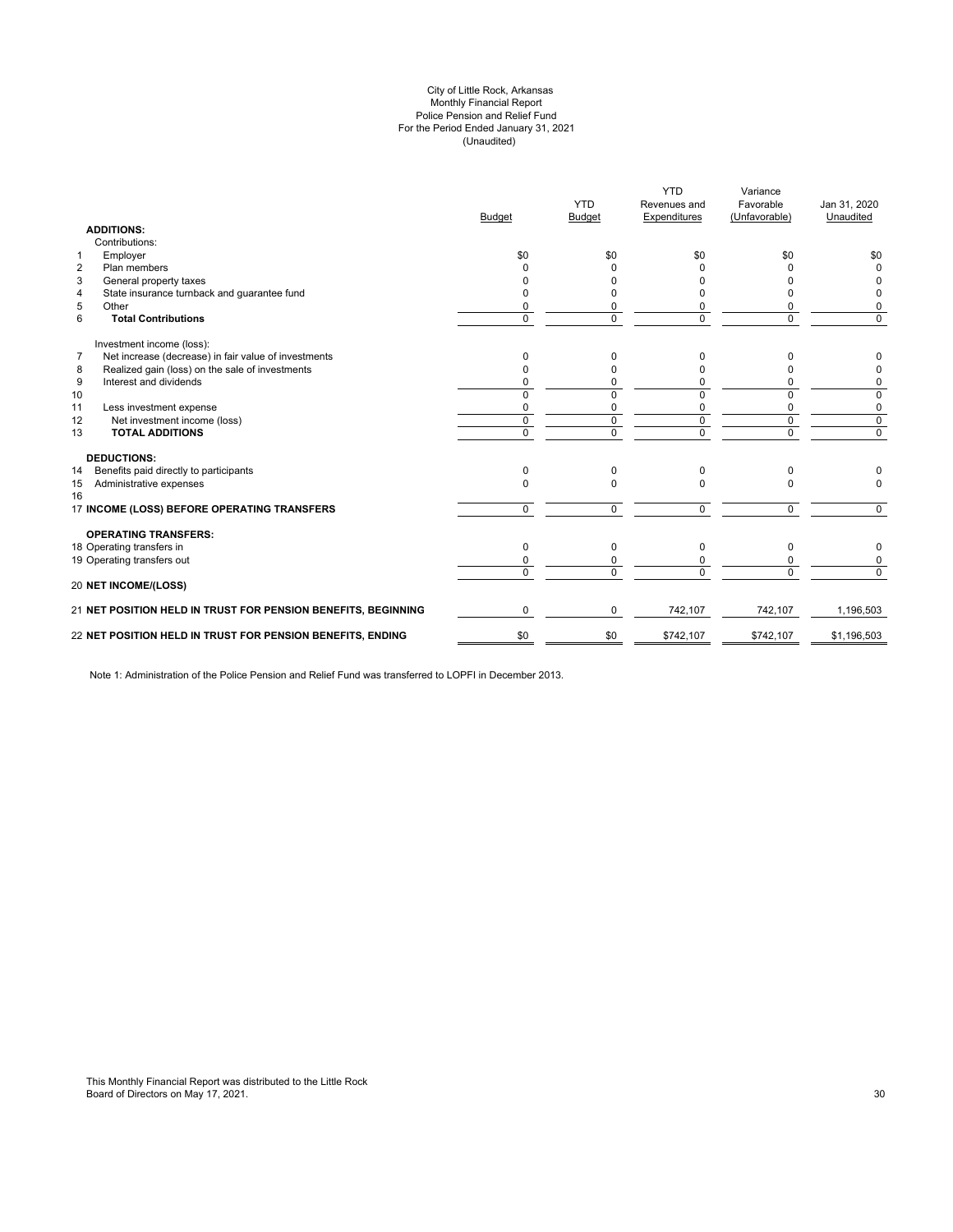#### (Unaudited) City of Little Rock, Arkansas Monthly Financial Report Fire Relief and Pension Fund For the Period Ended January 31, 2021

| <b>ADDITIONS:</b>                                                      | <b>Budget</b> | <b>YTD</b><br><b>Budget</b> | <b>YTD</b><br>Revenues and<br>Expenditures | Variance<br>Favorable<br>(Unfavorable) | Jan 31, 2020<br>Unaudited |
|------------------------------------------------------------------------|---------------|-----------------------------|--------------------------------------------|----------------------------------------|---------------------------|
| Contributions:                                                         |               |                             |                                            |                                        |                           |
| Employer<br>$\mathbf{1}$                                               | \$0           | \$0                         | \$0                                        | \$0                                    | \$0                       |
| $\overline{2}$<br>Plan members                                         |               |                             |                                            |                                        | $\Omega$                  |
| 3<br>General property taxes                                            |               |                             |                                            |                                        |                           |
| State insurance turnback and guarantee fund<br>4                       |               |                             |                                            | n                                      | 0                         |
| 5<br>Other                                                             |               | 0                           | 0                                          | 0                                      | 0                         |
| 6<br><b>Total Contributions</b>                                        | $\Omega$      | $\Omega$                    | $\Omega$                                   | $\Omega$                               | $\Omega$                  |
| Investment income (loss):                                              |               |                             |                                            |                                        |                           |
| Net increase (decrease) in fair value of investments<br>$\overline{7}$ | 0             | 0                           | <sup>0</sup>                               | U                                      | 0                         |
| Realized gain (loss) on the sale of investments<br>8                   |               | O                           |                                            | n                                      | 0                         |
| 9<br>Interest and dividends                                            | 0             | 0                           | $\Omega$                                   | 0                                      | 0                         |
| 10                                                                     |               | $\Omega$                    | $\Omega$                                   | $\Omega$                               | 0                         |
| 11<br>Less investment expense                                          | $\Omega$      | 0                           | 0                                          | $\mathbf 0$                            | 0                         |
| 12<br>Net investment income (loss)                                     | $\Omega$      | $\Omega$                    | $\Omega$                                   | $\mathbf 0$                            | $\mathbf 0$               |
| 13<br><b>TOTAL ADDITIONS</b>                                           | $\Omega$      | 0                           | $\mathbf 0$                                | $\mathbf 0$                            | $\overline{0}$            |
| <b>DEDUCTIONS:</b>                                                     |               |                             |                                            |                                        |                           |
| Benefits paid directly to participants<br>14                           | 0             | $\Omega$                    | $\Omega$                                   | 0                                      | 0                         |
| Administrative expenses<br>15                                          |               |                             | 0                                          | 0                                      | 0                         |
| 16                                                                     | $\Omega$      | $\mathbf 0$                 | $\Omega$                                   | $\mathbf 0$                            | $\mathbf 0$               |
| 17 INCOME (LOSS) BEFORE OPERATING TRANSFERS                            | $\Omega$      | $\overline{0}$              | $\Omega$                                   | $\overline{0}$                         | $\Omega$                  |
| <b>OPERATING TRANSFERS:</b>                                            |               |                             |                                            |                                        |                           |
| 18 Operating transfers in                                              | $\Omega$      | 0                           | 0                                          | 0                                      |                           |
| 19 Operating transfers out                                             | <sup>0</sup>  | O                           | <sup>0</sup>                               | 0                                      | 0                         |
| 20 Transfer of assets to LOPFI                                         |               | $\Omega$                    | $\Omega$                                   | $\Omega$                               | 0                         |
| 21 NET INCOME/(LOSS)                                                   | $\Omega$      | $\Omega$                    | $\Omega$                                   | $\Omega$                               | $\Omega$                  |
| <b>22 NET POSITION HELD IN TRUST FOR PENSION BENEFITS, BEGINNING</b>   | $\Omega$      | $\Omega$                    | 753,334                                    | 753,334                                | 1,207,730                 |
| 23 NET POSITION HELD IN TRUST FOR PENSION BENEFITS, ENDING             | \$0           | \$0                         | \$753,334                                  | \$753,334                              | \$1,207,730               |
|                                                                        |               |                             |                                            |                                        |                           |

Note 1: Administration of the Fire Relief and Pension Fund was transferred to LOPFI in December 2018.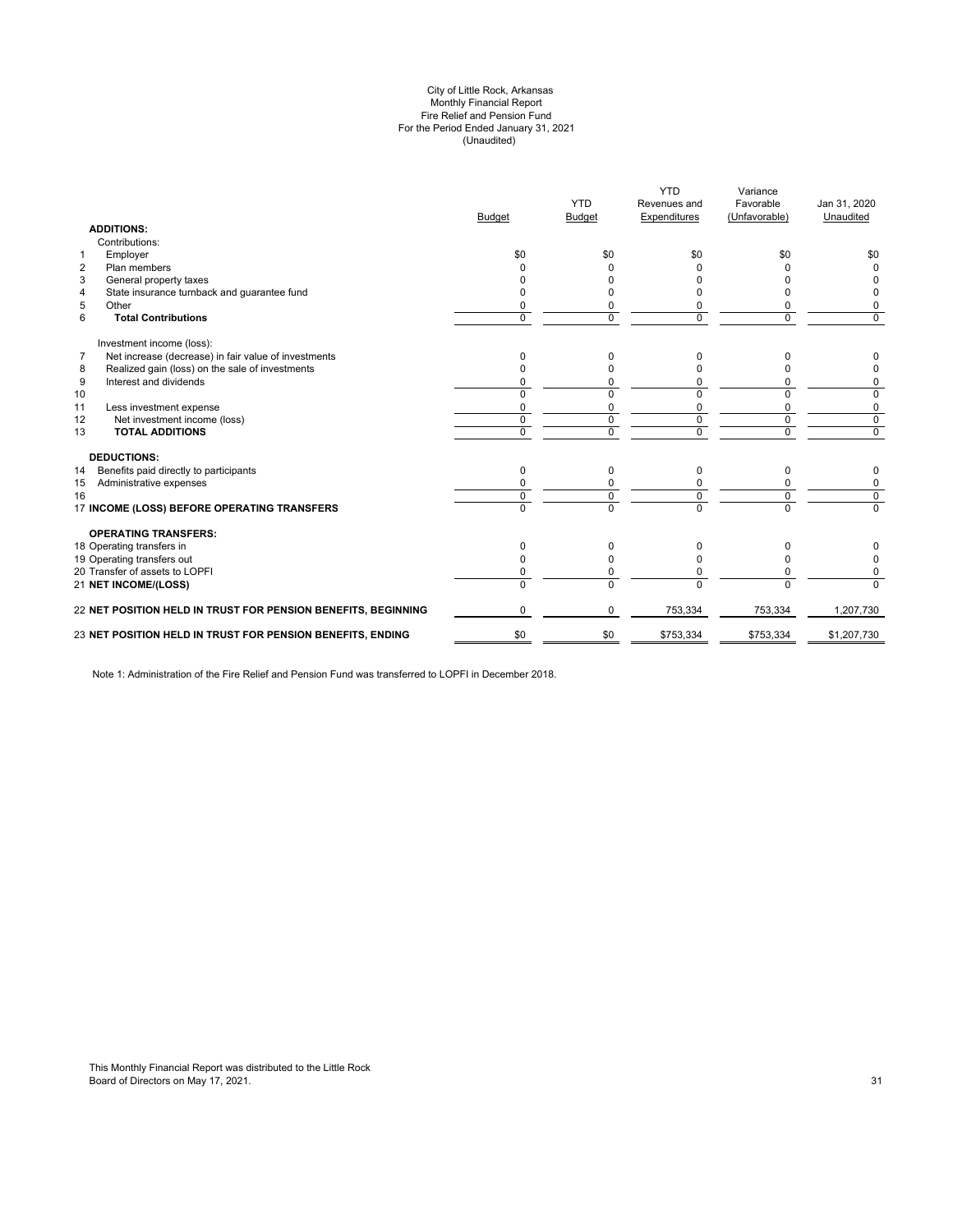#### (Unaudited) For the Period Ended January 31, 2021 City of Little Rock, Arkansas Monthly Financial Report Non-Uniform Defined Benefit Fund

|                                                            |                                                               | <b>Budget</b> | <b>YTD</b><br><b>Budget</b> | <b>YTD</b><br>Revenues and<br>Expenditures | Variance<br>Favorable<br>(Unfavorable) | Jan 31, 2020<br>Unaudited |
|------------------------------------------------------------|---------------------------------------------------------------|---------------|-----------------------------|--------------------------------------------|----------------------------------------|---------------------------|
| <b>ADDITIONS:</b>                                          |                                                               |               |                             |                                            |                                        |                           |
| Contributions:                                             |                                                               |               |                             |                                            |                                        |                           |
| Employer<br>1                                              |                                                               | \$0           | \$0                         | \$0                                        | \$0                                    | \$0                       |
| $\overline{2}$<br>Plan members                             |                                                               |               |                             |                                            |                                        |                           |
| 3<br>General property taxes                                |                                                               |               |                             |                                            |                                        |                           |
| State insurance turnback and quarantee fund<br>4           |                                                               |               |                             |                                            |                                        |                           |
| 5<br>Other                                                 |                                                               |               |                             |                                            |                                        | 0                         |
| 6<br><b>Total Contributions</b>                            |                                                               | 0             | 0                           | $\Omega$                                   | 0                                      | 0                         |
| Investment income (loss):                                  |                                                               |               |                             |                                            |                                        |                           |
| 7<br>Net increase (decrease) in fair value of investments  |                                                               | n             | $\Omega$                    | (12,033)                                   | (12,033)                               | (80, 296)                 |
| Realized gain (loss) on the sale of investments<br>8       |                                                               |               | 0                           | 26,299                                     | 26,299                                 | 0                         |
| 9<br>Interest and dividends                                |                                                               |               | 0                           | 14,047                                     | 14,047                                 | 19,363                    |
| 10                                                         |                                                               |               | 0                           | 28,313                                     | 28,313                                 | (60, 933)                 |
| 11<br>Less investment expense                              |                                                               | ŋ             | 0                           | (1,750)                                    | (1,750)                                | (4,094)                   |
| 12<br>Net investment income (loss)                         |                                                               | $\mathbf 0$   | $\mathbf 0$                 | 26,563                                     | 26,563                                 | (65, 027)                 |
| <b>TOTAL ADDITIONS</b><br>13                               |                                                               | $\Omega$      | $\Omega$                    | 26,563                                     | 26,563                                 | (65, 027)                 |
| <b>DEDUCTIONS:</b>                                         |                                                               |               |                             |                                            |                                        |                           |
| 14<br>Benefits paid directly to participants               |                                                               | 0             | 0                           | 136,595                                    | (136, 595)                             | 142,360                   |
| 15<br>Administrative expenses                              |                                                               | $\Omega$      | 0                           | $\Omega$                                   |                                        | 10,107                    |
| <b>TOTAL DEDUCTIONS</b><br>16                              |                                                               | 0             | $\mathbf 0$                 | 136,595                                    | (136, 595)                             | 152,467                   |
| 17 NET INCREASE (DECREASE)                                 |                                                               | $\Omega$      | $\Omega$                    | (110, 032)                                 | (110, 032)                             | (217, 494)                |
|                                                            | 18 NET POSITION HELD IN TRUST FOR PENSION BENEFITS, BEGINNING | $\Omega$      | 0                           | 12,503,204                                 | 12,503,204                             | 12,472,209                |
| 19 NET POSITION HELD IN TRUST FOR PENSION BENEFITS. ENDING |                                                               | \$0           | \$0                         | \$12,393,172                               | \$12,393,172                           | \$12,254,715              |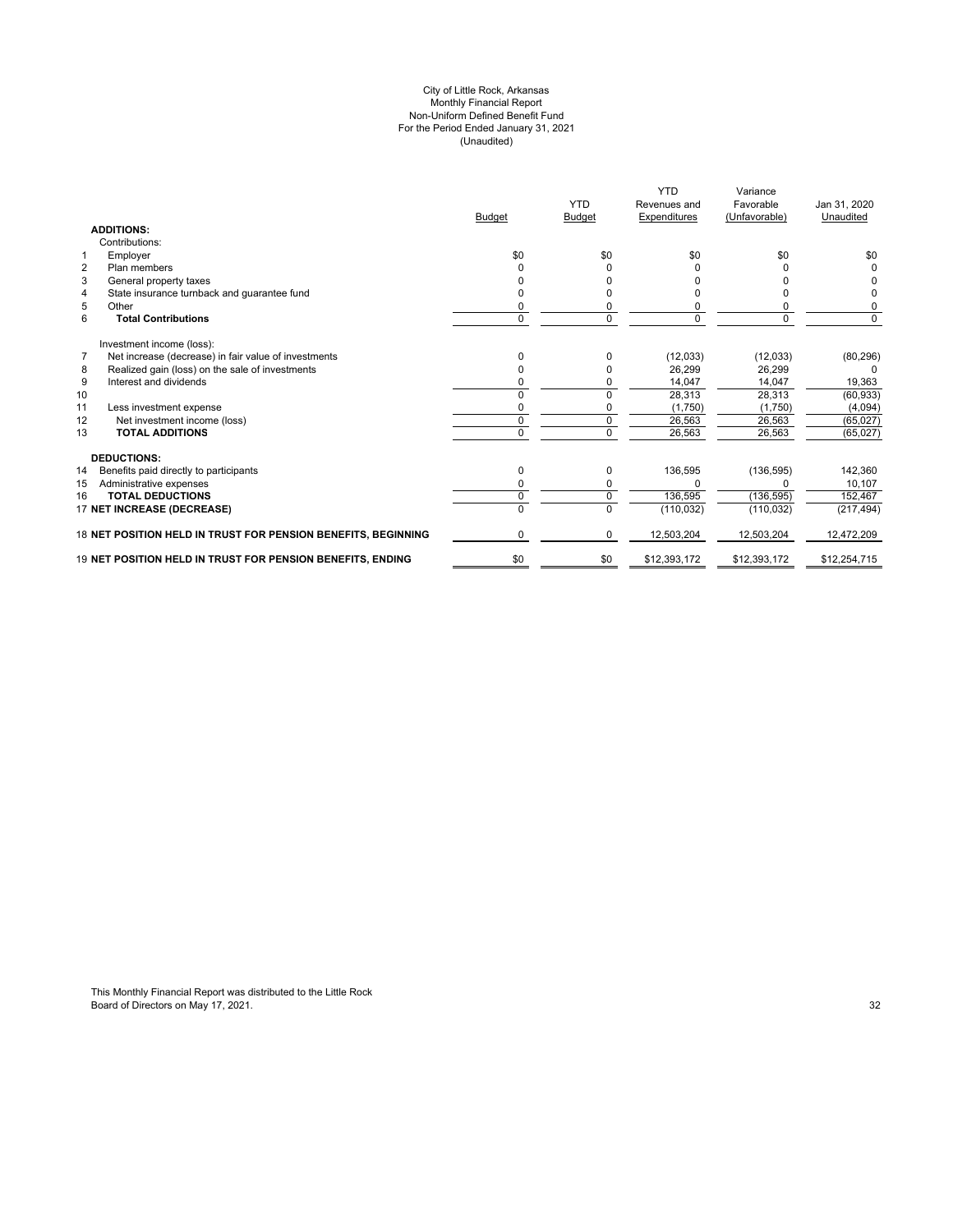#### City of Little Rock, Arkansas (Unaudited) For the Period Ended January 31, 2021 Non-Uniform Defined Contribution Fund Monthly Financial Report

|                                              |                                                                   |               | <b>YTD</b>    | <b>YTD</b><br>Revenues and | Variance<br>Favorable | Jan 31, 2020 |
|----------------------------------------------|-------------------------------------------------------------------|---------------|---------------|----------------------------|-----------------------|--------------|
|                                              |                                                                   | <b>Budget</b> | <b>Budget</b> | Expenditures               | (Unfavorable)         | Unaudited    |
| <b>ADDITIONS:</b>                            |                                                                   |               |               |                            |                       |              |
| Contributions:                               |                                                                   |               |               |                            |                       |              |
| Employer<br>1                                |                                                                   | \$0           | \$0           | \$2,548                    | \$2,548               | \$4,920      |
| $\overline{2}$<br>Plan members               |                                                                   |               |               | 1,399                      | 1,399                 | 2,840        |
| 3<br>General property taxes                  |                                                                   |               |               |                            |                       |              |
| 4                                            | State insurance turnback and guarantee fund                       |               |               |                            |                       |              |
| 5<br>Other                                   |                                                                   | 0             |               |                            |                       |              |
| 6<br><b>Total Contributions</b>              |                                                                   | $\Omega$      | $\Omega$      | 3,948                      | 3,948                 | 7,760        |
| Investment income (loss):                    |                                                                   |               |               |                            |                       |              |
| $\overline{7}$                               | Net increase (decrease) in fair value of investments              |               |               | 24,835                     | 24,835                | 3,893,799    |
| 8                                            | Realized gain (loss) on the sale of investments                   |               |               | 30,917                     | 30.917                | 0            |
| Interest and dividends<br>9                  |                                                                   |               |               | 13,963                     | 13,963                | 19,775       |
| 10                                           |                                                                   | 0             | $\Omega$      | 69,715                     | 69,715                | 3,913,574    |
| 11<br>Less investment expense                |                                                                   | 0             |               | $\Omega$                   |                       | (6, 275)     |
| 12<br>Net investment income (loss)           |                                                                   | 0             | $\mathbf 0$   | 69,715                     | 69,715                | 3.907.299    |
| <b>TOTAL ADDITIONS</b><br>13                 |                                                                   | $\Omega$      | $\Omega$      | 73,663                     | 73,663                | 3,915,059    |
| <b>DEDUCTIONS:</b>                           |                                                                   |               |               |                            |                       |              |
| 14<br>Benefits paid directly to participants |                                                                   | 0             | $\Omega$      | $\Omega$                   | <sup>n</sup>          |              |
| 15<br>Administrative expenses                |                                                                   | 0             | 0             | 3,000                      | (3,000)               | 14,124       |
| <b>TOTAL DEDUCTIONS</b><br>16                |                                                                   | 0             | $\Omega$      | 3.000                      | (3,000)               | 14.124       |
| 17 NET INCREASE (DECREASE)                   |                                                                   | $\Omega$      | $\Omega$      | 70,663                     | 70,663                | 3,900,935    |
|                                              | 18 NET POSITION HELD IN TRUST FOR PENSION BENEFITS, BEGINNING     | 0             | 0             | 13,592,499                 | 13,592,499            | 15,773,186   |
|                                              | <b>19 NET POSITION HELD IN TRUST FOR PENSION BENEFITS. ENDING</b> | \$0           | \$0           | \$13,663,162               | \$13,663,162          | \$19,674,121 |

Note: The City implemented a new defined benefit plan for non-uniform employees in 2014. Employees were given the option to purchase prior service credit by rolling over assets from the Non-Uniform Defined Contribution Fund.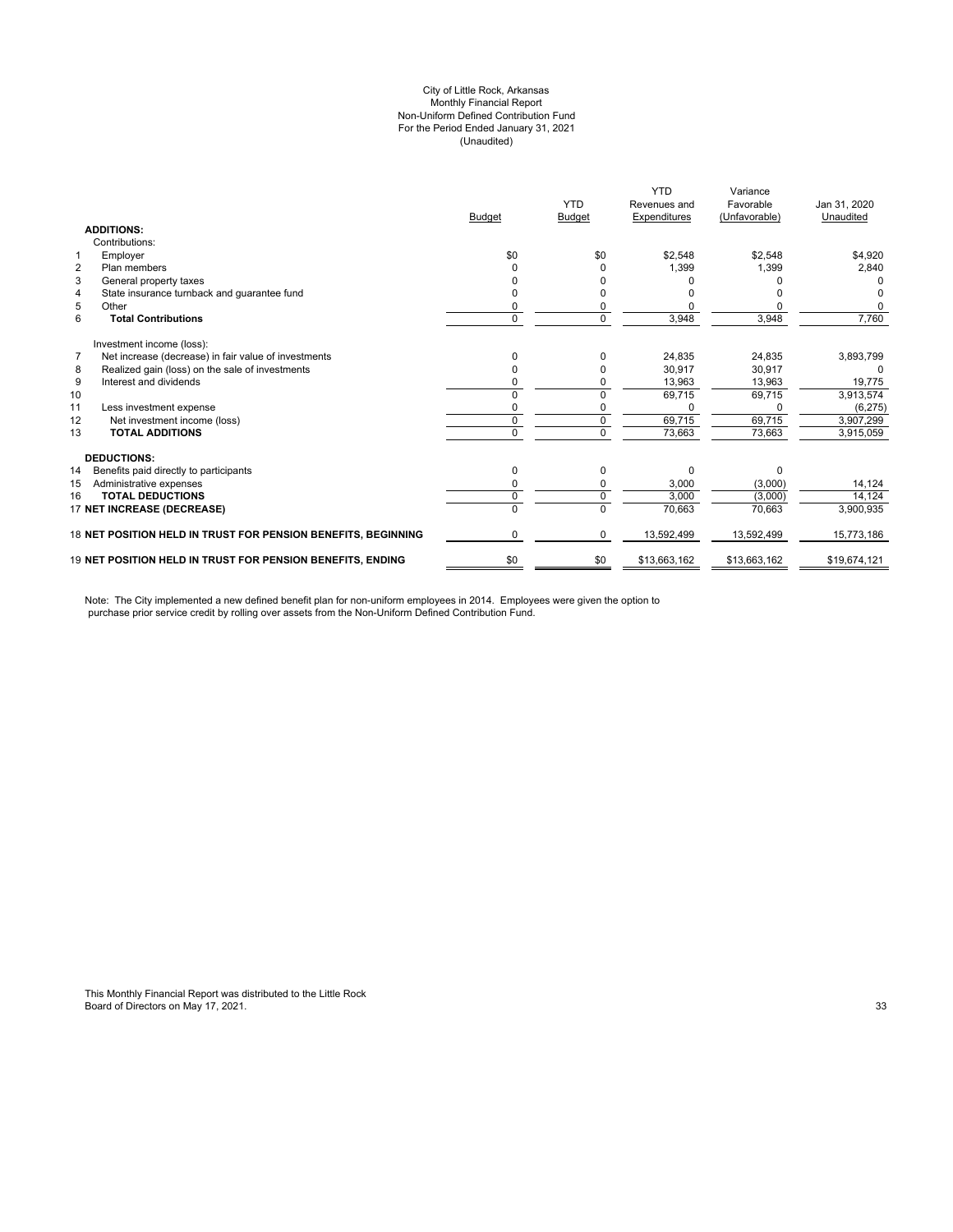#### (Unaudited) City of Little Rock, Arkansas Monthly Financial Report 401 (a) Pension Fund For the Period Ended January 31, 2021

|                                                               | <b>Budget</b> | <b>YTD</b><br><b>Budget</b> | <b>YTD</b><br>Revenues and<br>Expenditures | Variance<br>Favorable<br>(Unfavorable) | Jan 31, 2020<br>Unaudited |
|---------------------------------------------------------------|---------------|-----------------------------|--------------------------------------------|----------------------------------------|---------------------------|
| <b>ADDITIONS:</b>                                             |               |                             |                                            |                                        |                           |
| Contributions:                                                |               |                             |                                            |                                        |                           |
| Employer<br>1                                                 | \$0           | \$0                         | \$0                                        | \$0                                    | \$0                       |
| $\overline{2}$<br>Plan members                                |               |                             |                                            |                                        |                           |
| 3<br>General property taxes                                   |               |                             |                                            |                                        |                           |
| State insurance turnback and guarantee fund<br>4              |               |                             |                                            |                                        |                           |
| 5<br>Other                                                    |               |                             |                                            |                                        | 0                         |
| 6<br><b>Total Contributions</b>                               | 0             | 0                           |                                            | 0                                      | 0                         |
| Investment income (loss):                                     |               |                             |                                            |                                        |                           |
| Net increase (decrease) in fair value of investments<br>7     |               |                             |                                            |                                        |                           |
| Realized gain (loss) on the sale of investments<br>8          |               |                             |                                            |                                        |                           |
| 9<br>Interest and dividends                                   |               |                             |                                            |                                        | 0                         |
| 10                                                            |               |                             |                                            |                                        | 0                         |
| 11<br>Less investment expense                                 |               |                             |                                            |                                        | 0                         |
| 12<br>Net investment income (loss)                            | 0             | 0                           |                                            | 0                                      | 0                         |
| 13<br><b>TOTAL ADDITIONS</b>                                  | U             | U                           |                                            | <sup>n</sup>                           | $\Omega$                  |
| <b>DEDUCTIONS:</b>                                            |               |                             |                                            |                                        |                           |
| 14<br>Benefits paid directly to participants                  | 0             | 0                           | 0                                          | $\Omega$                               | 0                         |
| Administrative expenses<br>15                                 |               |                             |                                            |                                        | 0                         |
| <b>TOTAL DEDUCTIONS</b><br>16                                 | 0             | $\Omega$                    |                                            | $\Omega$                               | 0                         |
| 17 NET INCREASE (DECREASE)                                    | 0             | $\Omega$                    |                                            | $\Omega$                               | $\Omega$                  |
| 18 NET POSITION HELD IN TRUST FOR PENSION BENEFITS, BEGINNING | 0             | 0                           | 9,569,740                                  | 9,569,740                              | 8,047,446                 |
| 19 NET POSITION HELD IN TRUST FOR PENSION BENEFITS, ENDING    | \$0           | \$0                         | \$9,569,740                                | \$9,569,740                            | \$8,047,446               |

Note: The City implemented a new defined benefit plan for non-uniform employees in 2014. Employees were given the option to purchase prior service credit by rolling over assets from the 401 (a) Pension Fund.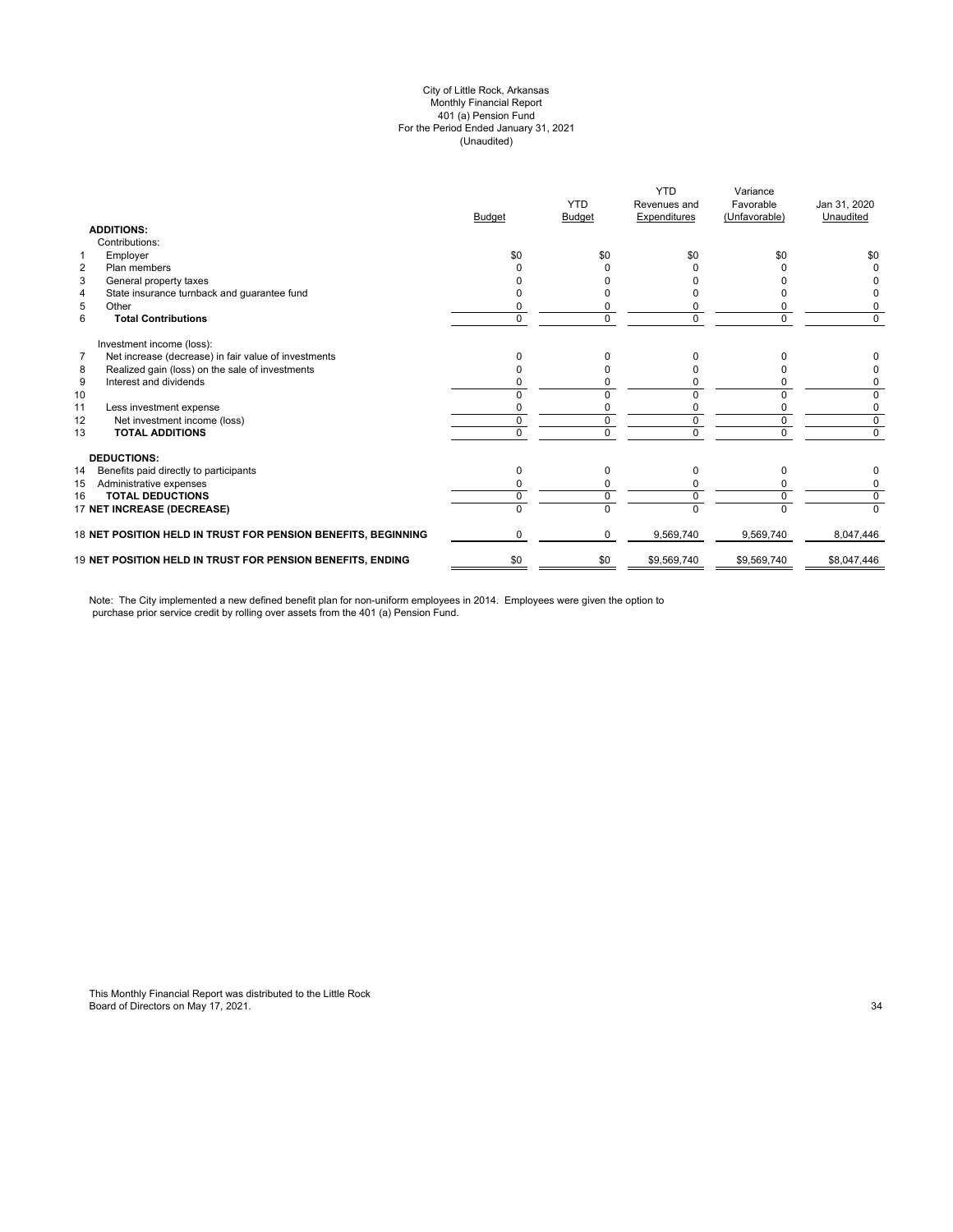#### City of Little Rock, Arkansas Monthly Financial Report 2014 Defined Benefit Plan For the Period Ended January 31, 2021 (Unaudited)

| <b>ADDITIONS:</b><br>Contributions:                                                                      | \$318,149<br>159,075   |
|----------------------------------------------------------------------------------------------------------|------------------------|
|                                                                                                          |                        |
|                                                                                                          |                        |
| \$0<br>\$302,602<br>\$302,602<br>Employer<br>\$0<br>$\mathbf{1}$                                         |                        |
| $\overline{2}$<br>151.626<br>151.626<br>Plan members<br>n<br>n                                           |                        |
| 3<br><b>Participant Directed Transfer</b>                                                                |                        |
| 4<br>General property taxes                                                                              |                        |
| 5<br>State insurance turnback and quarantee fund                                                         |                        |
| 6<br>Other<br>0                                                                                          | (60, 268)              |
| 454,228<br>$\overline{7}$<br>$\Omega$<br>454,228<br><b>Total Contributions</b><br>0                      | 416,955                |
| Investment income (loss):                                                                                |                        |
| Net increase (decrease) in fair value of investments<br>(166, 082)<br>8<br>(166, 082)<br>0<br>0          | (178, 733)             |
| 9<br>Realized gain (loss) on the sale of investments<br>(12,000)                                         | (12,000)<br>O          |
| 10<br>Interest and dividends<br>61,729                                                                   | 61.729<br>84,509       |
| (116, 353)<br>(116, 353)<br>11<br>U<br>$\Omega$                                                          | (94, 224)              |
| 12<br>Less investment expense                                                                            | (25, 901)              |
| (116, 353)<br>(116, 353)<br>13<br>Net investment income (loss)<br>$\Omega$<br>$\Omega$                   | (120, 124)             |
| $\Omega$<br>337,875<br>337,875<br><b>TOTAL ADDITIONS</b><br>0<br>14                                      | 296,831                |
| <b>DEDUCTIONS:</b>                                                                                       |                        |
| 252,741<br>Benefits paid directly to participants<br>(252, 741)<br>15<br>0<br>0                          | 165,684                |
| 16<br>Administrative expenses<br>0<br>0<br>U                                                             | 72,978<br><sup>0</sup> |
| 252,741<br>(252, 741)<br><b>TOTAL DEDUCTIONS</b><br>17<br>0<br>0                                         | 238.661                |
| $\Omega$<br>18 NET INCREASE (DECREASE)<br>U<br>85,135                                                    | 85,135<br>58,170       |
| 19 NET POSITION HELD IN TRUST FOR PENSION BENEFITS, BEGINNING<br>0<br>80,695,466<br>80,695,466<br>0      | 69,856,901             |
| \$0<br>20 NET POSITION HELD IN TRUST FOR PENSION BENEFITS, ENDING<br>\$0<br>\$80,780,601<br>\$80,780,601 | \$69,915,071           |

Note: The City implemented a new defined benefit plan for non-uniform employees in 2014. Employees were given the option to purchase prior service credit by rolling over assets from the Non-Uniform Defined Contribution Fund, the 401(a) Pension Fund, and other available sources.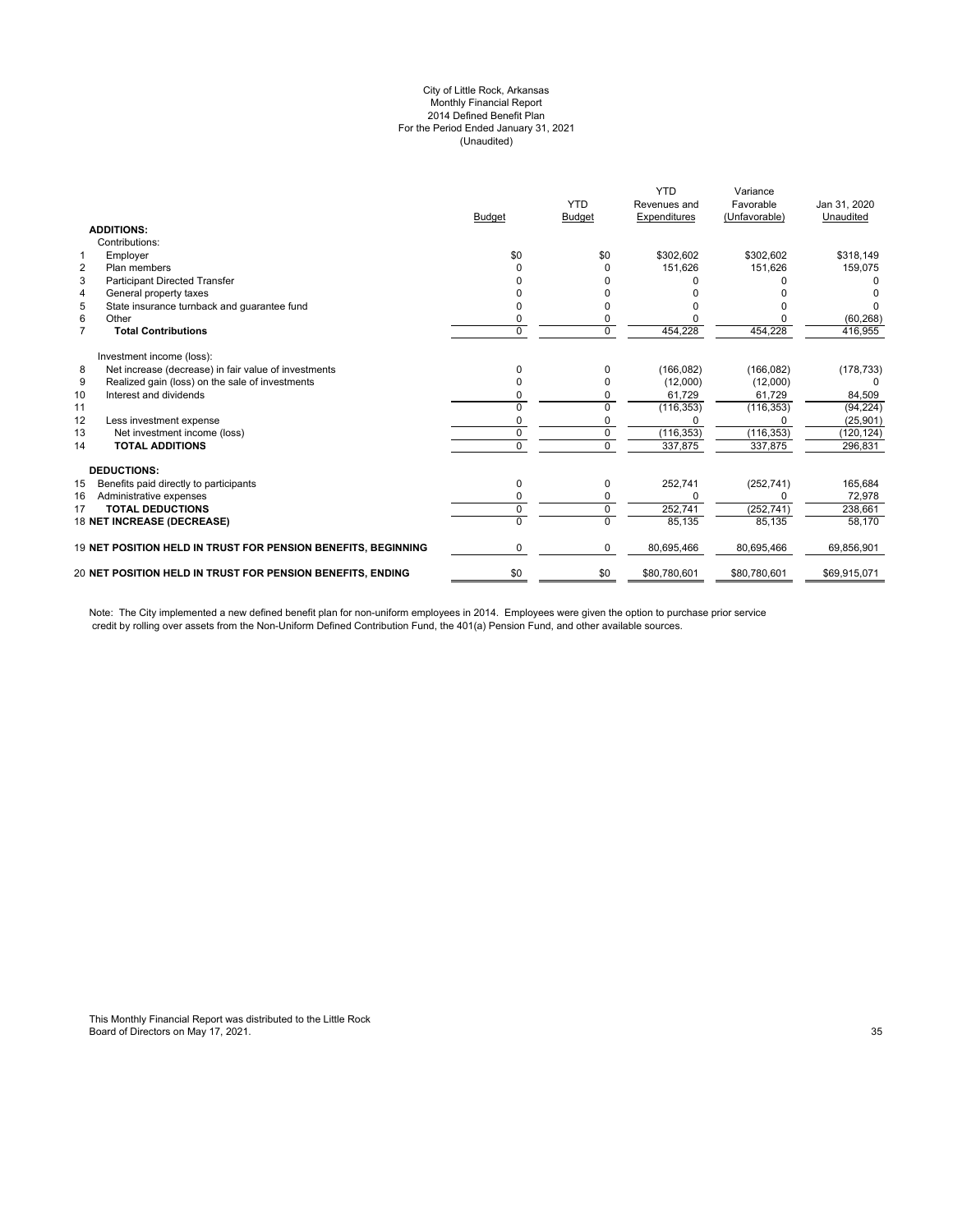#### City of Little Rock, Arkansas Monthly Financial Report Health Management Trust Fund For the Period Ended January 31, 2021 (Unaudited)

|                                                                        | <b>Budget</b> | <b>YTD</b><br><b>Budget</b> | <b>YTD</b><br>Revenues and<br>Expenditures | Variance<br>Favorable<br>(Unfavorable) | Jan 31, 2020<br>Unaudited |
|------------------------------------------------------------------------|---------------|-----------------------------|--------------------------------------------|----------------------------------------|---------------------------|
| <b>ADDITIONS:</b>                                                      |               |                             |                                            |                                        |                           |
| Contributions:                                                         |               |                             |                                            |                                        |                           |
| 1<br>Employer                                                          | \$0           | \$0                         | \$0                                        | \$0                                    | \$0                       |
| $\overline{2}$<br>Plan members                                         |               |                             |                                            |                                        |                           |
| 3<br>General property taxes                                            |               |                             |                                            |                                        |                           |
| State insurance turnback and guarantee fund<br>4                       |               |                             |                                            |                                        |                           |
| 5<br>Other                                                             | ი             | 0                           |                                            |                                        | 0                         |
| 6<br><b>Total Contributions</b>                                        | 0             | $\mathbf 0$                 | 0                                          | $\Omega$                               | $\Omega$                  |
| Investment income (loss):                                              |               |                             |                                            |                                        |                           |
| $\overline{7}$<br>Net increase (decrease) in fair value of investments | U             | $\Omega$                    | 7,175                                      | 7,175                                  | 24,141                    |
| Realized gain (loss) on the sale of investments<br>8                   | 0             | 0                           | O                                          | 0                                      | $\Omega$                  |
| 9<br>Interest and dividends                                            | n             | O                           | 4,231                                      | 4,231                                  | 6,328                     |
| 10                                                                     | U             | $\Omega$                    | 11,405                                     | 11,405                                 | 30,469                    |
| 11<br>Less investment expense                                          | n             | 0                           |                                            |                                        |                           |
| 12<br>Net investment income (loss)                                     | 0             | $\mathbf 0$                 | 11,405                                     | 11,405                                 | 30,469                    |
| 13<br><b>TOTAL ADDITIONS</b>                                           | 0             | $\Omega$                    | 11,405                                     | 11,405                                 | 30.469                    |
| <b>DEDUCTIONS:</b>                                                     |               |                             |                                            |                                        |                           |
| 14<br>Benefits paid directly to participants                           | 0             | 0                           | $\Omega$                                   | $\Omega$                               | 0                         |
| 15<br>Administrative expenses                                          | n             | 0                           | 20.362                                     | (20, 362)                              | 0                         |
| <b>TOTAL DEDUCTIONS</b><br>16                                          | U             | 0                           | 20,362                                     | (20, 362)                              | $\overline{0}$            |
| 17 NET INCREASE (DECREASE)                                             |               |                             | (8,957)                                    | (8,957)                                | 30,469                    |
| 18 NET POSITION HELD IN TRUST FOR PENSION BENEFITS, BEGINNING          | n             | 0                           | 8,407,217                                  | 8,407,217                              | 6,354,377                 |
| 19 NET POSITION HELD IN TRUST FOR PENSION BENEFITS, ENDING             | \$0           | \$0                         | \$8,398,260                                | \$8,398,260                            | \$6,384,846               |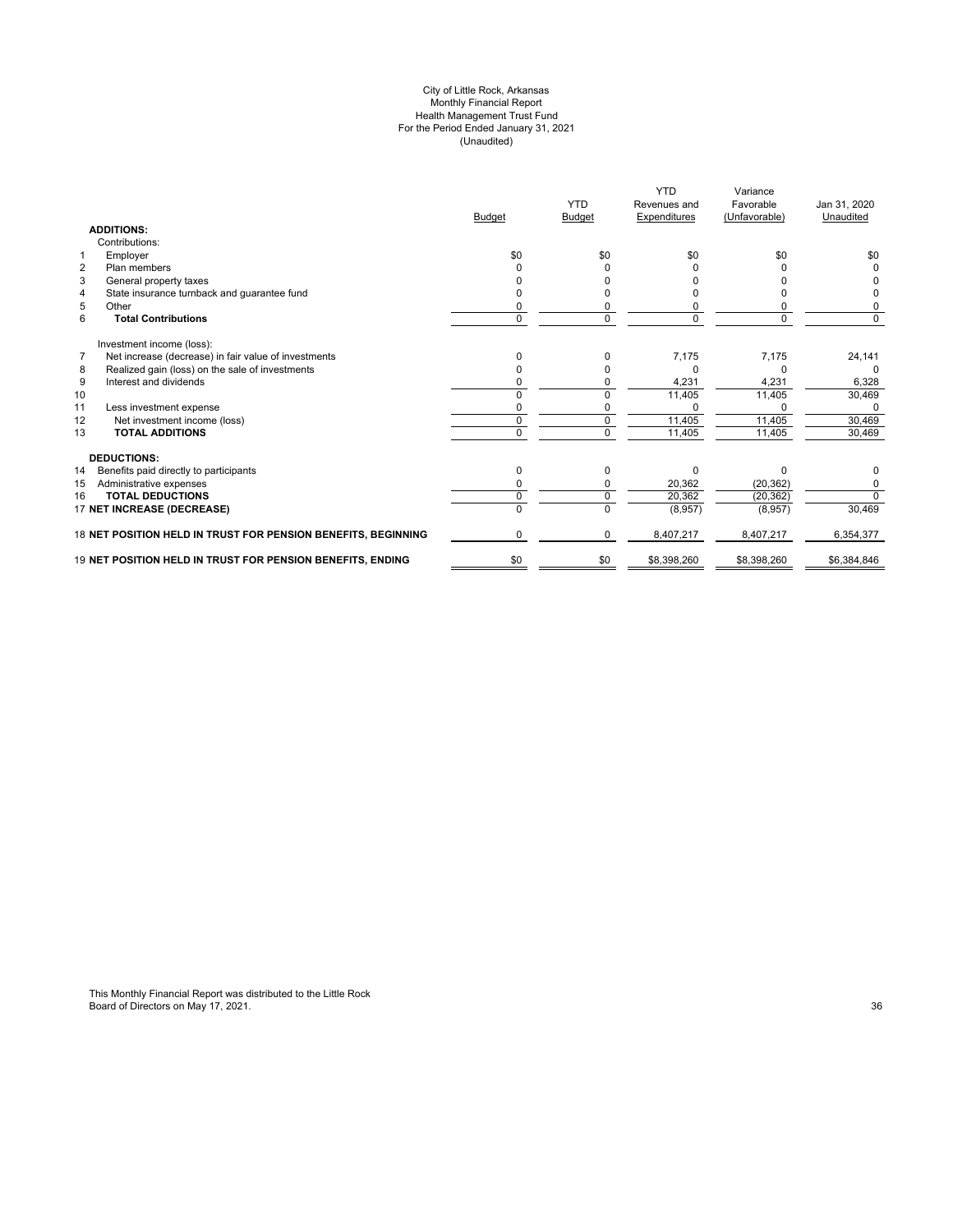# Accounts Payable, Bonds Payable and Other Payables For the Period Ended January 31, 2021

|                                                     | Accounts  | Wages and Benefits | Other      | Deferred   | Deferred | Revenue Bonds | <b>Total Payables</b> |              |
|-----------------------------------------------------|-----------|--------------------|------------|------------|----------|---------------|-----------------------|--------------|
| Fund                                                | Payable   | Payable            | Payables   | Revenues   | Inflows  | Payable       | Total                 | Encumbrances |
| 100 General                                         | 664,833   | 11,333,063         | 1,327,233  | 34,519,412 |          |               | 47,844,541            | 896,077      |
| 108 General - Special Projects                      | 745,082   |                    |            | 544,823    |          |               | 1,289,904             | 1,495,170    |
| 110 Seized Money                                    | $\Omega$  |                    | 429,193    |            |          |               | 429,193               | 23,784       |
| 140 Franchise Fee Collection                        |           |                    |            |            |          |               | 0                     | $\Omega$     |
| 200 Street                                          | 14,131    |                    |            | 6,619,701  |          |               | 6,633,831             | 76,586       |
| 205 Street - Special Projects                       | 115,025   |                    |            |            |          |               | 115,025               | 225,984      |
| 210 Special Projects                                | 9,048     |                    |            | 4,327      |          |               | 13,375                | 301,376      |
| 220 911                                             | 29,966    |                    |            |            |          |               | 29,966                | $\Omega$     |
| 230 CDBG                                            | 2,320     |                    |            |            |          |               | 2,320                 | 324,511      |
| 240 HIPP                                            | 60        |                    |            |            |          |               | 60                    | 52,383       |
| 250 NHSP                                            |           |                    |            |            |          |               | $\Omega$              | 7,651        |
| 270 Grants                                          | 856,671   |                    | 18,283     | 1,836,980  |          |               | 2,711,934             | 3,510,082    |
| 310 Issuance and Reserve Fund                       |           |                    |            |            |          |               | O                     | $\Omega$     |
| 323 2012 Library Improvement Bonds                  |           |                    |            |            |          |               | 0                     | $\mathbf 0$  |
| 324 2015 Library Improvement Bonds                  |           |                    |            |            |          |               | 0                     |              |
| 325 Short Term Financing Capital Improvements       |           |                    |            |            |          |               | $\Omega$              | 1,695,694    |
| 326 2012-2021 Capital Project Fund                  | 325,621   |                    |            |            |          |               | 325,621               | 2,632,295    |
| 330 2013 Capital Improvement Bond                   |           |                    | (1,500)    |            |          |               | (1,500)               | $\mathbf 0$  |
| 331 2018 Capital Improvement Bond                   | 503,663   |                    |            |            |          |               | 503,663               | 13,086,116   |
| 351 TIF #1 2014 Capital Improvement Bond            |           |                    |            |            |          |               | $\Omega$              | $\Omega$     |
| 352 TIF - Port Authority                            |           |                    |            | 152,689    |          |               | 152,689               | $\mathbf 0$  |
| 370 2018 Hotel Gross Receipts Tax                   |           |                    |            |            |          |               | O                     | $\mathbf 0$  |
| 505 2009 Parks & Rec Debt Service Fund              |           |                    |            |            |          |               | $\Omega$              | $\mathbf 0$  |
| 506 2007 Infrastructure Debt Service                |           |                    |            |            |          |               | $\Omega$              | $\pmb{0}$    |
| 509 2002 CIP Jr. Lien Bonds                         |           |                    |            |            |          |               | $\Omega$              | $\mathbf 0$  |
| 523 2012 Library Improvement Bonds Debt Service     |           |                    |            |            |          |               | O                     | $\mathbf 0$  |
| 524 2015 Library Improvement Bonds Debt Service     |           |                    |            | 4,151,962  |          |               | 4,151,962             | $\pmb{0}$    |
| 530 2013 Improvement Bonds Debt Service Fund        |           |                    |            | 13,822,889 |          |               | 13,822,889            | $\pmb{0}$    |
| 540 2017 Capital Improvement Refunding Revenue Bond |           |                    |            |            |          |               | 0                     | $\pmb{0}$    |
| 551 TIF #1 2014 Cap Improvement Bond Debt Service   |           |                    |            | 959,098    |          |               | 959,098               | $\pmb{0}$    |
| 560 2017 Library Refunding Bond Fund                |           |                    |            | 4,151,962  |          |               | 4,151,962             | $\pmb{0}$    |
| 570 2018 Hotel Gross Receipts Tax Debt Service      |           |                    |            |            |          |               | 0                     | $\mathbf 0$  |
| 600 Fleet                                           | 100.294   | 523.138            |            |            | 211.265  |               | 834,697               | $\mathbf 0$  |
| 601 Vehicle Storage Facility                        | 3,086     | 119,025            |            | 93,307     | 35,210   |               | 250,628               | $\mathbf 0$  |
| 603 Waste Disposal                                  | 287,471   | 311,378            | 8,033,163  |            | 281,688  | 630,000       | 9,543,701             | $\pmb{0}$    |
| 612 Rivermarket Garage Fund                         |           |                    | 174,444    | 1,987      |          | 5,660,000     | 5,836,431             | $\mathbf 0$  |
| 800 Police Pension                                  |           |                    |            |            |          |               | 0                     | $\mathbf 0$  |
| 801 Fire Pension                                    |           |                    |            |            |          |               | $\Omega$              | $\mathbf 0$  |
| 803 Non-Uniform Defined Benefit                     | 56,913    |                    |            |            |          |               | 56,913                | $\pmb{0}$    |
| 804 Non-Uniform Defined Contribution                |           |                    |            |            |          |               | $\Omega$              | $\mathbf 0$  |
| 805 401 (a) Pensions                                |           |                    |            |            |          |               | $\Omega$              | $\mathbf 0$  |
| 806 Health Management Trust Fund                    |           |                    |            |            |          |               | $\Omega$              | $\Omega$     |
| 807 2014 DB Plan                                    | 7,000     |                    |            |            |          |               | 7,000                 | $\mathbf 0$  |
| 850 Courts Fiduciary                                | 34,434    |                    | 114,605    |            |          |               | 149,039               | $\Omega$     |
| 940 Accounts Payable Clearing Fund                  | 247,166   |                    |            |            |          |               | 247,166               | $\mathbf 0$  |
| Totals                                              | 4,002,784 | 12,286,604         | 10,095,421 | 66,859,136 | 528,163  | 6,290,000     | 100,062,108           | 24,327,708   |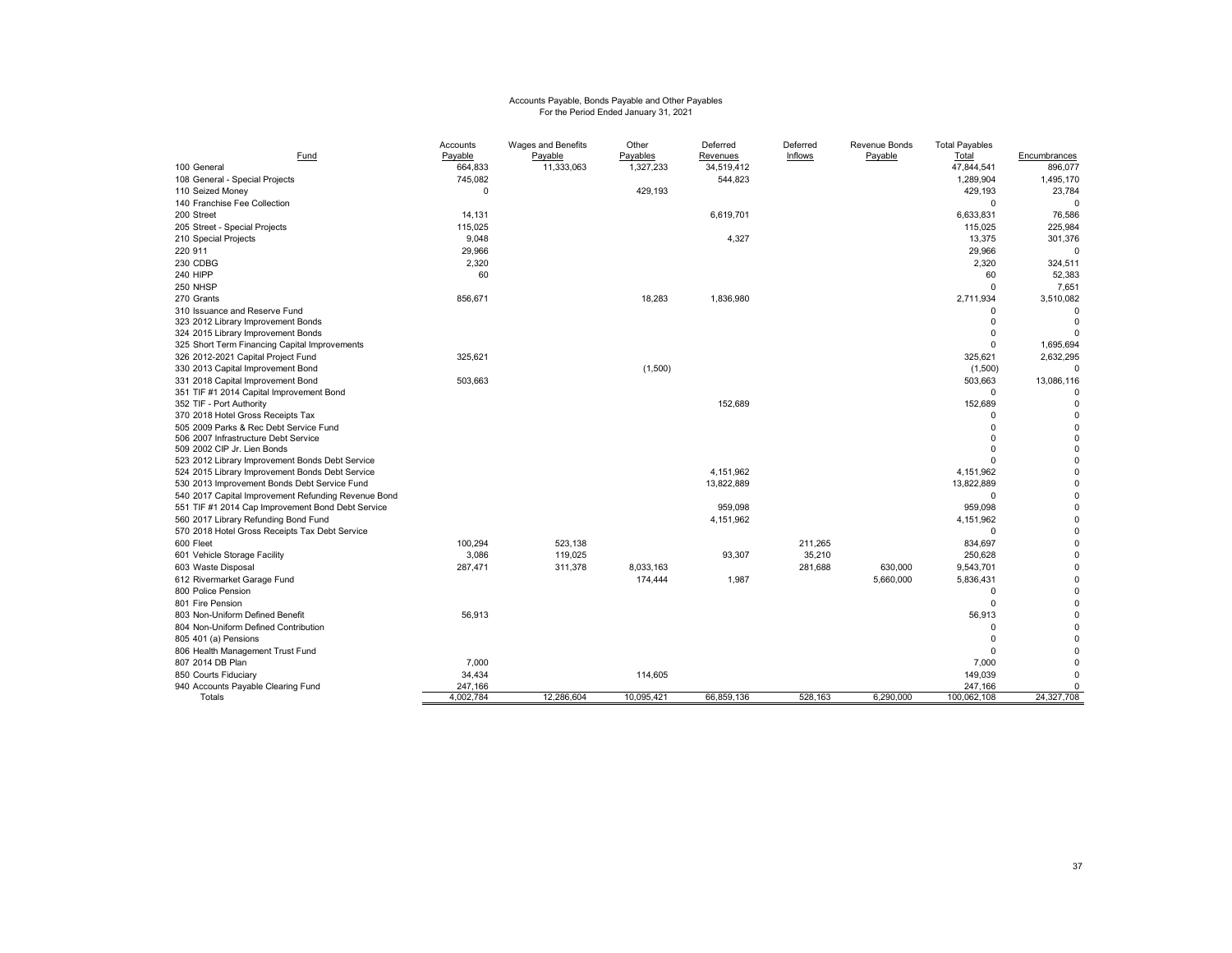# **SUMMARY OF BOND INDEBTEDNESS For the Period Ended January 31, 2021**

| <b>GENERAL OBLIGATION DEBT</b>                                        | <b>TRUSTEE</b>                                 | <b>ORIGINAL</b><br><b>AMOUNT</b> | <b>MATURITY</b><br><b>DATE</b> | <b>INTEREST</b><br><b>RATE</b> | <b>PRINCIPAL</b><br><b>BALANCE AT</b><br>12/31/2020 | <b>BONDS</b><br><b>ISSUED</b><br>2021 | <b>PRINCIPAL</b><br><b>PAID IN</b><br>2021 | <b>BONDS</b><br><b>RETIRED</b><br>2020 | <b>PRINCIPAL</b><br><b>BALANCE AT</b><br>1/31/2021 | <b>INTEREST</b><br><b>PAID IN</b><br>2021 |
|-----------------------------------------------------------------------|------------------------------------------------|----------------------------------|--------------------------------|--------------------------------|-----------------------------------------------------|---------------------------------------|--------------------------------------------|----------------------------------------|----------------------------------------------------|-------------------------------------------|
| 2013 Limited Tax Capital Improvement                                  | First Security Bank (Paying Agent & Registrar) | \$58,105,000                     | 4/1/2033                       | 1.00% - 5.00%                  | \$1,325,000                                         | \$0                                   | \$0                                        | \$0                                    | \$1,325,000                                        | \$0                                       |
| 2014 Tax Increment Improvement Bonds (Redevelopment Dist Regions Bank |                                                | 2,615,000                        | 3/1/2036                       | 6.00%                          | 2,035,000                                           |                                       |                                            |                                        | 2,035,000                                          |                                           |
| 2015 Library Construction and Refunding Bonds                         | Regions Bank (Paying Agent & Registrar)        | 36,620,000                       | 3/1/2038                       | $2.05\% - 4.00\%$              | 26,310,000                                          |                                       |                                            |                                        | 26,310,000                                         |                                           |
| 2017 Library Construction and Refunding Bonds                         | Regions Bank (Paying Agent & Registrar)        | 15,925,000                       | 3/1/2027                       | 1.50% - 5.00%                  | 9,200,000                                           |                                       |                                            |                                        | 9,200,000                                          |                                           |
| 2018 Limited Tax Capital Improvement                                  | First Security Bank (Paying Agent & Registrar) | 43,475,000                       | 4/1/2028                       | 2.375% - 5.00%                 | 26,535,000                                          | $\Omega$                              |                                            |                                        | 26,535,000                                         | $\mathbf{0}$                              |
| <b>REVENUE BONDS</b>                                                  |                                                |                                  |                                |                                |                                                     |                                       |                                            |                                        |                                                    |                                           |
| 2003 Capital Improvement and Refunding-Parking Projects               | U.S. Bank                                      | 11,855,000                       | 7/1/2028                       | 1.50% - 5.30%                  | 5,660,000                                           |                                       |                                            |                                        | 5,660,000                                          | 149,524                                   |
| 2007 Waste Disposal Revenue Bond                                      | Citizens Bank                                  | 3,400,000                        | 5/1/2022                       | 5.30% - 5.87%                  | 630,000                                             | $\Omega$                              |                                            |                                        | 630,000                                            |                                           |
| 2017 Capital Improvement and Refunding Revenue Bonds                  | <b>First Security Bank</b>                     | 17,875,000                       | 10/1/2033                      | 2.00% - 5.00%                  | 15,180,000                                          | 0                                     |                                            |                                        | 15,180,000                                         |                                           |
| 2018 Hotel Gross Receipts Tax Bonds (Arts Center Bonds)               | First Security Bank (Paying Agent & Registrar) | 32,570,000                       | 12/1/2048                      | $3.00\% - 5.00\%$              | 31,590,000                                          | $\Omega$                              |                                            |                                        | 31,590,000                                         | $\Omega$                                  |
| <b>TEMPORARY NOTE</b>                                                 |                                                |                                  |                                |                                |                                                     |                                       |                                            |                                        |                                                    |                                           |
| 2016 1st Temporary Note                                               | Banc of America Public Capital Corp.           | 4,525,000                        | 6/10/2021                      | 1.54%                          | 932.734                                             | 0                                     |                                            |                                        | 932.734                                            |                                           |
| 2016 2nd Temporary Note                                               | Relyance Bank                                  | 4,603,000                        | 12/22/2021                     | 1.85%                          | 954,657                                             | $\mathbf 0$                           |                                            |                                        | 954,657                                            |                                           |
| 2017 Temporary Note                                                   | Signature Public Funding                       | 5,250,000                        | 8/8/2022                       | 1.81%                          | 2,156,727                                           | 0                                     |                                            |                                        | 2,156,727                                          |                                           |
| 2019 Temporary Note                                                   | Centennial Bank                                | 5,650,000                        | 8/24/2024                      | 2.25%                          | 4,569,980                                           | 0                                     |                                            |                                        | 4,569,980                                          | $\Omega$                                  |
| <b>Grand Total</b>                                                    |                                                | \$242,468,000                    |                                |                                | \$127,079,098                                       | \$0                                   | \$0                                        | \$0                                    | \$127,079,098                                      | \$149,524                                 |